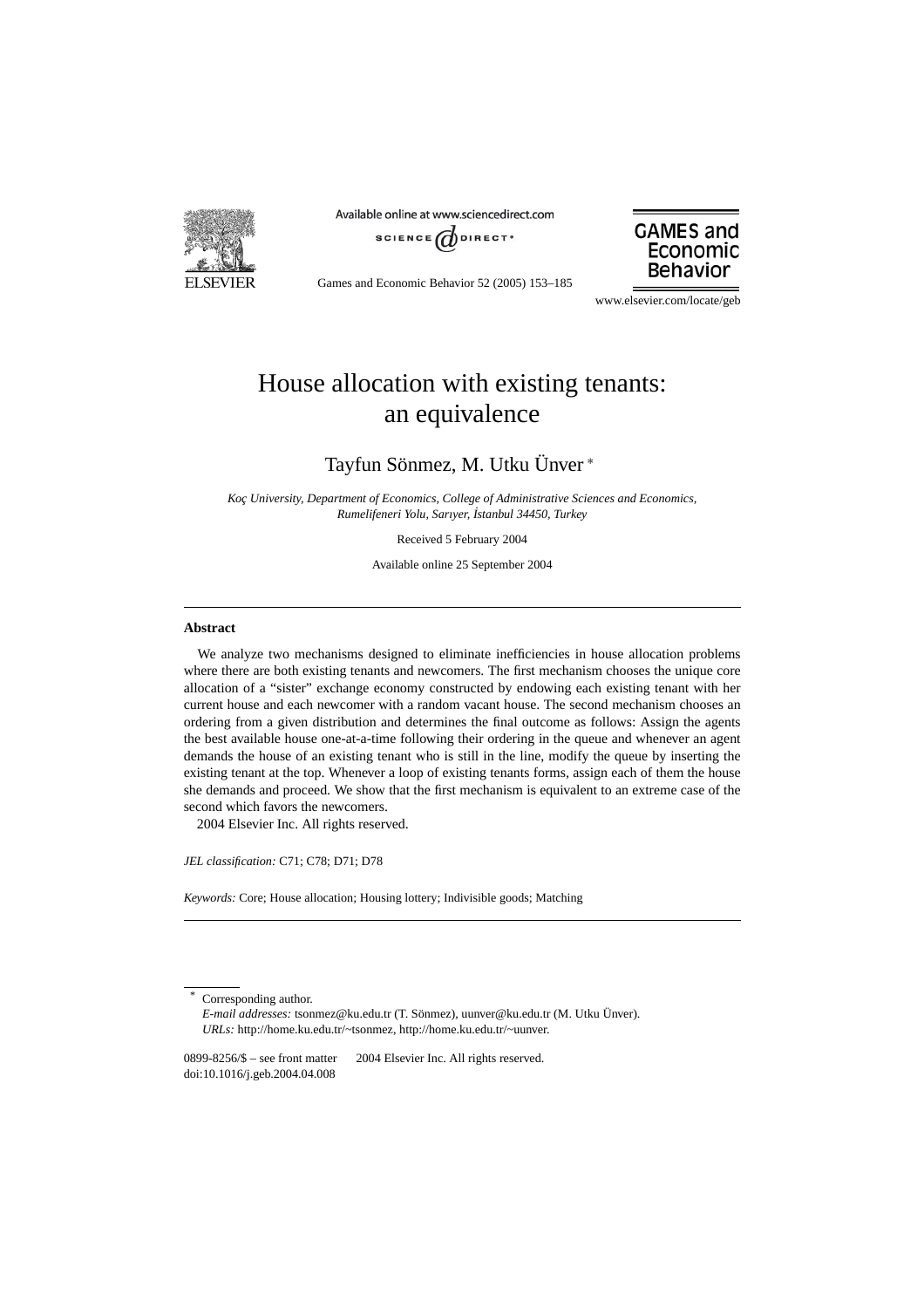# **1. Introduction**

Motivated by real-life on-campus housing practices Abdulkadiroğlu and Sönmez (1999) introduce *house allocation problems with existing tenants*: A set of houses should be allocated to a set of agents by a centralized clearing house. Some of the agents are existing tenants each of whom already occupies a house and the rest of the agents are newcomers. In addition to occupied houses, there are vacant houses. Existing tenants are not only entitled to keep their current houses but also apply for other houses.

The mechanism known as *random serial-dictatorship with squatting rights* is used in most real-life applications of these problems.<sup>1</sup> This mechanism works as follows:

- (a) Each existing tenant decides whether she will enter the housing lottery or keep her current house. Those who prefer keeping their houses are assigned their houses. All other houses become available for allocation.
- (b) An ordering of agents in the lottery is randomly chosen from a given distribution of orderings. This distribution may be uniform or it may favor some groups.
- (c) Once the agents are ordered, available houses are allocated using the induced *serial dictatorship*: The first agent receives her top choice, the next agent receives her top choice among the remaining houses and so on.

While this mechanism is very popular in real-life applications, it suffers from a major deficiency. Since it does not guarantee each existing tenant a house that is as good as her own, some existing tenants may choose to keep their houses even though they wish to move, and this may result in loss of potentially large gains from trade. Hence this popular mechanism is neither individually rational nor Pareto efficient.<sup>2</sup> One can fix this deficiency via two alternative approaches:

- (1) The first approach is based on the key mechanism for an important special case of our model. Consider the case where there are only existing tenants and occupied houses. This special case is known as *housing markets* (Shapley and Scarf, 1974). For each housing market there is a unique core allocation which also coincides with the unique competitive allocation (Roth and Postlewaite, 1977). Core, as a mechanism, is strategyproof (Roth, 1982) and it is the only mechanism that is Pareto efficient, individually rational and strategy-proof (Ma, 1994). Based on these results, core (or equivalently the competitive mechanism) is considered the key mechanism for housing markets and hence it is natural to consider the following mechanism for house allocation problems with existing tenants:
	- (a) First construct an initial allocation by (i) assigning each existing tenant her own house and (ii) randomly assigning the vacant houses to newcomers with uniform distribution, and
	- (b) next choose the core of the induced housing market to determine the final outcome.

<sup>1</sup> Some examples include undergraduate housing at Carnegie-Mellon, Duke, Michigan, Northwestern and Pennsylvania.

 $2$  See Chen and Sönmez (2002, 2004) for experimental evidence of this inefficiency.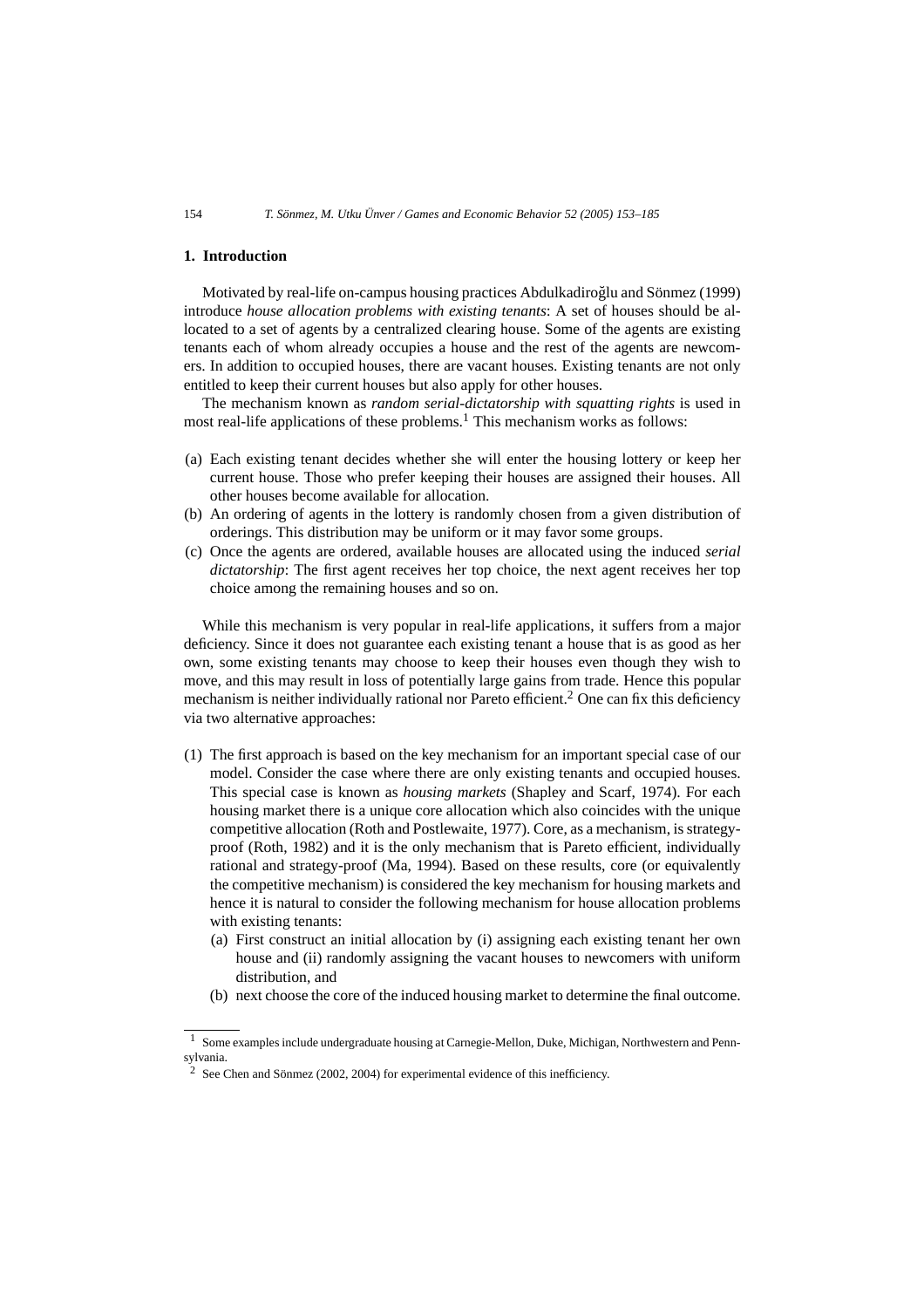This mechanism is individually rational, Pareto efficient and strategy-proof.

(2) The second approach is a direct one. First choose an ordering of agents from a given distribution of orderings and next determine the final outcome using the following "you request my house—I get your turn (YRMH–IGYT)" algorithm: Assign first agent her top choice, second agent her top choice among the remaining houses and so on, until someone demands house of an existing tenant. If at that point the existing tenant is already served then do not disturb the procedure. Otherwise modify the remainder of the queue by inserting her at the top and proceed. Similarly, insert any existing tenant who is not already served at the top of the queue once her house is demanded. If at any point a loop forms, it is formed by existing tenants and in such cases remove all agents in the loop by assigning them the houses they demand and proceed.

The key innovation in this mechanism is that an existing tenant whose current house is requested is upgraded to the top of the queue before her house is assigned. As a result it is individually rational as it assures every existing tenant a house that is at least as good as her own. In addition it is also Pareto efficient and strategy-proof. YRMH–IGYT algorithm reduces Gale's top trading cycles algorithm for the special case of housing markets and following Abdulkadiroğlu and Sönmez (1999) we refer above mechanism as the *top trading cycles* mechanism.

In this paper we show that there is an important relation between the two mechanisms described above: *The core based mechanism is equivalent to an extreme case of the top-trading cycles mechanism where newcomers are randomly ordered first and existing tenants are randomly ordered next*. This result illustrates that there is a hidden bias in the core based mechanism. Recall that in that mechanism an initial allocation is constructed by assigning each existing tenant her current house and randomly assigning vacant houses to newcomers. This might be interpreted as granting property rights of vacant houses to newcomers. Therefore existing tenants who also have claims on vacant houses give up these claims under the core based mechanism. In that sense the bias in the core based mechanism is quite intuitive.

Our main result has an important corollary for the special case of *house allocation problems* (without existing tenants): The popular real-life mechanism *random serial dictatorship* is equivalent to *core from random endowments*. (Here random serial dictatorship randomly orders the agents and assigns the first agent her top choice, the next agent her top choice among remaining houses and so on whereas core from random endowments randomly chooses an initial allocation and chooses the core of the induced housing market.) This equivalence result is originally shown by Abdulkadiroglu and Sönmez (1998) and it provides important support for both mechanisms since the two key mechanisms for house allocation problems are equivalent. The policy implication of our paper is quite different than that of Abdulkadiroglu and Sönmez (1998). While core from random endowments is ˘ a key mechanism for house allocation problems, its extension to house allocation problems with existing tenants is extremely biased in favor of newcomers. In most real-life applications the priority is intended for existing tenants and our result shows that the core based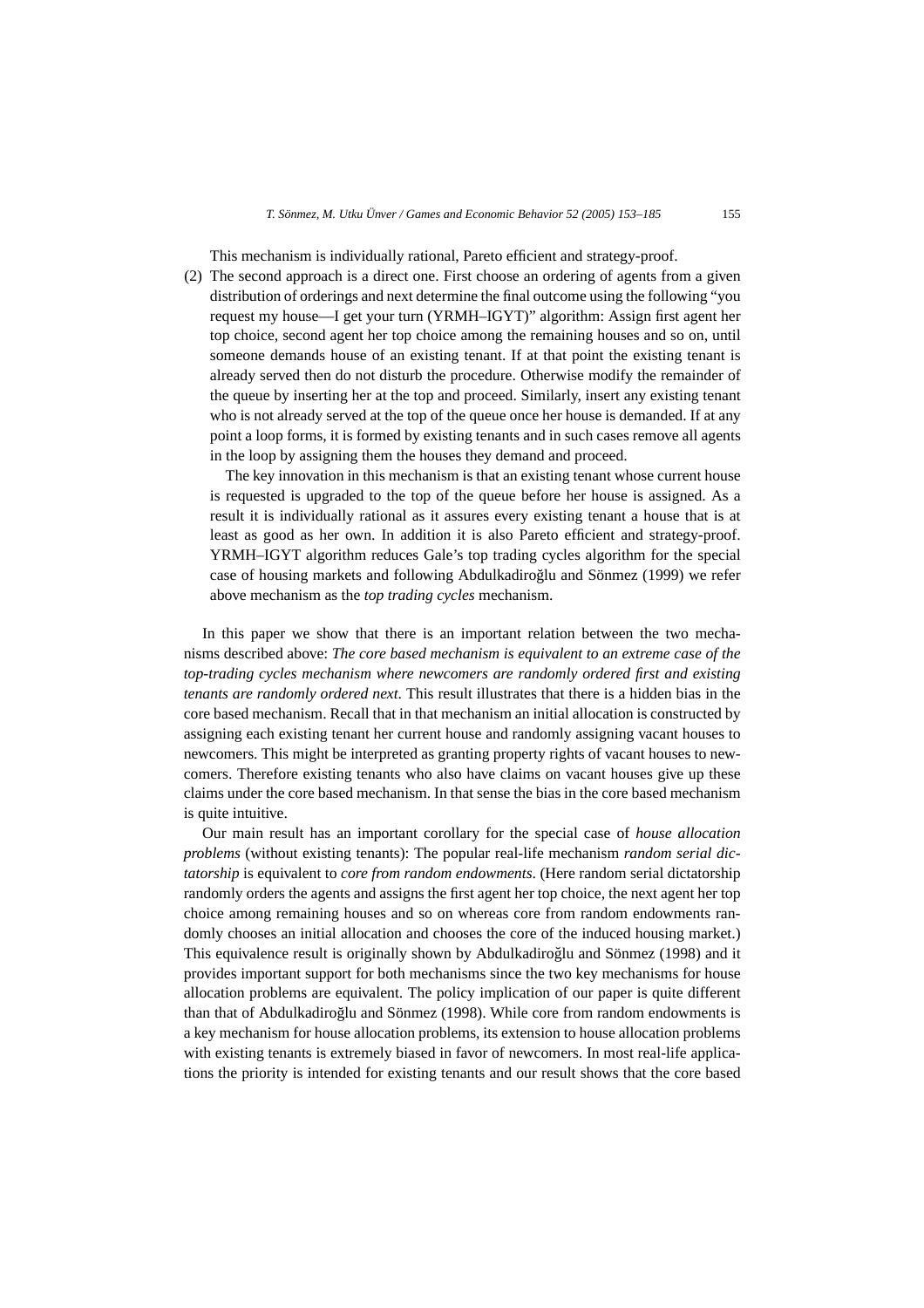approach is not the best choice in such cases.<sup>3</sup> Encouraged by Abdulkadiroglu and Sönmez (1998), one may be tempted to use the core based mechanism for house allocation problems with existing tenants. Our paper shows that this approach may produce an undesired bias which can be avoided via the top trading cycles mechanism.

The rest of the paper is organized as follows: In Section 2 we formally introduce the model as well as the special case of housing markets and Gale's top trading cycles algorithm. In Section 3 we introduce the two mechanisms studied in the paper and analyze the dynamics of the YRMH–IGYT algorithm. In Section 4 we present our equivalence result and its corollary in the context of house allocation problems. Finally in Section 5 we conclude.

# **2. House allocation with existing tenants**

A set of houses (or other indivisible goods) should be allocated to a set of agents by a centralized clearing-house. Some of these agents are existing tenants each of whom already occupies a house, the rest of the agents are newcomers and there are houses which are vacant. Existing tenants are not only entitled to keep their current houses but also to apply for other houses if they wish. The main real-life application we have in mind is on-campus house allocation.

Formally, a *house allocation problem with existing tenants* (Abdulkadiroğlu and Sönmez, 1999) is a five-tuple  $\langle A_E, A_N, H_O, H_V, P \rangle$  where  $A_E = \{a_1, a_2, \dots, a_n\}$  is a finite set of existing tenants,  $A_N = \{a_{n+1}, \ldots, a_{n+m}\}$  is a finite set of newcomers,  $H_O = \{h_a\}_{a \in A_F}$ is a finite set of occupied houses,  $H_V$  is a finite set of vacant houses, and  $P = (P_a)_{a \in A_F \cup A_N}$ is a list of strict preference relations. Let  $A = A_F \cup A_N$  denote the set of all agents and *H* = *H*<sup>O</sup> ∪ *H*<sup>V</sup> denote the set of all houses. We assume that  $|H| = |A| = n + m$  and thus  $|H_V| = |A_N| = m$ . Each agent  $a \in A$  has a strict preference relation  $P_a$  on the set of houses *H*. Let  $R_a$  denote the "at-least-as-good-as" relation associated with  $P_a$ . Preferences are fixed throughout the paper.

A *matching*  $\mu$  is an assignment of houses to agents such that each agent is assigned one house and each house is assigned to a different agent. Formally speaking a matching is a one-to-one mapping  $\mu : A \to H$ . For all  $a \in A$ , we refer  $\mu(a)$  as the assignment of agent *a* under  $\mu$ . Let M be the set of all matchings. Note that  $|\mathcal{M}| = (n + m)!$ .

A *lottery* is a probability distribution over all matchings. Let  $\triangle \mathcal{M}$  denote the set of all lotteries. In order to simplify the exposition we abuse the notation and let  $\mu$  also denote the lottery that assigns probability 1 to matching  $\mu$ .

<sup>3</sup> One could argue that the setup itself favors existing tenants since they each have a current house that they could keep assuring a lower bound on their welfare and therefore it is only fair that the chosen mechanism favors the newcomers for the vacant houses. In our view this normative issue shall be resolved by the central planner.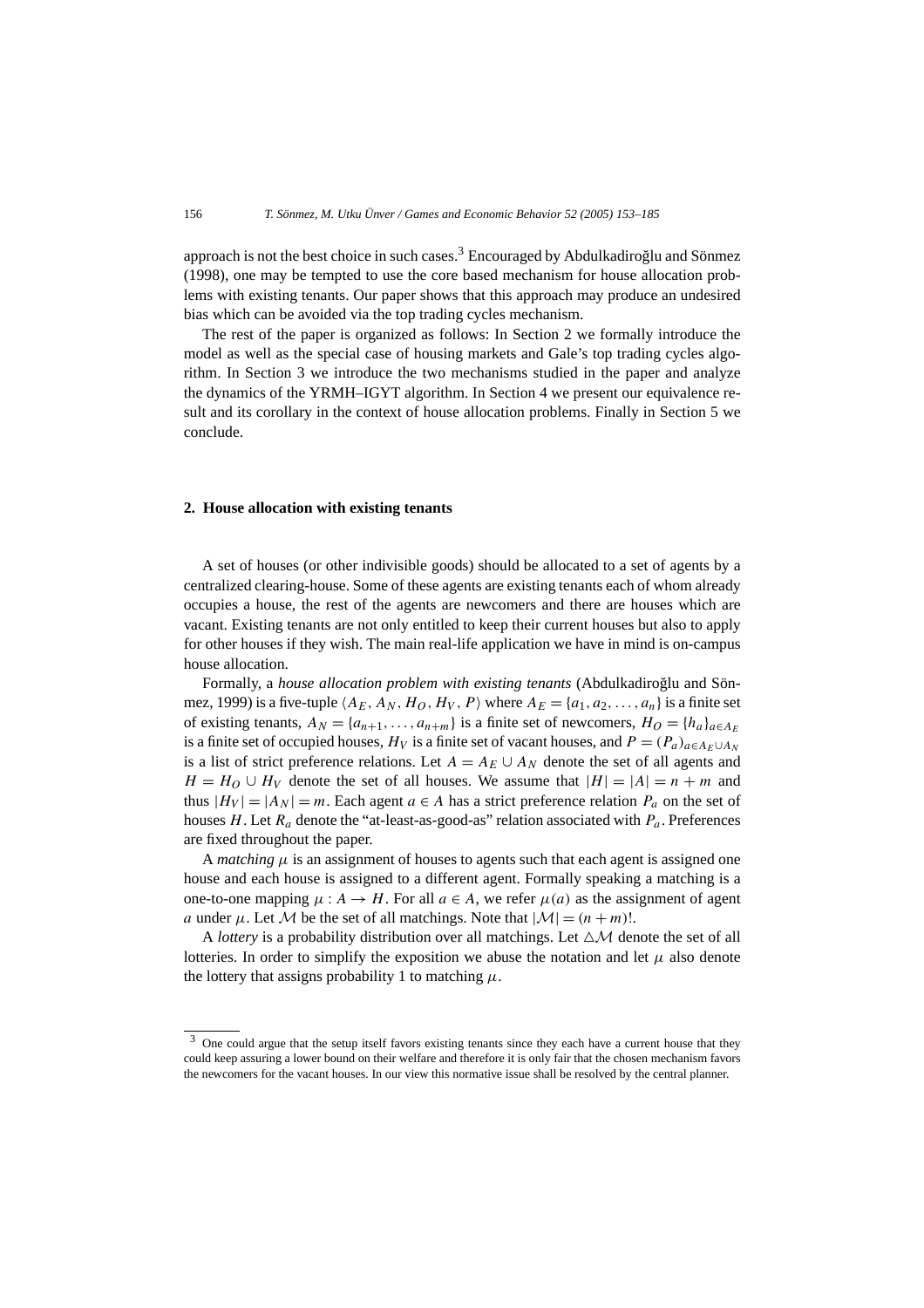#### *2.1. Housing markets*

The class of *housing markets* (Shapley and Scarf, 1974) is an important subclass of our model where there are only existing tenants and occupied houses.<sup>4</sup> Formally a housing market is a four-tuple  $\langle A, H, P, \mu \rangle$  where A is a finite set of agents, H is a finite set of houses, *P* is a list of strict preference relations, and  $\mu$  is a matching which specifies the initial allocation. Throughout the paper we fix *A*, *H* and *P* so that each matching  $\mu$  defines a housing market.

Given a housing market  $\mu$ , the coalition  $T \subseteq A$  *blocks* a matching  $\eta \in \mathcal{M}$  if there exists a matching  $v \in M$  such that

- (i)  $v(a) \in \{h \in H: h = \mu(a') \text{ for some } a' \in T\}$  for all  $a \in T$ ,
- (ii)  $v(a)R_a\eta(a)$  for all  $a \in T$ , and
- (iii)  $v(a)P_a\eta(a)$  for some  $a \in T$ .

A matching  $\eta$  is in the *core* of a housing market  $\mu$  if it is not blocked by any coalition.

The core plays the key role for housing markets. Roth and Postlewaite (1977) show that there is a unique matching in the core of each housing market which also coincides with the unique competitive allocation. The core as a mechanism is strategy-proof (Roth, 1982) and it is the only mechanism that is Pareto efficient, individually rational and strategy-proof (Ma, 1994).

# *2.2. Gale's top trading cycles algorithm*

*Gale's top trading cycles algorithm* (GTTCA) is an iterative algorithm which is used to find the unique core allocation of a housing market. This algorithm is one of the two key algorithms in this paper and it is defined as follows:

*Round 1*. Each agent points to the agent who owns her most preferred house. Since the number of agents is finite, there is at least one cycle (a *cycle* is either a singleton *(a)* who points to herself or an ordered list  $(a^1, \ldots, a^k)$  of agents where  $a^1$  points to  $a^k$ ,  $a^k$  points to  $a^{k-1}, \ldots, a^2$  points to  $a^1$ ). In each cycle corresponding trades are performed and all agents in a cycle are removed together with their assignments. (Note that all of them are assigned their most preferred houses.) If there are remaining agents then we proceed with the next round.

In general,

*Round t*. Each remaining agent points to the agent who owns her most preferred house among those remaining in the market. In each cycle corresponding trades are performed and all agents in a cycle are removed together with their assignments. If there are remaining agents then we proceed with the next round.

By the finiteness of agents, at least one cycle forms at each round so that the algorithm terminates in at most |*A*| rounds.

<sup>4</sup> See Moulin (1995) for an extensive analysis of housing markets.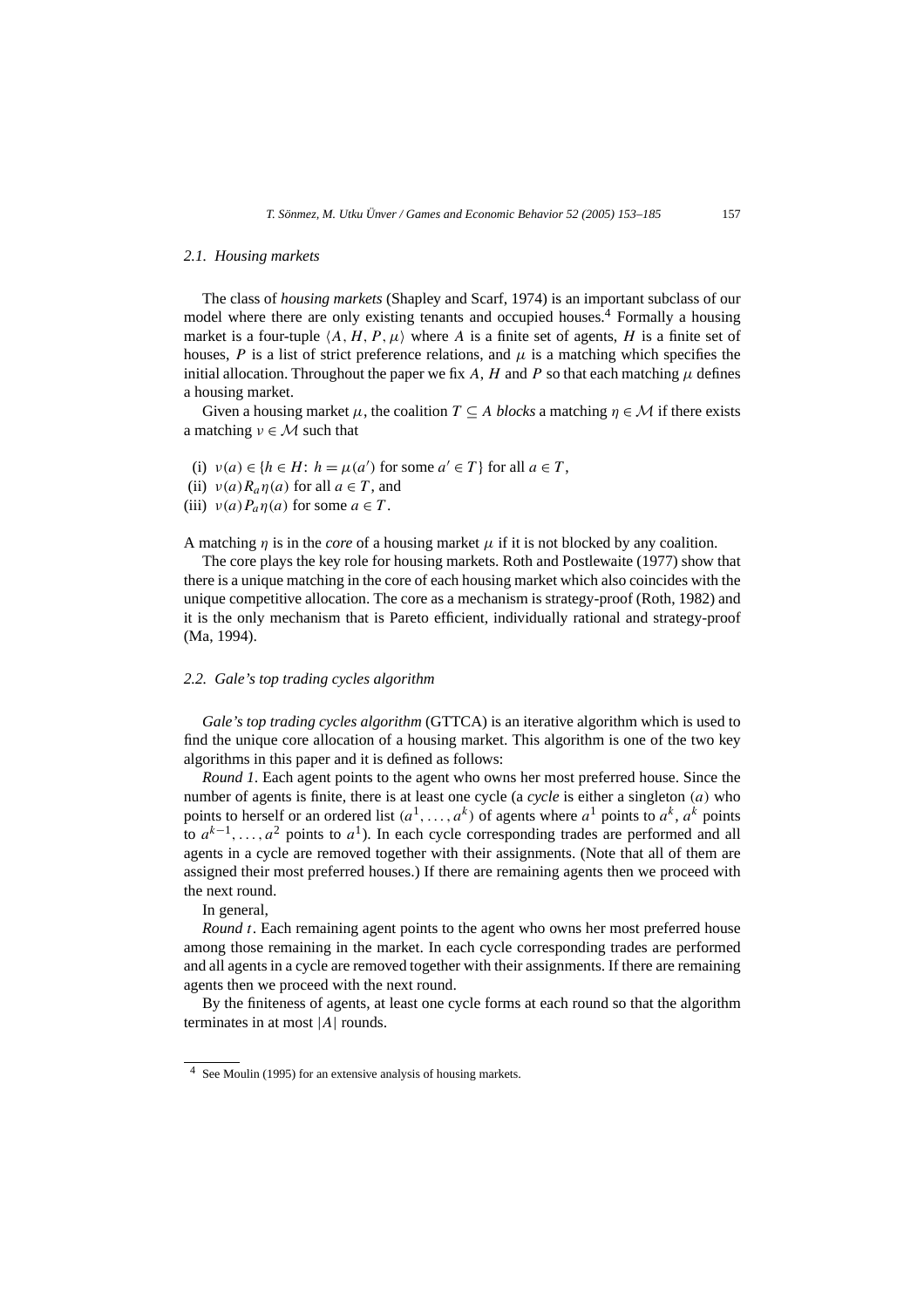# **3. Matching and lottery mechanisms**

A *matching mechanism* is a systematic procedure to select a matching for each house allocation problem with existing tenants. Similarly a *lottery mechanism* is a systematic procedure to select a lottery for each problem.

## *3.1. Core based mechanisms*

Let  $\mathcal{M}^* = \{ \mu \in \mathcal{M} : \mu(a) = h_a \text{ for all } a \in A_E \}$  be the set of matchings which assign each existing tenant her current house. Note that  $|M^*| = m!$ . For given A, H and for each  $\mu \in \mathcal{M}^*$  define mechanism  $\varphi^{\mu}$  as follows: For any preference profile mechanism  $\varphi^{\mu}$ interprets  $\mu$  as the initial allocation and chooses the core of the induced housing market. Since the preferences are fixed throughout the paper, we denote the outcome of mechanism  $\varphi^{\mu}$  also with  $\varphi^{\mu}$  dropping the argument in  $\varphi^{\mu}(P)$ .

Since core is the key mechanism for housing markets, it is natural to consider the following lottery mechanism for house allocation problems with existing tenants:

- (1) For each problem, first construct an initial endowment by (i) assigning each existing tenant her current house and (ii) randomly assigning vacant house to newcomers with uniform distribution, and
- (2) next choose the core of the induced housing market as the final outcome.

Let us refer this mechanism as mechanism *Φ*. Formally,

$$
\Phi = \sum_{\mu \in \mathcal{M}^*} \frac{1}{m!} \varphi^{\mu}.
$$

#### *3.2. Mechanisms through a direct approach*

Let  $f: \{1, \ldots, n+m\} \to A$  be a bijection and  $\mathcal F$  be the class of all such bijections. We refer each such bijection as an *ordering* of agents and denote it as the ordered list  $(f(1), f(2), \ldots, f(n+m))$ . For any ordering  $f \in \mathcal{F}$ , its inverse  $f^{-1}(.)$  is defined as *f*  $^{-1}(a) = i$  if and only if *f*  $(i) = a$ . For each  $A^* \subset A$ , a bijection  $f: \{1, ..., |A^*|\} \rightarrow A^*$ is referred as a *sub-order*. Here agent  $f(1)$  is the *head* and agent  $f(|A^*|)$  is the *tail* of the sub-order *f* .

For a given ordering *f* ∈ F consider the following "*you request my house—I get your* turn (YRMH-IGYT)" algorithm (Abdulkadiroğlu and Sönmez, 1999): For any given ordering *f* , assign the first agent her top choice, the second agent her top choice among the remaining houses, and so on, until an agent *a* demands house  $h_{a'}$  of an existing tenant  $a'$ . If at that point existing tenant  $a'$  is already served then do not disturb the procedure. Otherwise, modify the queue by inserting existing tenant  $a<sup>'</sup>$  to the top so that existing tenant  $a<sup>'</sup>$ is at the top of the line, agent *a* is second in the line and the rest of the line is uninterrupted. Next it is the turn of existing tenant  $a'$  and there are three possibilities:

(1) Existing tenant *a'* demands her own house  $h_{a'}$ : In this case existing tenant *a'* is assigned her own house  $h_{a'}$ ; next, once again, it is the turn of agent *a* and she demands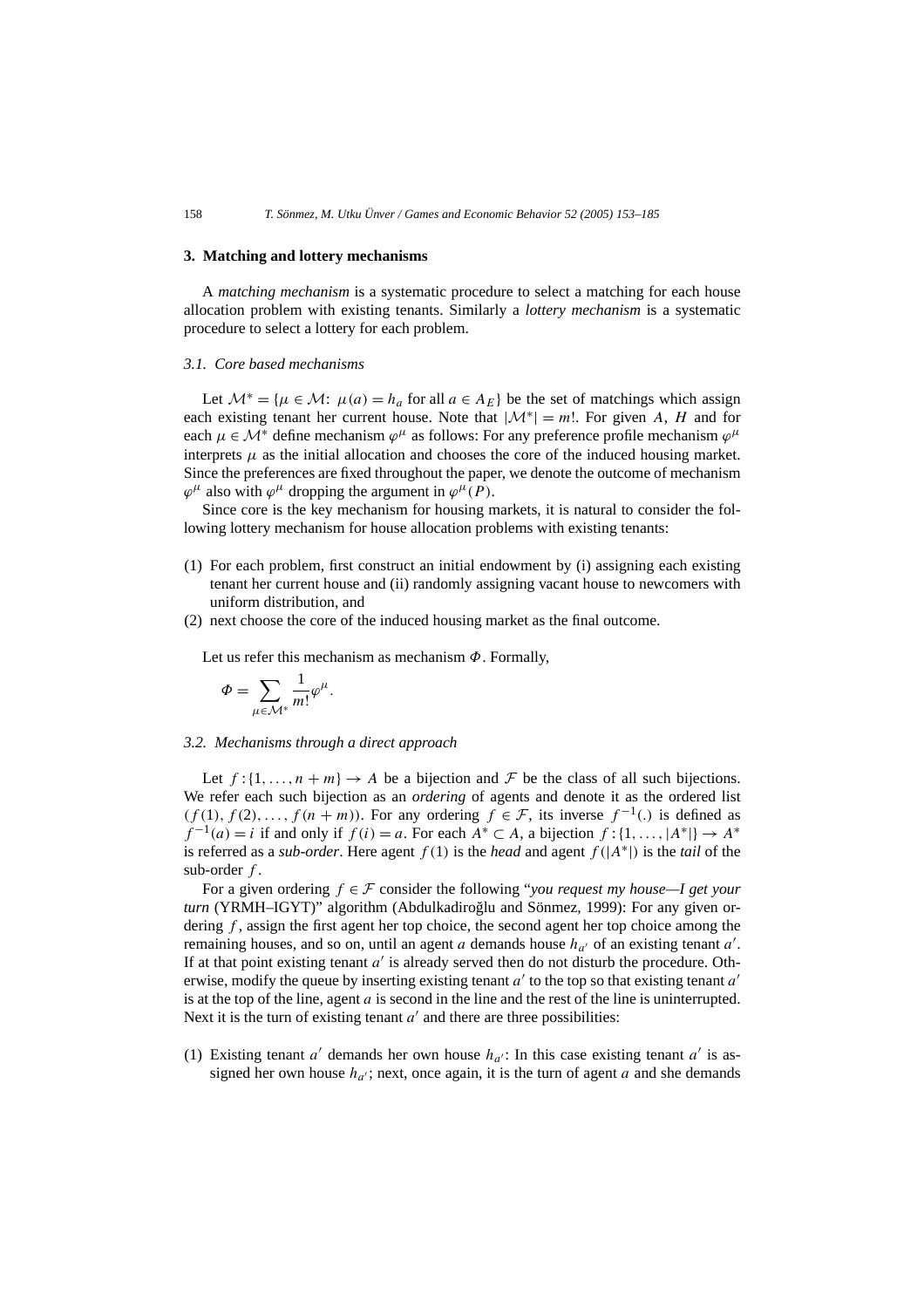her top choice among the remaining houses and the procedure continues in a similar way.

- (2) Existing tenant  $a'$  demands an available house  $h$  that is either vacant or that used to be the house of an existing tenant who is already assigned another house: In this case existing tenant *a'* is assigned the available house *h*, agent *a* is assigned house  $h_{a'}$ , and the procedure continues with the next agent in line.
- (3) Existing tenant *a'* demands house  $h_{a''}$  of another existing tenant  $a''$  who is still in the line: In this case modify the queue by inserting existing tenant  $a''$  at the top so that existing tenant  $a''$  is at the top of the line, existing tenant  $a'$  is second in the line, agent *a* is third in the line and the rest of the line is uninterrupted. Next it is the turn of existing tenant  $a^{\prime\prime}$  and the procedure continues in a similar way.

As we proceed, existing tenants may form loop-orders. (A *loop-order* is either a singleton *(a)* who demands her own house or an ordered list  $(a^1, \ldots, a^k)$  of existing tenants where agent  $a^1$  demands the house of agent  $a^k$ , agent  $a^k$  demands the house of agent  $a^{k-1}, \ldots$  agent  $a^2$  demands the house of agent  $a^1$ .) In such cases, remove all agents in the loop-order by assigning them the houses they demand and proceed.

For any ordering  $f \in \mathcal{F}$ , let  $\psi^f$  denote the induced matching mechanism through YRMH–IGYT algorithm. Following Abdulkadiroğlu and Sönmez (1999), we refer this mechanism as the *top trading cycles mechanism*. Since the preferences are fixed, we denote the outcome of YRMH–IGYT algorithm also with  $\psi^f$  dropping the argument in  $\psi^f(P)$ . In this paper we are particularly interested in orderings which place existing tenants at the end of the line giving priority to newcomers. Define  $\widetilde{\mathcal{F}} = \{f \in \mathcal{F}: f^{-1}(a)$  $f^{-1}(a')$  for all  $a \in A_N$  and  $a' \in A_E$ . Note that  $|\widetilde{\mathcal{F}}| = n!m!$ . Define mechanism  $\Psi$  as

$$
\Psi = \sum_{f \in \widetilde{\mathcal{F}}} \frac{1}{m!n!} \psi^f.
$$

That is, an ordering *f* among those which give priority to newcomers is randomly chosen with uniform distribution and next the outcome is obtained using YRMH–IGYT algorithm.

#### *3.3. Dynamics of YRMH–IGYT algorithm*

Since YRMH–IGYT algorithm is key to this paper, it is crucial to understand how it works. For a given ordering *f* , the *serial-dictatorship* induced by *f* allocates the houses as follows: The first agent receives her top choice, the next agent receives her top choice among the remaining houses and so on. For a given ordering  $f \in \mathcal{F}$ , construct the *effectiveorder*  $e_f \in \mathcal{F}$  as follows: Run YRMH–IGYT algorithm and order agents in the same order their assignments are finalized. When there is a loop-order, order these agents as in the loop-order.

We illustrate the construction of  $e_f$  with the following example. Later on we use the same example to illustrate other constructions that are crucial to this paper. Example 1 is rather involved in order to capture every key aspect of these constructions.

**Example 1.** Let  $A_F = \{a_1, a_2, a_3, a_4, a_5, a_6, a_7, a_8, a_9\}$  be the set of existing tenants,  $A_N =$  ${a_{10}, a_{11}, a_{12}, a_{13}, a_{14}, a_{15}, a_{16}}$  be the set of newcomers,  $H_0 = {h_1, h_2, h_3, h_4, h_5, h_6, h_7}$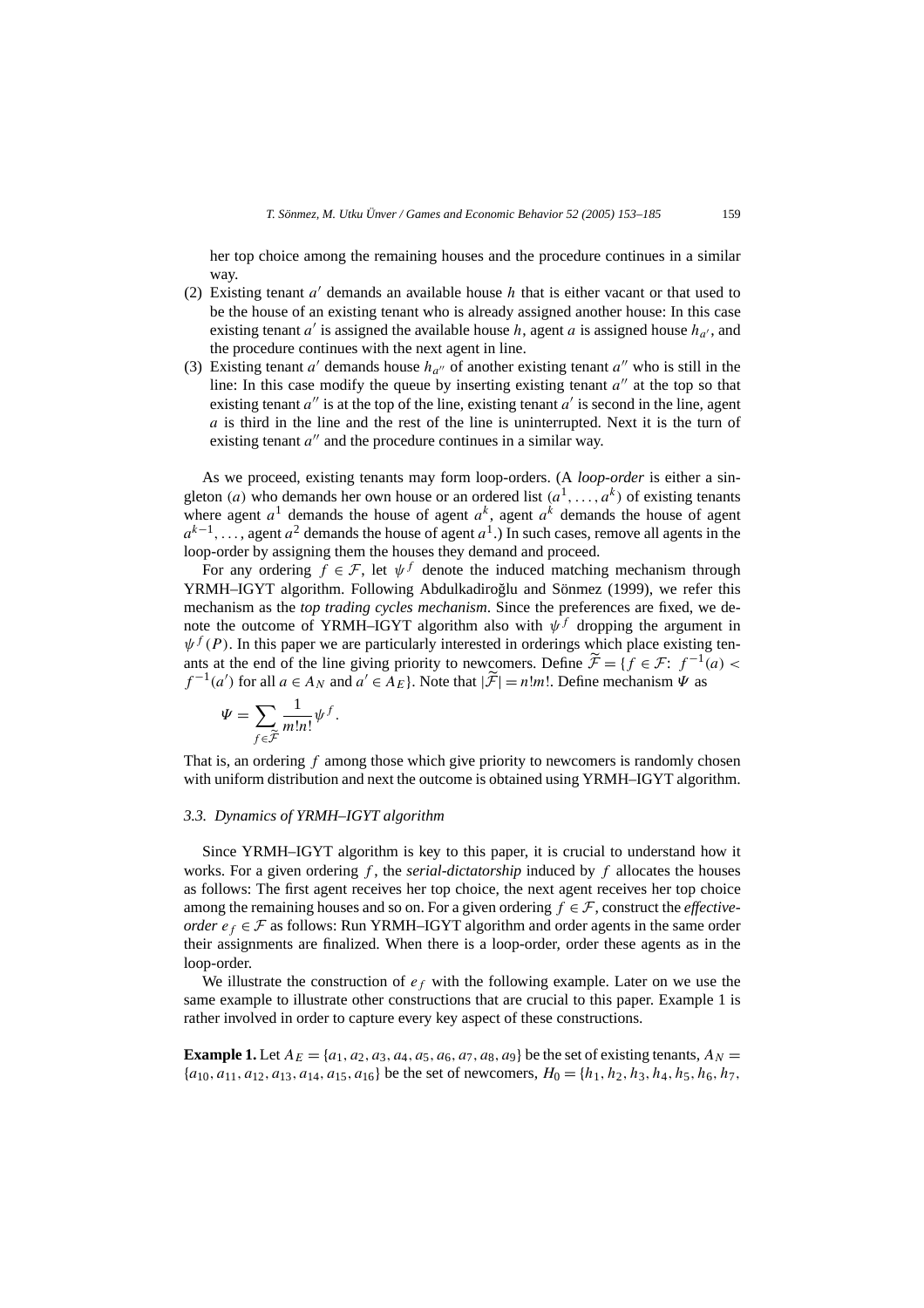*h*<sub>8</sub>*, h*<sub>9</sub>} be the set of occupied houses, and  $H_V = \{h_{10}, h_{11}, h_{12}, h_{13}, h_{14}, h_{15}, h_{16}\}$  be the set of vacant houses. (Here  $h_i$  is the current house of existing tenant  $a_i$  for  $i \le 9$ .) Let the preference profile  $P$  be given as:<sup>5</sup>

| $A_F$          |  |  |  |  |  |  |                                                       |                                                             | $A_N$                                                                  |                                           |  |  |  |  |  |
|----------------|--|--|--|--|--|--|-------------------------------------------------------|-------------------------------------------------------------|------------------------------------------------------------------------|-------------------------------------------|--|--|--|--|--|
|                |  |  |  |  |  |  | $a_1$ $a_2$ $a_3$ $a_4$ $a_5$ $a_6$ $a_7$ $a_8$ $a_9$ |                                                             | $a_{10}$ $a_{11}$ $a_{12}$ $a_{13}$ $a_{14}$ $a_{15}$ $a_{16}$         |                                           |  |  |  |  |  |
|                |  |  |  |  |  |  |                                                       | $h_{15}$ $h_3$ $h_1$ $h_2$ $h_9$ $h_6$ $h_6$ $h_6$ $h_{11}$ |                                                                        | $h_7$ $h_2$ $h_4$ $h_6$ $h_8$ $h_1$ $h_5$ |  |  |  |  |  |
| $\ddot{\cdot}$ |  |  |  |  |  |  |                                                       |                                                             | $h_4$ $h_3$ : : : $h_7$ $h_{12}$ : $h_3$ $h_4$ $h_{14}$ $h_{13}$ : : : |                                           |  |  |  |  |  |
|                |  |  |  |  |  |  | $1 - 1 - 1$                                           |                                                             |                                                                        | $h_{12}$ $h_{16}$ : :                     |  |  |  |  |  |
|                |  |  |  |  |  |  |                                                       |                                                             | $h_{10}$ :                                                             |                                           |  |  |  |  |  |
|                |  |  |  |  |  |  |                                                       |                                                             |                                                                        |                                           |  |  |  |  |  |

Let  $f = (a_{13}, a_{15}, a_{11}, a_{14}, a_{12}, a_{16}, a_{10}, a_1, a_2, a_3, a_4, a_5, a_6, a_7, a_8, a_9)$  be the ordering of the agents. Figures 1 through 3 illustrate the dynamics of the YRMH–IGYT algorithm. When an agent's assignment under  $\psi^f$  is finalized, that is indicated with thick arrows and reported at the right end of the figure. The effective-order *ef* orders the agents in the same order as their assignments are finalized.

In this example agents' assignments are finalized in the following order:

$$
e_f = (a_6, a_{13}, a_1, a_{15}, a_3, a_4, a_2, a_{11}, a_8, a_{14}, a_{12}, a_9, a_5, a_{16}, a_7, a_{10}).
$$

The outcome of the algorithm is

$$
\psi^f = \begin{pmatrix} a_1 & a_2 & a_3 & a_4 & a_5 & a_6 & a_7 & a_8 & a_9 & a_{10} & a_{11} & a_{12} & a_{13} & a_{14} & a_{15} & a_{16} \\ h_{15} & h_4 & h_3 & h_2 & h_9 & h_6 & h_7 & h_{12} & h_{11} & h_{10} & h_{16} & h_{14} & h_{13} & h_8 & h_1 & h_5 \end{pmatrix}.
$$

Recall that only existing tenants are inserted to the top of the line in the YRMH–IGYT algorithm. Therefore the relative order of newcomers in an ordering *f* and its effectiveorder  $e_f$  are the same.

**Observation 1.** For all  $f \in \mathcal{F}$  and  $a, a' \in A_N$  we have  $f^{-1}(a) < f^{-1}(a') \Longleftrightarrow e_f^{-1}(a) < f^{-1}(a)$  $e_f^{-1}(a').$ 

Next consider an ordering  $f \in \mathcal{F}$ . Here agents  $f(1), \ldots, f(m)$  are newcomers. Since the relative order of newcomers are identical in  $f$  and  $e_f$ , the effective-order  $e_f$  will order agents as follows: Some existing tenants (possibly none) are followed by *f (*1*)*, followed by some existing tenants (possibly none), followed by *f (*2*), . . .* , followed by *f (m)*, followed by some existing tenants (possibly none).

Consider newcomer  $f(1)$  who is at the top of ordering  $f$ . If she is not at the top of effective-order  $e_f$  that means she requested the current house of an existing tenant who might have requested the current house of another existing tenant and so on. Insertion of

<sup>5</sup> After the best few houses the rest of the preferences are arbitrary for each agent.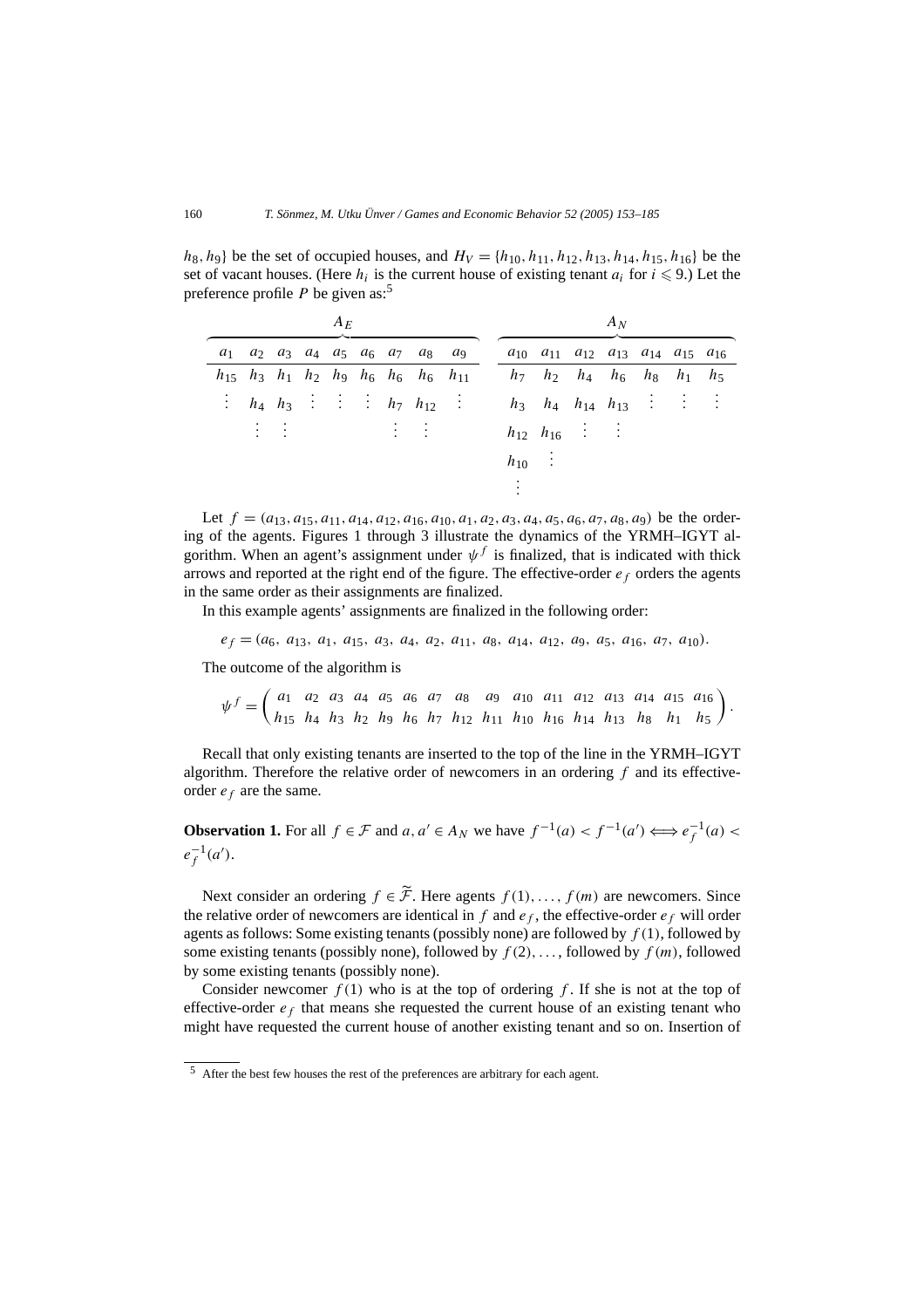

Fig. 1. The sequence of first seven events under the YRMH–IGYT algorithm.

existing tenants will stop once any of these existing tenants (or the newcomer  $f(1)$  herself) requests a vacant house. Therefore one and only one agent among newcomer *f (*1*)* and her predecessors in  $e_f$  will be assigned a vacant house. Similarly for any  $k \le m$ , *k* agents will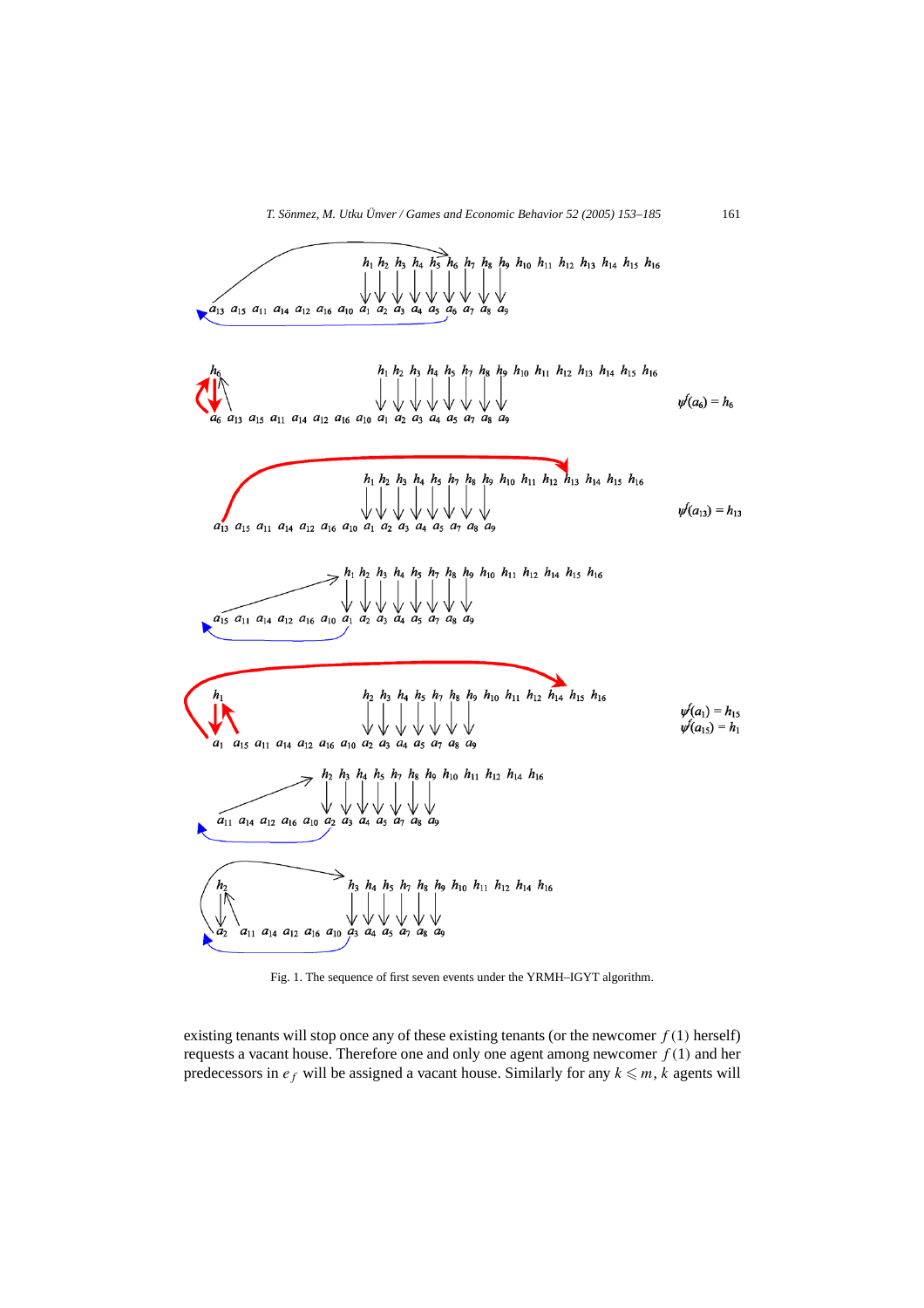

Fig. 2. The sequence of second seven events under the YRMH–IGYT algorithm.

be assigned vacant houses among newcomer  $f(k)$  and her predecessors in  $e_f$ . Hence we have the following observation: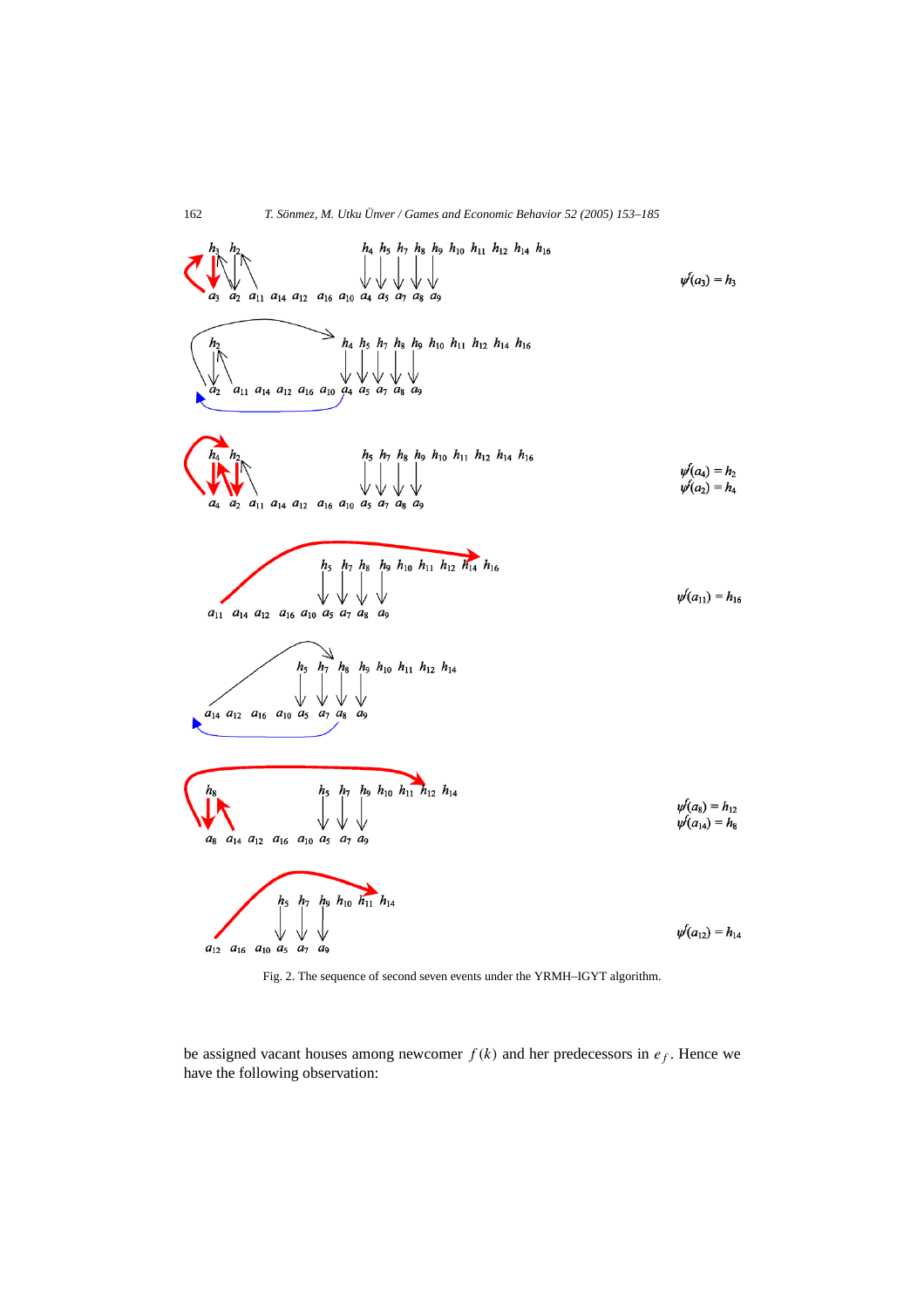

Fig. 3. The sequence of last six events under the YRMH–IGYT algorithm.

**Observation 2.** Let  $f \in \widetilde{\mathcal{F}}$  and consider the matching  $\psi^f$ . There is one and only one agent between  $e_f(1)$  and  $f(1)$  in effective-order  $e_f$  who is assigned a vacant house. Similarly for each  $k \leq m$ , there is one and only one agent between the immediate successor of  $f(k - 1)$ and  $f(k)$  in  $e_f$  who is assigned a vacant house.

For each  $f \in \mathcal{F}$ , YRMH–IGYT algorithm assigns houses in one of two possible ways:

(1) There is a sub-order  $(a^1, \ldots, a^k)$  of agents where (a)  $a^k$  is a newcomer,  $a^1, \ldots, a^{k-1}$  are existing tenants, and (b)  $a^1$  receives a vacant house,  $a^2$  receives  $a^1$ 's house,  $\ldots$ ,  $a^k$  receives  $a^{k-1}$ 's house. We call each such sub-order a *serial-order* (*S*).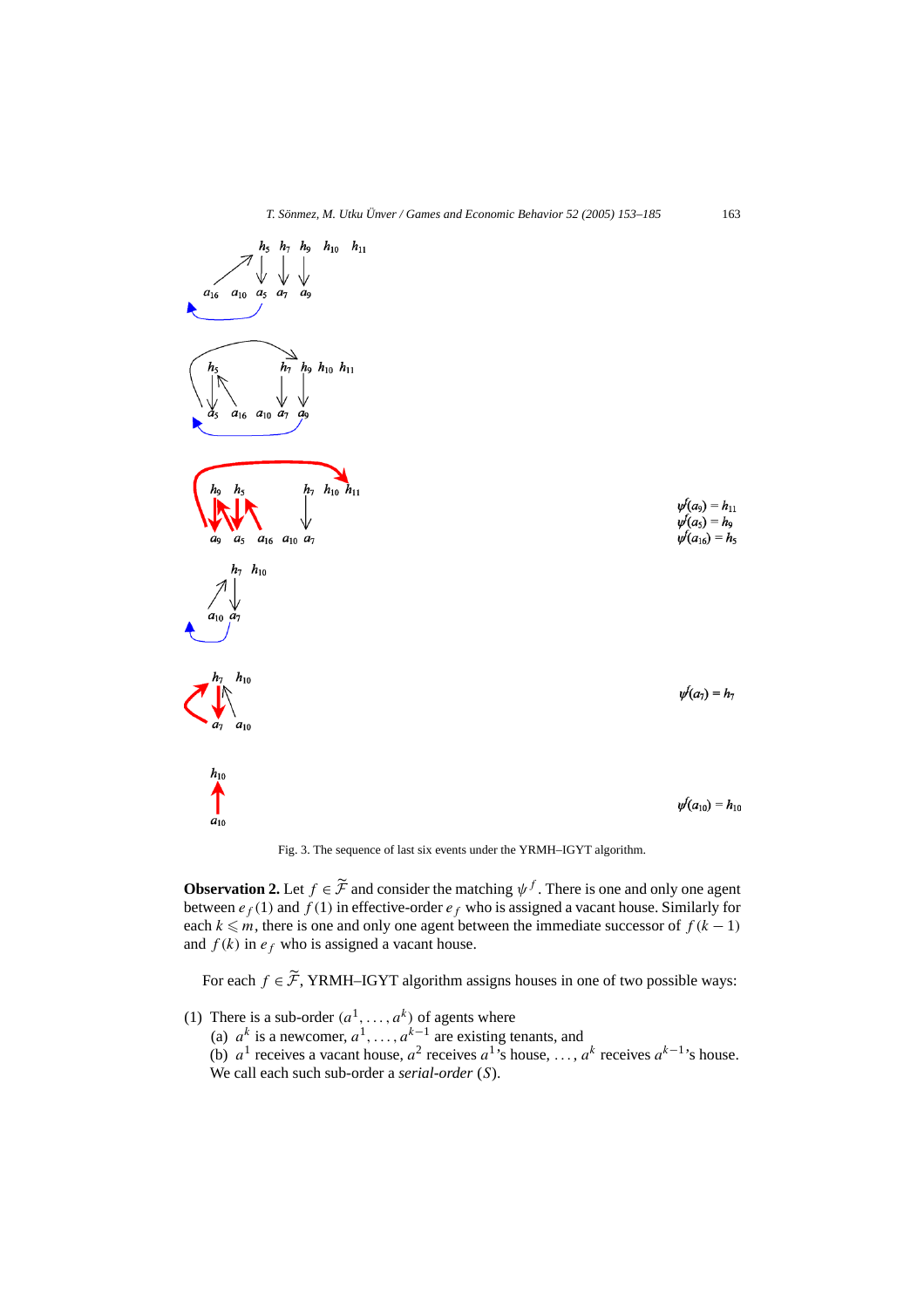(2) There is a sub-order  $(a^1, \ldots, a^k)$  of existing tenants where  $a^1$  receives  $a^k$ 's house,  $a^k$  receives  $a^{k-1}$ 's house, ...,  $a^2$  receives  $a^1$ 's house. Recall that we call each such sub-order a *loop-order* (*L*).

Therefore effective-order  $e_f$  is a sequence  $L, \ldots, L, S_1, L, \ldots, L, S_2, \ldots, L, S_m$ ,  $L, \ldots, L$  of serial-orders and loop-orders where the tail of serial-order  $S_i$  is newcomer *f* (*i*) for  $i \leq m$ .

**Example 1 continued.** Following the dynamics of YRMH–IGYT algorithm in Example 1, effective-order  $e_f$  is the following sequence of loop-orders and serial-orders.

$$
\underbrace{(a_6)}_{L_1}, \underbrace{(a_{13})}_{S_1}, \underbrace{(a_1, a_{15})}_{S_2}, \underbrace{(a_3)}_{L_2}, \underbrace{(a_4, a_2)}_{L_3}, \underbrace{(a_{11})}_{S_3}, \underbrace{(a_8, a_{14})}_{S_4}, \underbrace{(a_{12})}_{S_5}, \underbrace{(a_9, a_5, a_{16})}_{S_6}, \underbrace{(a_7)}_{L_4}, \underbrace{(a_{10})}_{S_7}.
$$

*3.4. A simplification of mechanism Ψ*

Define  $\mathcal{F}^* = \{f \in \tilde{\mathcal{F}}: a < a' \Rightarrow f^{-1}(a) < f^{-1}(a') \text{ for all } a, a' \in A_E\}.$  That is, orderings in  $\mathcal{F}^*$  not only order new comers before existing tenants but also order existing tenants based on their index. Note that  $|\mathcal{F}^*| = m!$ . The following lemma states that the outcome of YRMH–IGYT algorithm is identical for two orderings in  $\mathcal F$  as long as newcomers are ordered in the same way under both orderings.

**Lemma 1.** Let  $f, g \in \widetilde{\mathcal{F}}$  be such that  $f(i) = g(i)$  for all  $i \leq m$ . Then  $\psi^f = \psi^g$ .

**Proof.** Let  $f, g \in \mathcal{F}$  be such that  $f(i) = g(i)$  for all  $i \le m$ . Since  $f(i) = g(i)$  for all  $i \le m$ , YRMH–IGYT algorithm works identical for both orderings until newcomer *f (m)* (i.e. the last newcomer) is assigned a house. Therefore for each  $i \leq m$ , agent  $f(i)$  is assigned the same house under  $\psi^f$  and  $\psi^g$ . Next consider the rest of the agents each of whom is an existing tenant. YRMH–IGYT algorithm is equivalent to GTTCA when there are only existing tenants (Abdulkadiroğlu and Sönmez, 1999) and therefore each of the remaining agents receive the unique core assignment of the remaining market under either ordering. Hence  $\psi^f = \psi^g$ .  $\Box$ 

Using Lemma 1 we can obtain the following simpler expression for mechanism *Ψ* :

$$
\Psi = \sum_{f \in \mathcal{F}^*} \frac{1}{m!} \psi^f.
$$

That is, first randomly order the newcomers with uniform distribution, next order the existing tenants based on their index and finally obtain the outcome using YRMH–IGYT algorithm.

## **4. Main result**

Our main contribution is that the two lottery mechanisms  $\Phi$  and  $\Psi$  are equivalent. Recall that both mechanisms select a uniform lottery over *m*! matchings for each problem.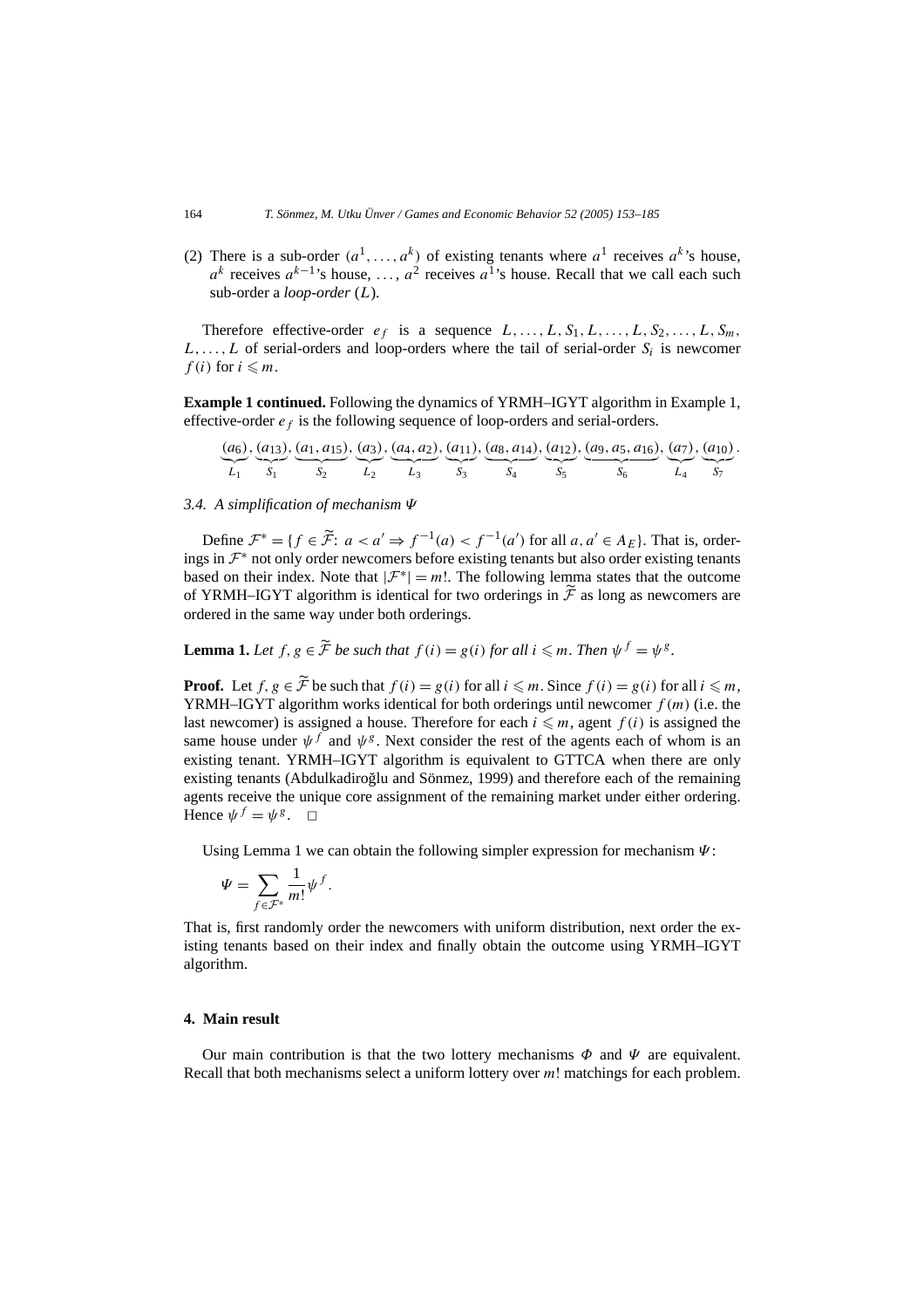Here is our proof strategy: For each ordering  $f \in \mathcal{F}^*$  we construct a matching  $\eta(f) \in$  $\mathcal{M}^*$  such that  $\psi^f = \varphi^{\eta(f)}$ . Next we show that mapping  $\eta : \mathcal{F}^* \to \mathcal{M}^*$  is a bijection by constructing its inverse mapping. Therefore mapping *η* is such that  $f \neq g \Leftrightarrow \eta(f) \neq \eta(g)$ for all  $f, g \in \mathcal{F}^*$  and this in turn implies that  $\Phi = \Psi$ .

# *4.1. Construction of mapping η*

Construction of mapping  $n: \mathcal{F}^* \to \mathcal{M}^*$  is quite involved and it requires additional notation. The key challenge in this construction is finding a mapping which is a bijection (i.e. one-to-one and onto). Otherwise it would be a straightforward task to construct a mapping *ν*:  $\mathcal{F}^* \to \mathcal{M}^*$  such that  $\psi^f = \varphi^{v(f)}$  for each  $f \in \mathcal{F}^*$ . For example one such mapping *ν* can be constructed by simply

- (1) finding the effective order, loop-orders, serial-orders; and
- (2) assigning each agent at the tail of a serial-order (who is by definition a newcomer) the vacant house which is allocated in the same serial-order.

When we run GTTCA with this initial endowment, each of the loop-orders and the serial-orders obtained in the YRMH–IGYT algorithm will form as a cycle, and hence the same outcome will be obtained by the two algorithms. However the mapping *ν* is not one-to-one and thus two distinct orderings  $f$ ,  $g$  may yield the same initial endowment  $\nu(f) = \nu(g)$ . We illustrate this point with our running example.

## **Example 1 continued.** Recall that for ordering

$$
f = (a_{13}, a_{15}, a_{11}, a_{14}, a_{12}, a_{16}, a_{10}, a_1, a_2, a_3, a_4, a_5, a_6, a_7, a_8, a_9),
$$

the effective-order  $e_f$  is the following sequence of loop-orders and serial-orders:

$$
\underbrace{(a_6)}_{L_1} , \underbrace{(a_{13})}_{S_1} , \underbrace{(a_1, a_{15})}_{S_2} , \underbrace{(a_3)}_{L_2} , \underbrace{(a_4, a_2)}_{L_3} , \underbrace{(a_{11})}_{S_3} , \underbrace{(a_8, a_{14})}_{S_4} , \underbrace{(a_{12})}_{S_5} , \underbrace{(a_9, a_5, a_{16})}_{S_6} , \underbrace{(a_7)}_{L_4} , \underbrace{(a_{10})}_{S_7}.
$$

Next consider the ordering

$$
g = (a_{15}, a_{13}, a_{11}, a_{14}, a_{12}, a_{16}, a_{10}, a_1, a_2, a_3, a_4, a_5, a_6, a_7, a_8, a_9)
$$

which differs from ordering  $f$  in only the order of agents  $a_{13}$  and  $a_{15}$ . In this case the effective order *eg* is the following sequence of loop-orders and serial-orders

$$
\underbrace{(a_1, a_{15})}_{S_2}, \underbrace{(a_6)}_{L_1}, \underbrace{(a_{13})}_{S_1}, \underbrace{(a_3)}_{L_2}, \underbrace{(a_4, a_2)}_{L_3}, \underbrace{(a_{11})}_{S_3}, \underbrace{(a_8, a_{14})}_{S_4}, \underbrace{(a_{12})}_{S_5}, \underbrace{(a_9, a_5, a_{16})}_{S_6}, \underbrace{(a_7)}_{L_4}, \underbrace{(a_{10})}_{S_7}
$$

which consists of the same loop-orders and same serial-orders as effective order  $e_f$ , although in a different sequence. Since the serial-orders are the same for the two effective orders, the above mentioned mapping *ν* yields

$$
v(f) = v(g) = \begin{pmatrix} a_1 & a_2 & a_3 & a_4 & a_5 & a_6 & a_7 & a_8 & a_9 & a_{10} & a_{11} & a_{12} & a_{13} & a_{14} & a_{15} & a_{16} \\ h_1 & h_2 & h_3 & h_4 & h_5 & h_6 & h_7 & h_8 & h_9 & h_{10} & h_{16} & h_{14} & h_{13} & h_{12} & h_{15} & h_{11} \end{pmatrix}
$$

showing that mapping *ν* is not one-to-one.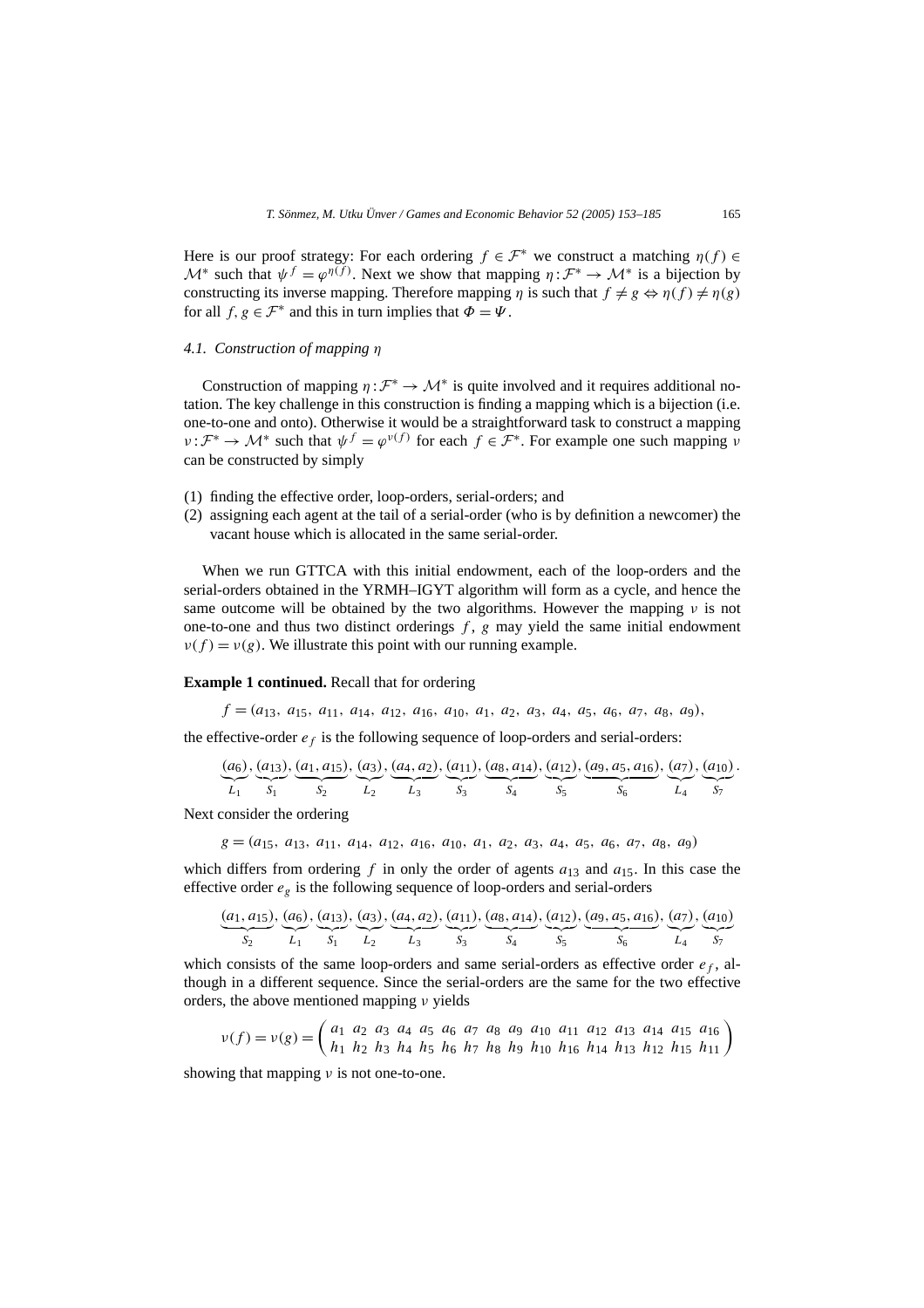We next proceed with additional notation needed for the construction of mapping *η*. Recall that for each  $f \in \mathcal{F}^*$  effective-order  $e_f$  is a sequence of serial-orders and looporders  $L, \ldots, L, S_1, L, \ldots, L, S_2, \ldots, L, S_m, L, \ldots, L$ . Moreover newcomer  $f(1)$  is the tail of serial-order  $S_1$ , newcomer  $f(2)$  is the tail of serial-order  $S_2, \ldots$ , newcomer  $f(m)$  is the tail of serial-order  $S_m$ . We partition serial-orders and loop-orders of effective-order  $e_f$ as follows:

*Step 1.* Starting with agent  $e_f(1)$  clear each agent in order until it is the turn of an agent *a* for whom her assignment  $\psi^f(a)$  is worse than a house previously assigned to an agent in a serial-order. Terminate first step right after the *last serial-order before* agent *a*. Next proceed to step 2. If such an agent does not exist then  $e_f$  consists of a single step.

#### In general,

*Step t*. Starting with the next agent clear agents one at a time until it is the turn of an agent *a* for whom her assignment  $\psi^f(a)$  is worse than a house previously assigned to an agent in a serial-order of current step *t*. Terminate step *t* after the *last serial-order before* agent *a*. Next proceed to step  $t + 1$ . If such an agent does not exist then  $e_f$  consists of *t* steps.

Let  $e_f$  consist of *T* steps. For each  $t \leq T$ , let  $S^t$  denote the set of serial-orders of  $e_f$  at step *t*,  $\mathcal{L}^t$  denote the set of loop-orders of  $e_f$  at step *t* and  $A_N^t$  denote the set of newcomers at step *t*. For each  $t \leq T$ , let  $A_{\mathcal{S}^t}$  denote the set of agents in serial-orders of  $\mathcal{S}^t$  and  $A_{\mathcal{L}^t}$ denote the set of agents in loop-orders of  $\mathcal{L}^t$ . For each  $t \leq T$ , let  $\psi^f(\mathcal{S}^t)$  denote the set of houses assigned to agents in  $A_{\mathcal{S}^t}$  and  $\psi^f(\mathcal{L}^t)$  denote the set of houses assigned to agents in  $A_{\mathcal{L}^t}$ . For any loop-order *L* let  $\psi^f(L)$  denote the set of houses assigned to members of *L* and for any serial-order *S* let  $\psi^f(S)$  denote the set of houses assigned to members of *S*.

Now we iteratively construct sets  $G^1, \ldots, G^T$  of houses as follows: First consider houses which are assigned to agents in serial-orders. For any  $t \leq T$ , include in  $G<sup>t</sup>$  all houses in  $\psi^f(\mathcal{S}^t)$ . We may include additional houses to  $G^1, \ldots, G^{T-1}$  as explained below.

Next consider houses which are assigned to agents in loop-orders. We skip loop-orders in  $\mathcal{L}^1$ . Start with the first loop-order *L* in  $\mathcal{L}^2$ . If any agent  $a \in L$  prefers any of the current houses in  $G^1$  to her own assignment  $\psi^f(a)$  then enlarge  $G^1$  by including houses in  $\psi^f(L)$ . If no such agent exists, do not change  $G<sup>1</sup>$  at this point. Similarly consider each loop-order one at a time in order. For any loop-order first determine which step of  $e_f$  it belongs. Suppose it is the turn of loop-order  $L \in \mathcal{L}^t$ . If any agent *a* in loop-order *L* prefers any of the current houses in  $G^{t-1}$  to her own assignment  $\psi^f(a)$  then enlarge  $G^{t-1}$  by including houses in  $\psi^f(L)$ . If no such agent exists then check whether any agent *a* in loop-order *L* prefers any of the current houses in  $G^{t-2}$  to her own assignment  $\psi^f(a)$ . If so then enlarge  $G^{t-2}$  by including houses in  $\psi^f(L)$ . If no such agent exists then check whether.... If no such agent exists then check whether any agent *a* in loop-order *L* prefers any of the current houses in  $G^1$  to her own assignment  $\psi^f(a)$ . If so then enlarge  $G^1$  by including houses in *ψ<sup>f</sup>* (*L*). If no such agent exists then do not change any of  $G<sup>t-1</sup>,...,G<sup>1</sup>$  at this point and proceed with the next loop-order.<sup>6</sup>

<sup>&</sup>lt;sup>6</sup> Construction of sets  $G^1, \ldots, G^T$  makes it possible to "link" the newcomers in the same step so that their assignments are finalized simultaneously under the GTTCA. Moreover, the construction assures that newcomers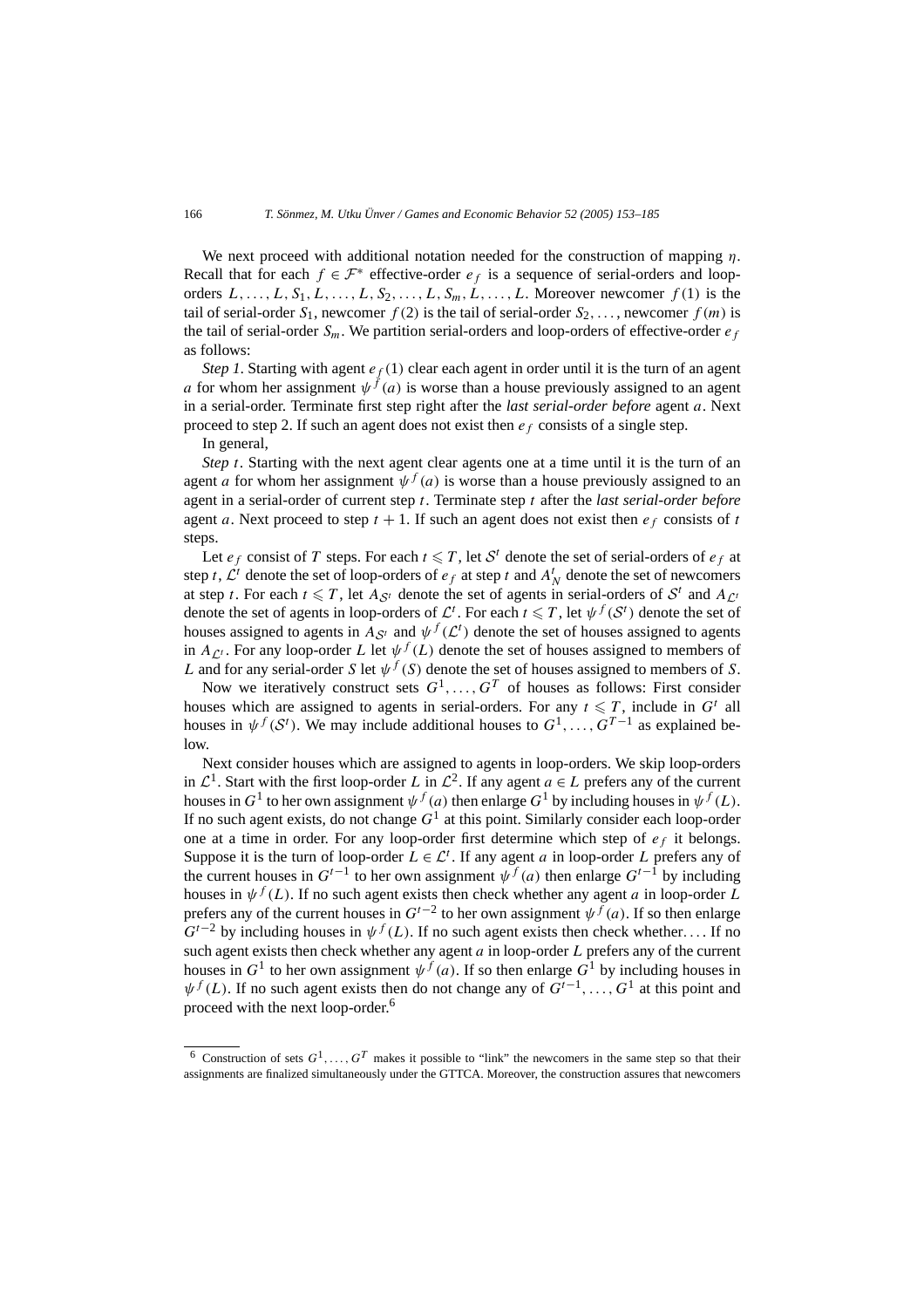**Remark 1.** Consider any  $t \in \{1, ..., T\}$ . Pick any loop-order *L* in  $e_f$ . We have  $\psi^f(L) \subset$  $G<sup>t</sup>$  if and only if (i) there exists an agent *a* in loop-order *L* and a house  $h \in G<sup>t</sup>$  such that  $hP_a\psi^f(a)$ , and (ii) for any agent *a*<sup>'</sup> in loop-order *L*, for any  $r \in \{t+1, ..., T\}$ , and for any  $h' \in G^r$  we have  $\psi^f(a')P_{a'}h'$ .

For  $t > 1$ , let  $S^{*t} \subseteq S^t$  be the set of serial-orders at step *t* where at least one member of the serial-order prefers a house in  $G^{t-1}$  to her assignment under  $\psi^f$ . That is,

 $\mathcal{S}^{*t} = \left\{ S \in \mathcal{S}^t : h P_a \psi^f(a) \text{ for some house } h \in G^{t-1} \text{ and } \right\}$ 

some agent *a* in serial-order  $S$ .

For each  $t > 1$ ,  $S^{*t}$  is non-empty by construction of step *t* of  $e_f$  together with construction of  $G^{t-1}$ . Finally for  $t > 1$ , let  $A_N^{*t}$  be the set of newcomers each of whom is the tail of a serial-order in  $S^*$ <sup>t</sup>.<sup>7</sup>

We are ready to construct mapping  $\eta : \mathcal{F}^* \to \mathcal{M}^*$ . For each  $f \in \mathcal{F}^*$ :

- (1) Find effective-order  $e_f$ . Find loop-orders, serial-orders and steps of  $e_f$  as well as sets  $\{G^t\}, \{S^{*t}\}$  and  $\{A_N^{*t}\}.$
- (2) For each existing tenant  $a \in A_E$ , let  $\eta(f)(a) = h_a$ . That is, each existing tenant is assigned her current house under  $\eta(f)$ .
- (3) Next we handle newcomers in step 1 of  $e_f$ . The number of vacant houses assigned at step 1 is equal to the number of newcomers at step 1. Let  $G_V^1$  be the set of vacant houses assigned at step 1 of  $e_f$ . Assign the first newcomer in  $e_f$  the smallest indexed house in  $G_V^1$ , the second newcomer in  $e_f$  the second smallest indexed house in  $G_V^1$ , ..., the last newcomer in step 1 of  $e_f$  the biggest indexed house in  $G_V^1$  under matching  $\eta(f)$ .
- (4) Finally, we handle new comers in step *t* of  $e_f$  for  $t > 1$ . Recall that (i) each newcomer at step *t* is the tail of a serial-order and (ii) in each serial-order only the head agent is assigned a vacant house. Newcomers in  $A_N^{*t}$  will be treated differently than newcomers in  $A_N^t \setminus A_N^{*t}$ .
	- (a) Newcomers in  $A_N^{*t}$ : Recall that  $A_N^{*t}$  is the set of newcomers each of whom is the tail of a serial-order in  $S^{*t}$ . For each serial-order  $S \in S^{*t}$ , find the vacant house that is assigned in the *next* serial-order of  $e_f$  unless  $S$  is the last serial-order of step *t*. If  $S \in S^{*t}$  is the last serial-order of step *t* then find the vacant house that is assigned in the *first* serial-order of step *t*. Let  $G_V^{*t}$  be the resulting set of vacant houses. Order newcomers in  $A_N^{*t}$  based on their order in  $e_f$ . Under matching  $\eta(f)$

in step *t* leave GTTCA before newcomers in step *s* for  $t < s$ . Therefore it will be possible to recover the relative ordering of two newcomers in the original ordering used by the YRMH–IGYT algorithm, provided that the two newcomers belong to serial-orders of different steps.

<sup>&</sup>lt;sup>7</sup> As we have already indicated the construction of steps of  $e_f$  and sets  $G^1, \ldots, G^T$  make it possible to recover the relative ordering of two newcomers in different steps. Depending on which serial-orders join to form cycles in the GTTCA, recovering the relative ordering of some of the newcomers in the same cycle (who are necessarily in the same step) will also be possible. However, this will not uniquely determine (1) the relative ordering of newcomers in step 1, or (2) the relative ranking of newcomers in  $A_N^{*t}$  for  $t > 1$ . In the construction of matching  $\eta(f)$ , the indices of these newcomers will be utilized for this purpose.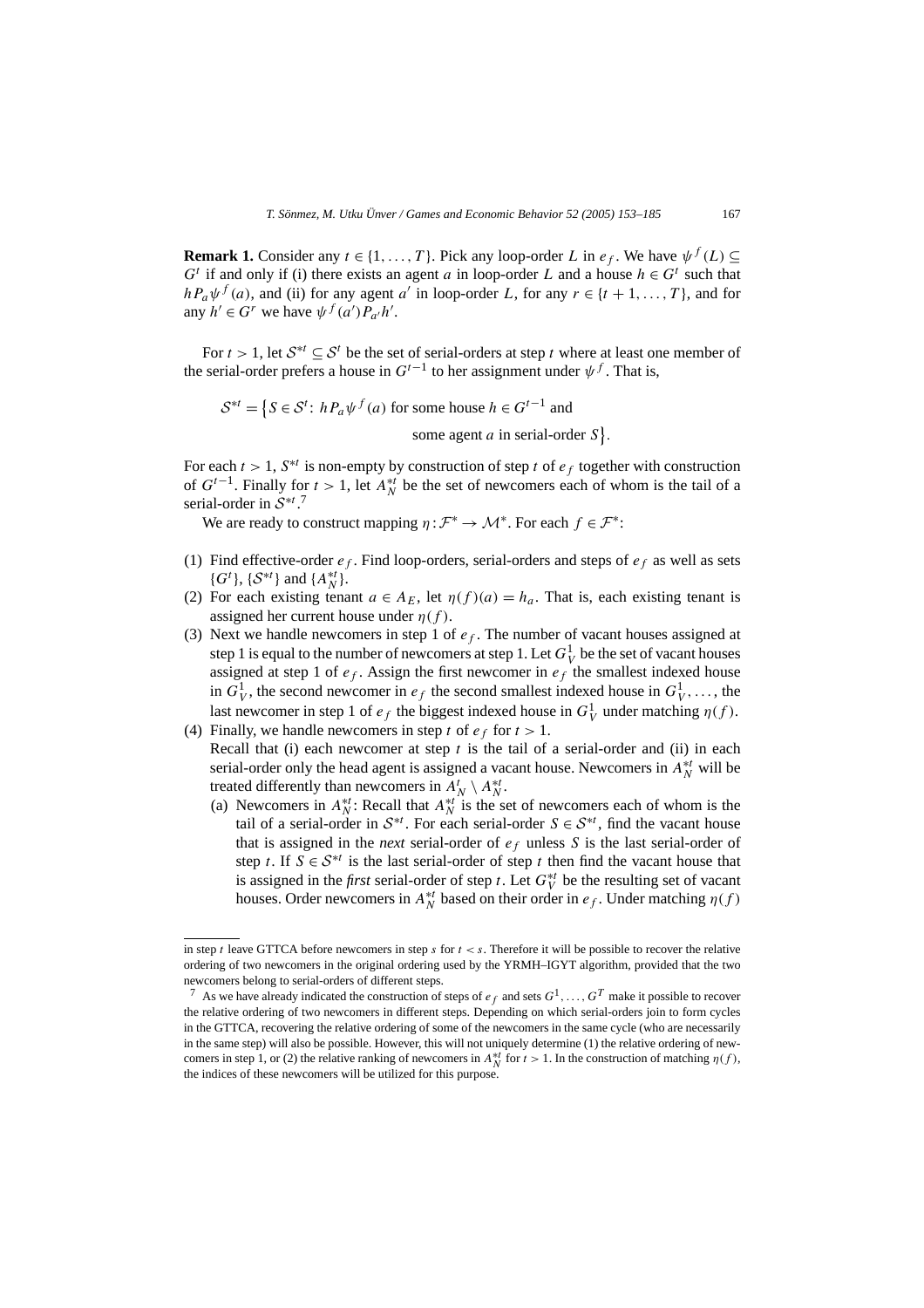the first newcomer in  $A_N^{*t}$  receives the smallest indexed house in  $G_V^{*t}$ , the second newcomer in  $A_N^*$  receives the second smallest indexed house in  $G_V^{*t}$  and so on.

(b) Newcomers in  $A_N^t \setminus A_N^{*t}$ : Under  $\eta(f)$  each such newcomer who is not the last newcomer of step *t* receives the vacant house that is assigned in the next serialorder. If the newcomer is the last newcomer of step *t* then she receives the vacant house that is assigned in the first serial-order of step *t*.

As we already emphasized, the set of newcomers  $A_N^{*t}$  plays a key role in construction of matching  $\eta(f)$ . Under  $\eta(f)$  each agent in a serial-order  $S \in \mathcal{S}^t$  is assigned a house  $h \in \psi^f(\mathcal{S}^t)$ . Moreover, when GTTCA is executed for housing market  $\eta(f)$ ,

- (i) serial-orders in  $S<sup>t</sup>$  will form one or more cycles among themselves, and
- (ii) each of these cycles will contain at least one newcomer in  $A_N^*$ .

Here the second point ensures that each serial-order in  $S<sup>t</sup>$  becomes part of a cycle and leaves the market after at least one of the serial orders in <sup>S</sup>*t*<sup>−</sup>1. In Section 4.2 we execute GTTCA in such a way that cycles that include newcomers are removed from the market simultaneously. That assures that agents in  $A_{\mathcal{S}_t-1}$  leave the market before agents in  $A_{\mathcal{S}_t}$ for any  $t > 1$ . This point is key for construction of inverse mapping g in Section 4.2.

**Remark 2.** Pick any  $t > 1$ . Execute GTTCA for housing market  $\eta(f)$  as explained in Section 4.2. No agent in  $A_{\mathcal{S}t}$  leaves the market before each agent in  $A_{\mathcal{S}t-1}$  does.

Next we illustrate partition of  $e_f$  into its steps, construction of sets  $G^1, \ldots, G^T$ ,  $S^{*1}, \ldots, S^{*T}, A_N^{*1}, \ldots, A_N^{*T}$  and construction of mapping *η* with our running example.

**Example 1 continued.** In order to construct  $\eta(f)$  we first partition  $e_f$  into its steps. Clear each agent one at a time following the order in  $e_f$ . We can skip the agents until the end of the first serial-order *S*<sub>1</sub>. Consider agent *a*<sub>1</sub>. We have  $\psi^f(a_1) = h_{15}$  which is the top choice of agent  $a_1$ . So skip to agent  $a_1$ 5. We have  $\psi^f(a_1) = h_1$  which is the top choice of agent  $a_{15}$ . So skip to agent  $a_3$ . We have

$$
\underbrace{\psi^f(a_{15})}_{=h_1} P_{a_3} \underbrace{\psi^f(a_3)}_{=h_3}
$$

and moreover agent  $a_{15}$  is a member of serial-order  $S_2$ . Therefore step 1 ends right after the last serial-order before agent  $a_3$ , namely serial-order  $S_2 = (a_1, a_{15})$ .

We can skip the agents until the end of the first serial-order of step 2. Consider agent *a*<sub>8</sub>. We have  $\psi^f(a_8) = h_{12}$  and for agent  $a_8$  only house  $h_6$  is better. However house  $h_6$  is assigned to agent  $a_6$  who is a member of a loop-order. So skip to agent  $a_{14}$ . We have  $\psi^f(a_{14}) = h_8$  which is the top choice of agent *a*<sub>14</sub>. So skip to agent *a*<sub>12</sub>. We have  $\psi^f(a_{12}) = h_{14}$  and for agent  $a_{12}$  only house  $h_4$  is better. However house  $h_4$  is assigned to agent *a*<sub>4</sub> who is a member of a loop-order. So skip to agent *a*<sub>9</sub>. We have  $\psi^f(a_9) = h_{11}$ which is the top choice of agent *a*<sub>9</sub>. So skip to agent *a*<sub>5</sub>. We have  $\psi^{f}(a_5) = h_9$  which is the top choice of agent  $a_5$ . So skip to agent  $a_{16}$ . We have  $\psi^f(a_{16}) = h_5$  which is the top choice of agent  $a_{16}$ . So skip to agent  $a_7$ . We have  $\psi^f(a_7) = h_7$  and for agent  $a_7$  only house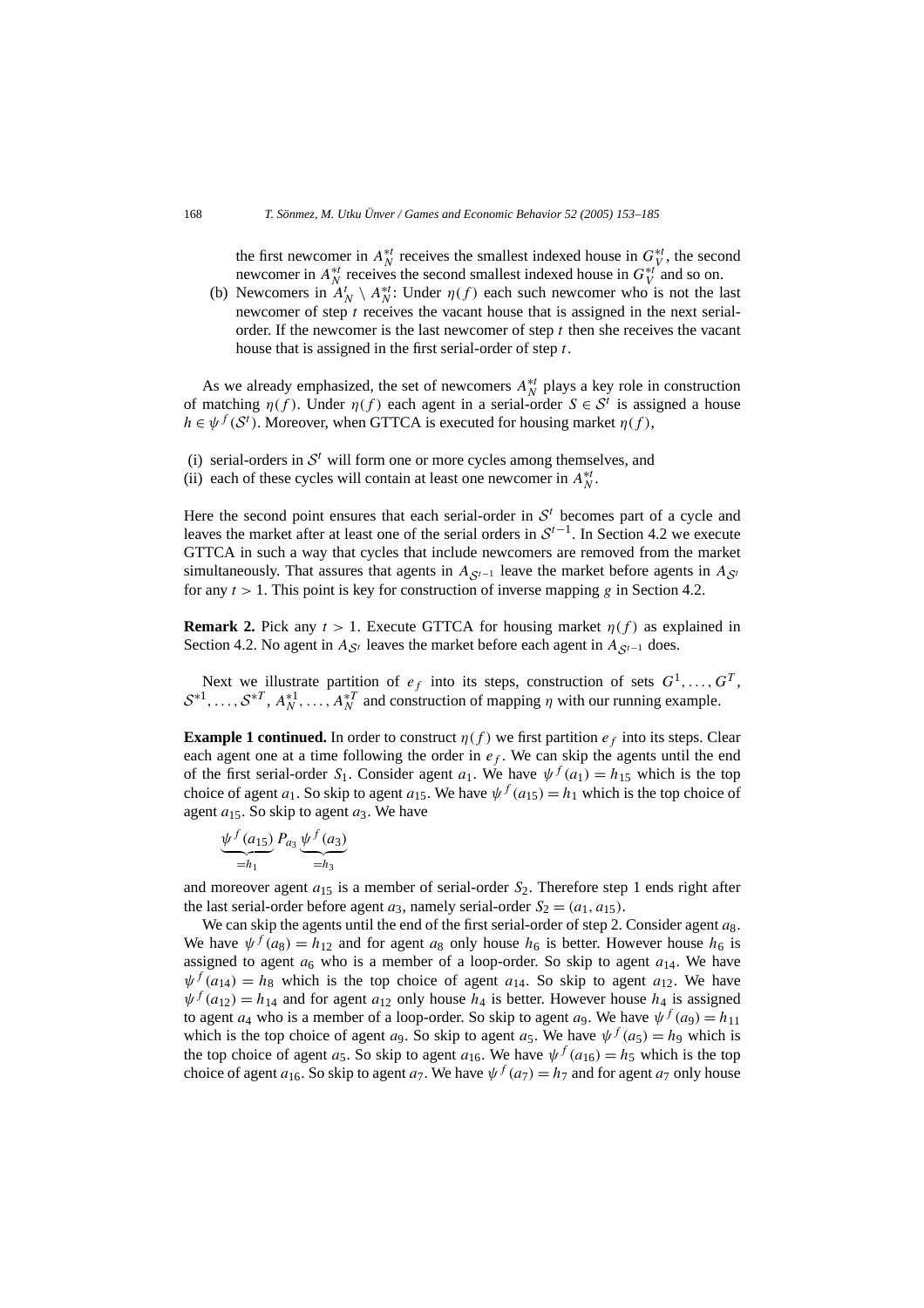$h_6$  is better. However house  $h_6$  is assigned to agent  $a_6$  who is a member of a loop-order. So skip to agent *a*10. We have

$$
\underbrace{\psi^f(a_8)}_{=h_{12}} P_{a_{10}} \underbrace{\psi^f(a_{10})}_{=h_{10}}
$$

and moreover agent  $a_8$  is a member of serial-order  $S_4$  which is in step 2. Therefore step 2 ends right after the last serial-order before agent  $a_{10}$ , namely the serial-order  $S_6 = (a_9, a_5, a_{16})$ .

Agent  $a_{10}$  was the last agent in  $e_f$  so effective-order  $e_f$  has 3 steps:

$$
\frac{(a_6)}{L_1}, \frac{(a_{13})}{s_1}, \frac{(a_1, a_{15})}{s_2} \n\middle| \n\frac{(a_3)}{L_2}, \frac{(a_4, a_2)}{L_3}, \frac{(a_{11})}{s_3}, \frac{(a_8, a_{14})}{s_4}, \frac{(a_{12})}{s_5}, \frac{(a_9, a_5, a_{16})}{s_6} \n\middle| \n\frac{(a_7)}{L_4}, \frac{(a_{10})}{s_7}, \frac{(a_{10})}{s_8}, \frac{(a_{11})}{s_9}, \frac{(a_{12})}{s_9}, \frac{(a_{13})}{s_9}, \frac{(a_{14})}{s_9}, \frac{(a_{15})}{s_1}, \frac{(a_{16})}{s_2}, \frac{(a_{17})}{s_3}, \frac{(a_{18})}{s_4}, \frac{(a_{19})}{s_5}, \frac{(a_{10})}{s_6}, \frac{(a_{11})}{s_7}, \frac{(a_{12})}{s_8}, \frac{(a_{13})}{s_9}, \frac{(a_{14})}{s_9}, \frac{(a_{15})}{s_1}, \frac{(a_{16})}{s_2}, \frac{(a_{17})}{s_3}, \frac{(a_{18})}{s_4}, \frac{(a_{19})}{s_5}, \frac{(a_{19})}{s_6}, \frac{(a_{10})}{s_7}, \frac{(a_{11})}{s_8}, \frac{(a_{12})}{s_9}, \frac{(a_{13})}{s_9}, \frac{(a_{14})}{s_9}, \frac{(a_{15})}{s_9}, \frac{(a_{16})}{s_9}, \frac{(a_{17})}{s_9}, \frac{(a_{18})}{s_9}, \frac{(a_{19})}{s_9}, \frac{(a_{19})}{s_9}, \frac{(a_{11})}{s_9}, \frac{(a_{11})}{s_9}, \frac{(a_{12})}{s_9}, \frac{(a_{13})}{s_9}, \frac{(a_{14})}{s_9}, \frac{(a_{15})}{s_9}, \frac{(a_{16})}{s_9}, \frac{(a_{17})}{s_9}, \frac{(a_{19})}{s_9}, \frac{(a_{11})}{s_9}, \frac{(a_{11})}{s_9}, \frac{(a_{12})}{s_9}, \frac{(a_{13})}{s_9}, \frac
$$

Therefore  $A_N^1 = \{a_{13}, a_{15}\}, A_N^2 = \{a_{11}, a_{14}, a_{12}, a_{16}\}$  and  $A_N^3 = \{a_{10}\}.$ Next, we construct sets of houses  $G^1$ ,  $G^2$  and  $G^3$ :

First consider houses that are assigned to members of serial-orders. Serial-orders of step 1 are  $S_1$ ,  $S_2$  and houses assigned in these serial-orders are  $h_{13}$ ,  $h_{15}$ ,  $h_1$ . Therefore  ${h_{13}, h_{15}, h_1} \subseteq G^1$ . Serial-orders of step 2 are *S*<sub>3</sub>, *S*<sub>4</sub>, *S*<sub>5</sub>, *S*<sub>6</sub> and houses assigned in these serial-orders are  $h_{16}$ ,  $h_{12}$ ,  $h_8$ ,  $h_{14}$ ,  $h_{11}$ ,  $h_9$ ,  $h_5$ . Therefore  $\{h_{16}, h_{12}, h_8, h_{14}, h_{11}, h_9, h_5\}$ *G*2. The only serial-order of step 3 is *S*<sup>7</sup> and the only house that is assigned in that serialorder is  $h_{10}$ . Therefore  $\{h_{10}\}\subset G^3$ .

Next consider houses which are assigned to agents in loop-orders. Skip loop-order *L*<sup>1</sup> which is in step 1. Consider loop-order  $L_2 = (a_3)$  which is in step 2. We have

$$
h_1 P_{a_3} \underbrace{\psi^f(a_3)}_{=h_3} \quad \text{and} \quad h_1 \in G^1.
$$

Hence we include house  $h_3$  to  $G^1$  since it is the only house assigned in loop-order  $L_2$ . Thus  $\{h_3\} \subset G^1$ . Next consider loop-order  $L_3 = (a_4, a_2)$  which is also in step 2. We have

$$
h_3 P_{a_2} \underbrace{\psi^f(a_2)}_{=h_4} \quad \text{and} \quad h_3 \in G^1.
$$

Hence we include houses  $h_4$ ,  $h_2$  to  $G^1$  since they are the houses assigned in loop-order  $L_3$ . Thus  $\{h_4, h_2\} \subseteq G^1$ . Finally consider loop-order  $L_4 = (a_7)$  which is in step 3. There is no house  $h \in G^2$  such that

$$
h P_{a_7} \underbrace{\psi^f(a_7)}_{=h_7}
$$

so  $h_7 \notin G^2$ . There is no house  $h \in G^1$  such that

$$
h P_{a_7} \underbrace{\psi^f(a_7)}_{=h_7}
$$

so  $h_7 \notin G^1$  either.  $L_4$  is the last loop-order so  $G^1$ ,  $G^2$  and  $G^3$  are finalized as:

*.*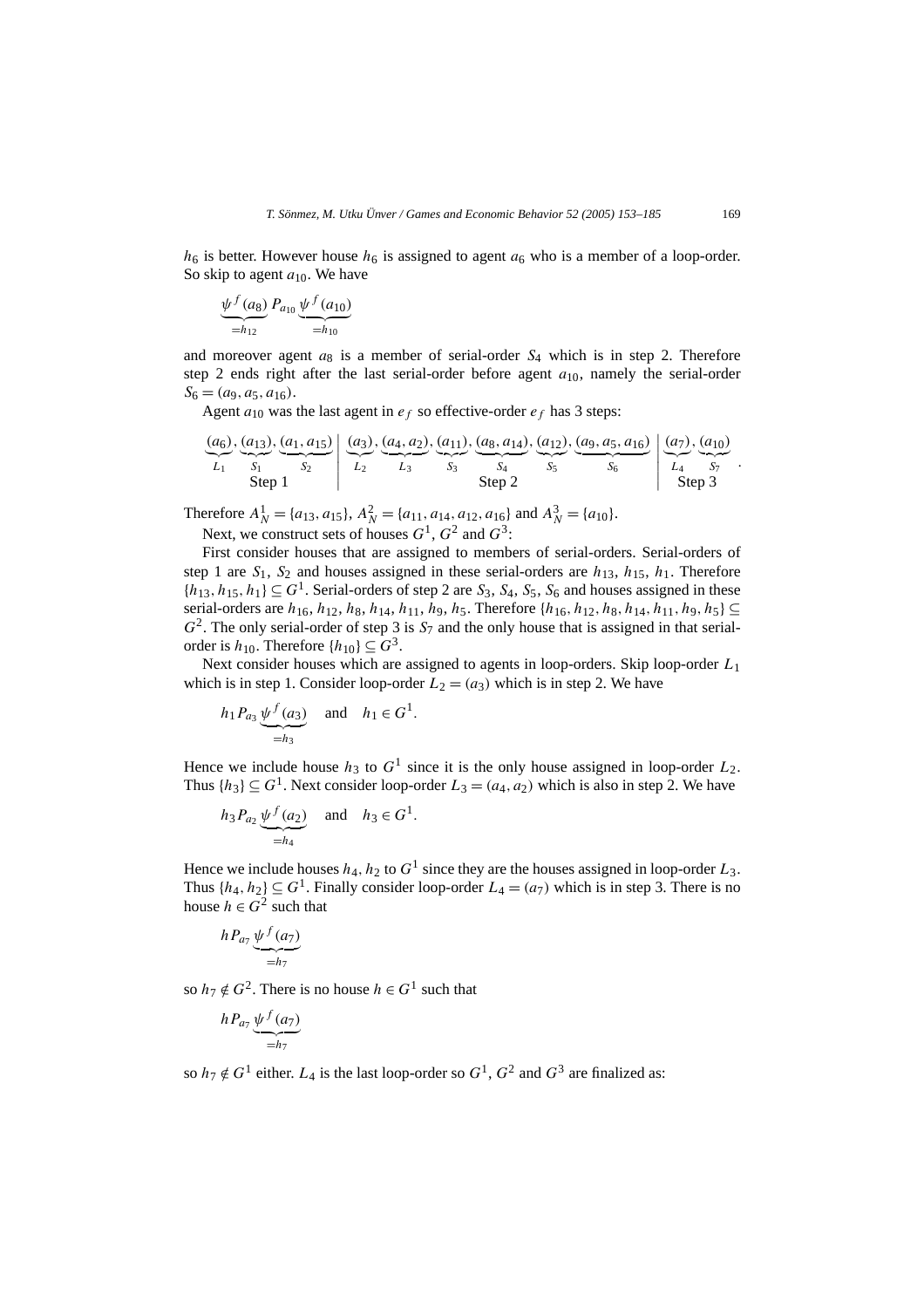$$
G1 = {h13, h15, h1, h3, h2, h4}, \tG2 = {h16, h12, h8, h14, h11, h9, h5},G3 = {h10}.
$$

Next we construct sets  $S^{*2}$  and  $S^{*3}$  of serial-orders and sets  $A_N^{*2}$ ,  $A_N^{*3}$  of newcomers. We have  $S^{*2} = \{S_3, S_5\}$  since

- *a*<sub>11</sub> is a member of *S*<sub>3</sub>, *h*<sub>2</sub>  $\in$  *G*<sup>1</sup>, *h*<sub>2</sub>*P*<sub>*a*<sub>11</sub></sub>  $\underbrace{\psi^f(a_{11})}_{=h_4}$ , • *a*<sub>12</sub> is a member of *S*<sub>5</sub>, *h*<sub>4</sub>  $\in$  *G*<sup>1</sup>, *h*<sub>4</sub>  $P_{a_{12}} \underbrace{\psi^f(a_{12})}_{=h_2}$ , and
- no member of *S*<sub>4</sub> or *S*<sub>6</sub> prefer any house in  $G<sup>1</sup>$  to their assignment under  $\psi<sup>f</sup>$ .

We have  $S^{*3} = \{S_7\}$  since

• *a*<sub>10</sub> is a member of *S*<sub>7</sub>, *h*<sub>12</sub>  $\in G^2$ , *h*<sub>12</sub>*P*<sub>*a*<sub>10</sub></sub>  $\underbrace{\psi^f(a_{10})}_{=h_{10}}$ .

Therefore  $A_N^{*2}$  consists of the tails of serial-orders *S*<sub>3</sub>, *S*<sub>5</sub> and  $A_N^{*3}$  consists of the tail of serial-order *S*<sub>7</sub>. Hence  $A_N^{*2} = \{a_{11}, a_{12}\}$  and  $A_N^{*3} = \{a_{10}\}.$ 

We are ready to construct matching  $n(f)$ :

- (1) For each existing tenant  $a_i \in A_E$  we have  $\eta(f)(a_i) = h_i$ . That is,  $\eta(f)(a_i) = h_i$  for  $j \leq 9$ .
- (2) Next consider the following newcomers:
	- (a) Newcomers in step 1 of  $e_f$ :

 $G_V^1 = \{h_{13}, h_{15}\}$  is the set of vacant houses assigned at step 1 and  $A_N^1 = \{a_{13}, a_{15}\}.$ Since  $a_{13}$  is ordered before  $a_{15}$  in  $e_f$ , newcomer  $a_{13}$  is assigned the smaller indexed house in  $G_V^1$  and  $a_{15}$  is assigned the bigger indexed house in  $G_V^1$  under *η*(*f*). Therefore  $\eta(f)(a_{13}) = h_{13}$  and  $\eta(f)(a_{15}) = h_{15}$ .

- (b) Newcomers in step 2 of  $e_f$ :
	- (i) Newcomers in  $A_N^{*2} = \{a_{11}, a_{12}\}$ :

The two serial-orders in  $S^{*2}$  are  $S_3$  and  $S_5$ . We have  $G_V^{*2} = \{h_{11}, h_{12}\}$  because •  $h_{12}$  is the vacant house that is assigned in  $S_4$  which is the next serial-order

- after  $S_3$  and
- $h_{11}$  is the vacant house that is assigned in  $S_6$  which is the next serial-order after *S*5.

Since  $a_{11}$  is ordered before  $a_{12}$  in  $e_f$ , newcomer  $a_{11}$  is assigned the smaller indexed house in  $G_V^{*2}$  and  $a_{12}$  is assigned the bigger indexed house in  $G_V^{*2}$ under  $\eta(f)$ . Therefore  $\eta(f)(a_{11}) = h_{11}$  and  $\eta(f)(a_{12}) = h_{12}$ .

(ii) Newcomers in  $A_N^2 \setminus A_N^{*2} = \{a_{14}, a_{16}\}$ :

Since newcomer  $a_{14}$  is a member of serial-order  $S_4$ , her assignment under  $\eta(f)$  is the vacant house that is assigned in the next serial-order *S*<sub>5</sub>. Therefore  $\eta(f)(a_{14}) = h_{14}$ . Newcomer  $a_{16}$  is a member of serial-order  $S_6$  which is the last serial-order of step 2. Therefore her assignment under  $\eta(f)$  is the vacant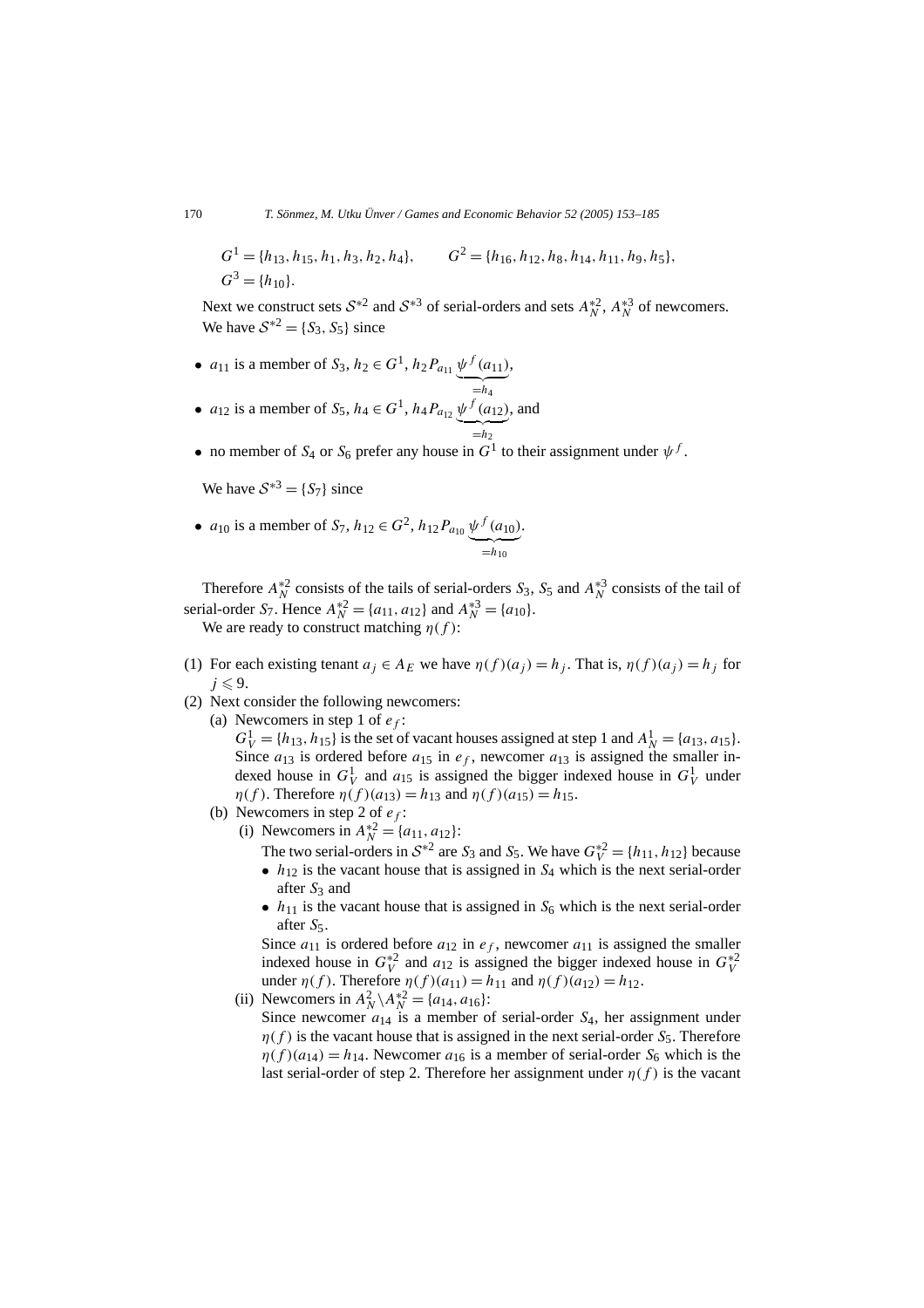house that is assigned in the first serial-order *S*<sub>3</sub> of step 2. Hence  $\eta(f)(a_{16}) =$ *h*16.

- (c) Newcomers in step 3 of  $e_f$ :
	- (i) Newcomers in  $A_N^{*3} = \{a_{10}\}$ :

The only vacant house that is assigned in step 3 is  $h_{10}$ . Therefore  $G_V^{*3} = \{h_{10}\}\$ and  $\eta(f)(a_{10}) = h_{10}$ .

There are no remaining agents and therefore

$$
\eta(f) = \begin{pmatrix} a_1 & a_2 & a_3 & a_4 & a_5 & a_6 & a_7 & a_8 & a_9 & a_{10} & a_{11} & a_{12} & a_{13} & a_{14} & a_{15} & a_{16} \\ h_1 & h_2 & h_3 & h_4 & h_5 & h_6 & h_7 & h_8 & h_9 & h_{10} & h_{11} & h_{12} & h_{13} & h_{14} & h_{15} & h_{16} \end{pmatrix}.
$$

We next show that for any  $f \in \mathcal{F}^*$ , the outcome of the YRMH–IGYT algorithm is the same as the core of the housing market induced by initial allocation  $\eta(f)$ .

**Lemma 2.** *For any*  $f \in \mathcal{F}^*$  *we have*  $\varphi^{\eta(f)} = \psi^f$ .

**Proof.** Let  $f \in \mathcal{F}^*$ . By definition  $\varphi^{\eta(f)}$  is the core allocation of housing market  $\eta(f)$ .

We first show that  $\varphi^{\eta(f)}(a) = \psi^f(a)$  for each agent *a* in the first step of  $e_f$ . Once agents in step 1 are handled, iteration of the same logic implies the desired conclusion. Let step 1 of  $e_f$  be in the following structure:  $L_1^1, L_2^1, \ldots, L_{\ell_1}^1, S_1^1, L_{\ell_1+1}^1, \ldots, L_{\ell_2}^1, S_2^1, \ldots, L_{\ell_k}^1, S_k^1$ . So there are  $\ell_k$  loop-orders and  $k$  serial-orders in step 1 of  $e_f$ . Recall that

- (i) all agents in a loop-order are existing tenants,
- (ii) every existing tenant  $a \in A_E$  is assigned her current house  $h_a$  under  $\eta(f)$ , and
- (iii) each agent in a loop-order receives her top choice among the houses those are assigned to members of her loop-order.

Consider agents in loop-order  $L_1^1$ . By definition of a loop-order, each member of  $L_1^1$  is assigned the current house of a member of loop-order  $L_1^1$  under matching  $\psi^f$ . Since  $e_f$  is a serial-dictatorship and since  $L_1^1$  is a loop-order, each agent in  $L_1^1$  receives her top choice among all houses under  $\psi^f$ . Moreover, by construction each agent in  $L_1^1$  is assigned her current house under matching *η(f )*. Therefore each member of *L*<sup>1</sup> <sup>1</sup> should be assigned her top choice under matching  $\varphi^{\eta(f)}$  or otherwise members of  $L_1^1$  will block  $\varphi^{\eta(f)}$  contradicting  $\varphi^{\eta(f)}$  is the core allocation for housing market  $\eta(f)$ . Hence  $\varphi^{\eta(f)}(a) = \psi^f(a)$  for each agent *a* in loop-order  $L_1^1$ . Fix the assignments of these agents under  $\varphi^{\eta(f)}$ .

Next consider agents in loop-order  $L_2^1$ . By definition of a loop-order each member of  $L_2^1$  is assigned the current house of a member of loop-order  $L_2^1$  under matching  $\psi^f$ . Since  $e_f$  is a serial-dictatorship and since  $L_2^1$  is a loop-order, each agent in  $L_2^1$  receives her top choice among all remaining houses (i.e. houses in  $H \setminus \psi^f(L_1^1)$ ) under  $\psi^f$ . By construction each agent in  $L_2^1$  is assigned her current house under  $\eta(f)$  and therefore under matching  $\varphi^{\eta(f)}$  each member of  $L_2^1$  should be assigned her top choice among all remaining houses or otherwise members of  $L_2^1$  will block  $\varphi^{\eta(f)}$ . Hence  $\varphi^{\eta(f)}(a) = \psi^f(a)$  for each agent *a* in loop-order  $L_2^1$  as well. Proceeding in a similar way we shall have  $\varphi^{\eta(f)}(a) = \psi^f(a)$  for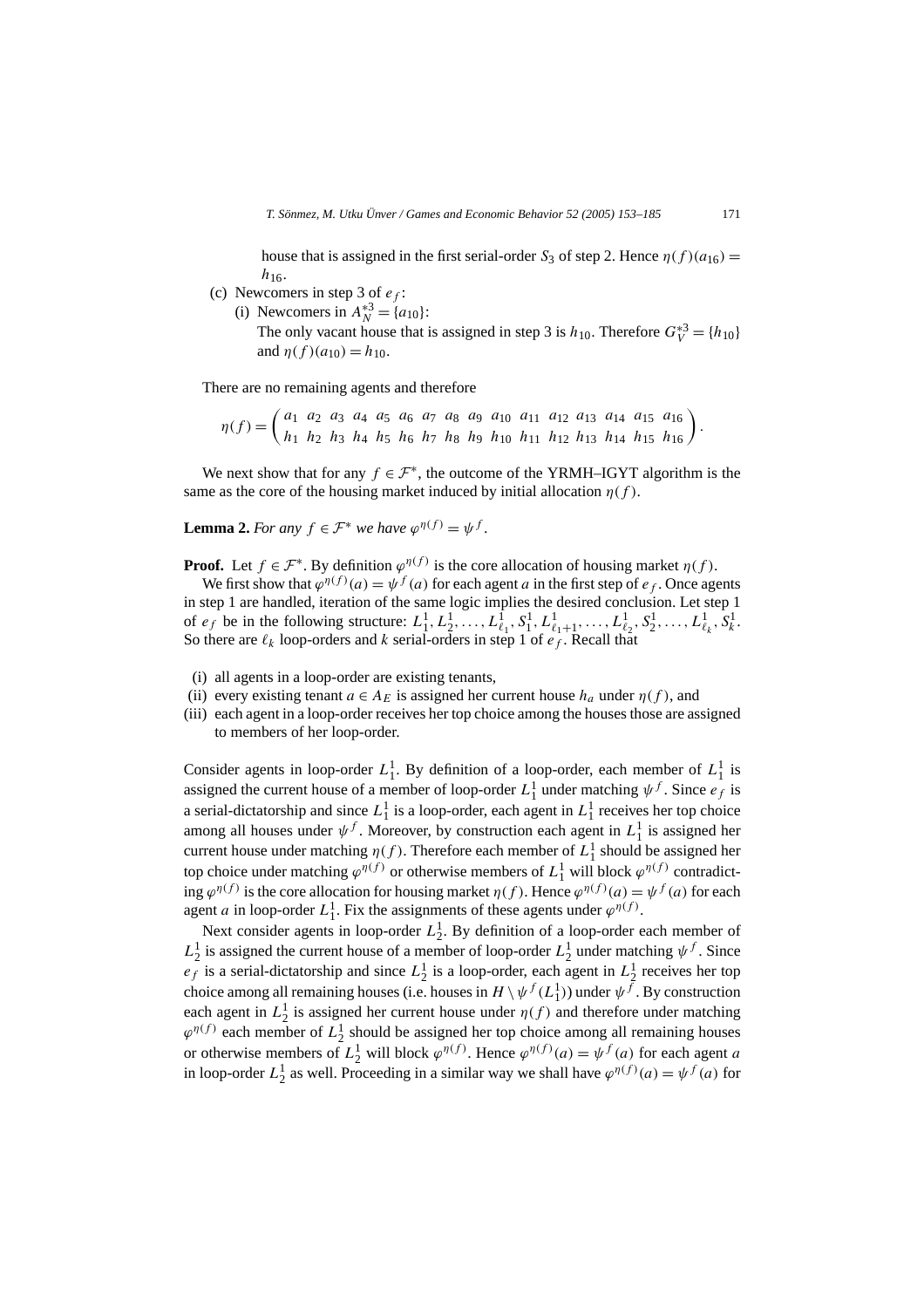any agent *a* who is a member of a loop-order preceding serial-order  $S_1^1$ . Fix assignments of these agents under  $\varphi^{\eta(f)}$  as well.

For the moment skip serial-order  $S_1^1$  and proceed with the next loop-order  $L^1_{\ell_1+1}$ . By definition of a loop-order each member of  $L^1_{\ell_1+1}$  is assigned the current house of a member of loop-order  $L^1_{\ell_1+1}$  under matching  $\psi^f$ . By construction of the steps of effective-order *e<sub>f</sub>*, each agent in  $L^1_{\ell_1+1}$  prefers her assignment under  $\psi^f$  to each house in  $\psi^f(S_1^1)$ . This together with  $e_f$  being a serial-dictatorship and  $L^1_{\ell_1+1}$  being a loop-order imply that each agent in  $L^1_{\ell_1+1}$  receives her top choice among all houses in  $H \setminus \bigcup_{r=1}^{\ell_1} \psi^f(L^1_r)$ (i.e. all houses whose recipients are not fixed so far under  $\varphi^{\eta(f)}$ ) under matching  $\psi^f$ . By construction each agent in  $L^1_{\ell_1+1}$  is assigned her current house under  $\eta(f)$  and therefore under  $\varphi^{\eta(f)}$  each member of  $L^1_{\ell_1+1}$  should be assigned her top choice among all houses in  $H \setminus \bigcup_{r=1}^{\ell_1} \psi^f(L_r^1)$  or otherwise members of  $L_{\ell_1+1}^1$  will block  $\varphi^{\eta(f)}$ . Hence  $\varphi^{\eta(f)}(a) = \psi^f(a)$  for each agent *a* in loop-order  $L^1_{\ell_1+1}$  as well. Fix the assignments of these agents as well under  $\varphi^{\eta(f)}$ . Note that we are able to use the same argument as before once we observe that any member of a loop-order at step 1 prefers her assignment under  $\psi^f$  to any house that is assigned to members of serial-orders at step 1 even if the serial-order precedes the loop-order agent belongs. Proceeding in a similar way we shall have  $\varphi^{n(f)}(a) = \psi^f(a)$  for any agent *a* who is a member of a loop-order at step 1. Fix the assignments of these agents under  $\varphi^{\eta(f)}$  as well.

Next consider *all* agents in serial-orders  $S_1^1, \ldots, S_k^1$  at step 1. By definition of a serialorder, under matching  $\psi^f$  each agent in  $A_{\mathcal{S}1}$  is assigned either the current house of an existing tenant in  $A_{\mathcal{S}^1}$  or a vacant house (that is clearly assigned at step 1). By construction of the steps of  $e_f$ , each agent in  $A_{S1}$  prefers her assignment under  $\psi^f$  to each of the houses in  $\psi^f(S^1)$ . This, together with  $e_f$  being a serial-dictatorship imply that each agent in  $A_{S^1}$ receives her top choice among all houses in  $H \setminus \psi^f(\mathcal{L}^1)$  (i.e. all houses whose recipients are not fixed so far under  $\varphi^{\eta(f)}$  under matching  $\psi^f$ ). By construction houses in  $\psi^f(\mathcal{S}^1)$ are given to members of  $A_{\mathcal{S}^1}$  under matching  $\eta(f)$ . In particular vacant houses are given to newcomers at step 1 and occupied houses are given to their current owners each of whom is also in  $A_{S1}$ . Therefore each agent in  $A_{S1}$  should receive her top choice in  $H \setminus \psi^f(\mathcal{L}^1)$ under  $\varphi^{\eta(f)}$  or otherwise members of *A<sub>S</sub>*<sub>1</sub> will block. Hence  $\varphi^{\eta(f)}(a) = \psi^f(a)$  for any agent  $a \in A_{S^1}$ . Fix the assignments of these agents under  $\varphi^{\eta(f)}$  as well.

Once  $\varphi^{\eta(f)}(a)$  is fixed for any agent *a* in step 1, we can iterate the same arguments (by handling the loop-orders first and all the serial-orders next) for agents in step 2 of *ef* and so on. This completes the proof of Lemma 2.  $\Box$ 

**Corollary 1.** *Let*  $f \in \mathcal{F}^*$  *and let L be any loop-order of*  $e_f$ *. Loop order L forms a cycle via GTTCA for housing market η(f ).*

**Proof.** Directly follows from the proof of Lemma 2.  $\Box$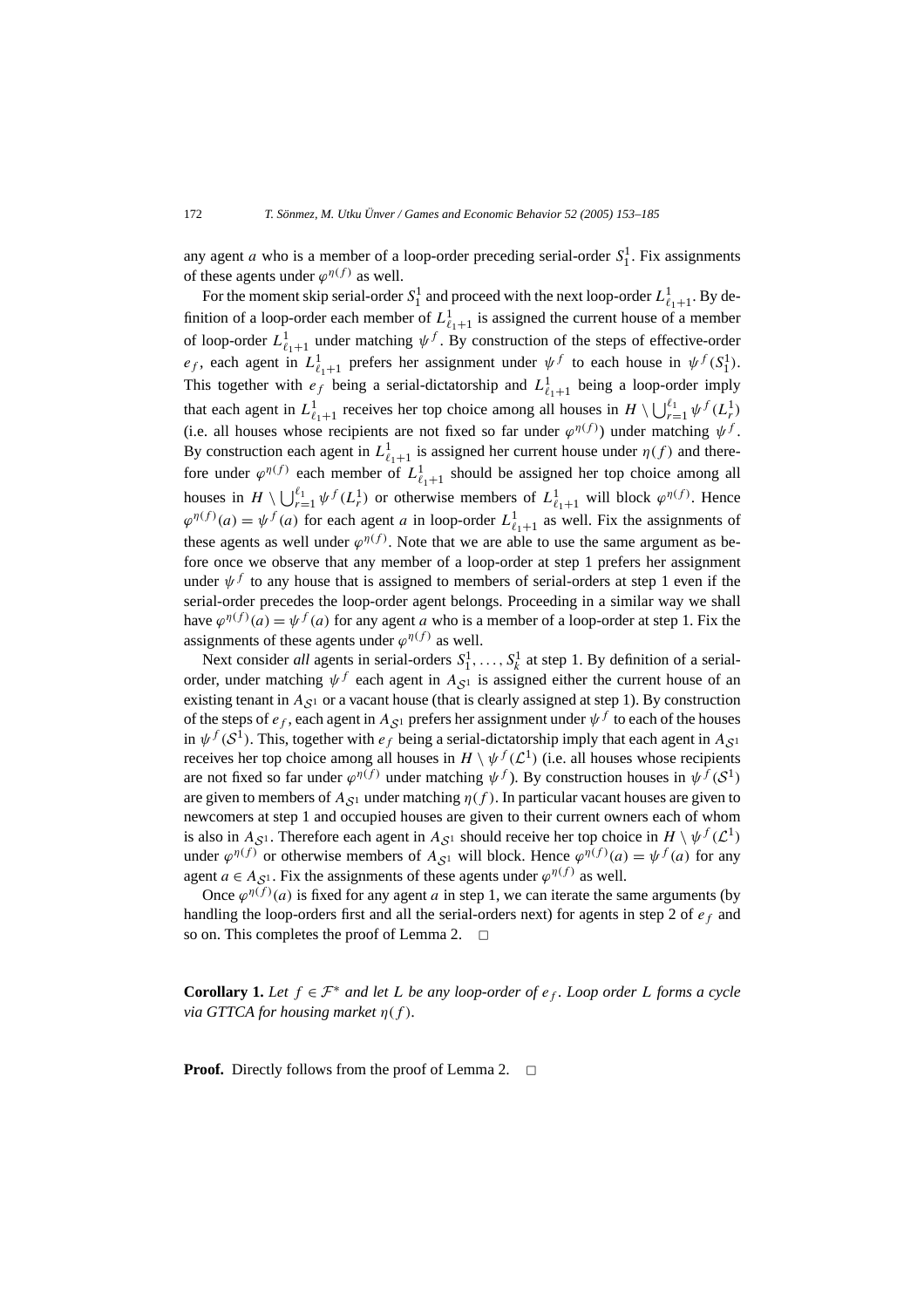# *4.2. Construction of inverse mapping g*

Let  $\mu \in \mathcal{M}^*$ . Execute GTTCA. Note that it does not matter in what order cycles are removed from the market. That is because any cycle remains a cycle as long as its members are in the market. We first iteratively construct sets  $H^1, \ldots, H^U$  of houses and sets  $C^1, \ldots, C^U$  of cycles as follows:

- (1) Remove any cycle that exclusively consists of existing tenants. In the process new cycles may form. Remove any new cycle that exclusively consists of existing tenants as well. Proceed until each remaining cycle contains at least one newcomer.
- (2) (a) Remove all remaining cycles (each of which contains at least one newcomer) *simultaneously*. Let  $C^1$  be the set of these cycles. Order the agents in these cycles so that the last agent in each cycle is a newcomer.<sup>8</sup> Start constructing  $H^1$  by including all houses that are assigned to members of cycles in  $\mathcal{C}^1$ . At this point new cycles that include newcomers may form. Do not remove them yet.
	- (b) Remove any newly formed cycle that exclusively consists of existing tenants. Include in  $H<sup>1</sup>$  all houses that are assigned to members of these cycles. Proceed until each remaining cycle contains at least one newcomer.

In general,

- (*t*) (a) Remove all remaining cycles (each of which contains at least one newcomer) *simultaneously*. Let  $\mathcal{C}^{t-1}$  be the set of these cycles. Order agents in these cycles so that the last agent in each cycle is a newcomer. Start constructing *Ht*−<sup>1</sup> by including all houses that are assigned to members of cycles in <sup>C</sup>*t*<sup>−</sup>1. At this point new cycles that include newcomers may form. Do not remove them yet.
	- (b) Remove any newly formed cycle that exclusively consists of existing tenants. Include in  $H^{t-1}$  all houses that are assigned to members of these cycles. Proceed until each remaining cycle contains at least one newcomer.

The process ends when no agent remains. For each  $t \leq U$ , let  $A_{\mathcal{C}^t}$  denote the set of agents in cycles of  $C^t$  and let  $\varphi^{\mu}(C^t)$  denote the set of houses assigned to members of  $A_{C^t}$ . For any cycle *C* let  $\varphi^{\mu}(C)$  denote the set of houses assigned to members of *C*.

Next construct sets  $\widetilde{A}_N^2, \ldots, \widetilde{A}_N^U$  of newcomers as follows: For any  $t > 1$ , consider  $C \in \mathcal{C}^t$ . By construction there is at least one newcomer in cycle *C*. A cycle with *k* newcomers can be divided into *k* serial-orders where each serial-order starts with an agent who receives a vacant house under  $\varphi^{\mu}$  and ends with a newcomer. Let newcomer *a* be a member of cycle  $C \in \mathcal{C}^t$ . In order to determine whether newcomer *a* belongs  $\widetilde{A}_N^t$ 

- (i) divide cycle *C* into its serial orders,
- (ii) find the serial-order *S* newcomer *a* belongs to, and

<sup>&</sup>lt;sup>8</sup> Note that cycle  $(a_1, a_2, a_3, \ldots, a_k)$  is the same cycle with each of the following cycles:  $(a_2, a_3, \ldots, a_k, a_1)$ ,  $(a_3, a_4, \ldots, a_k, a_1, a_2), \ldots, (a_k, a_1, a_2, \ldots, a_{k-1}).$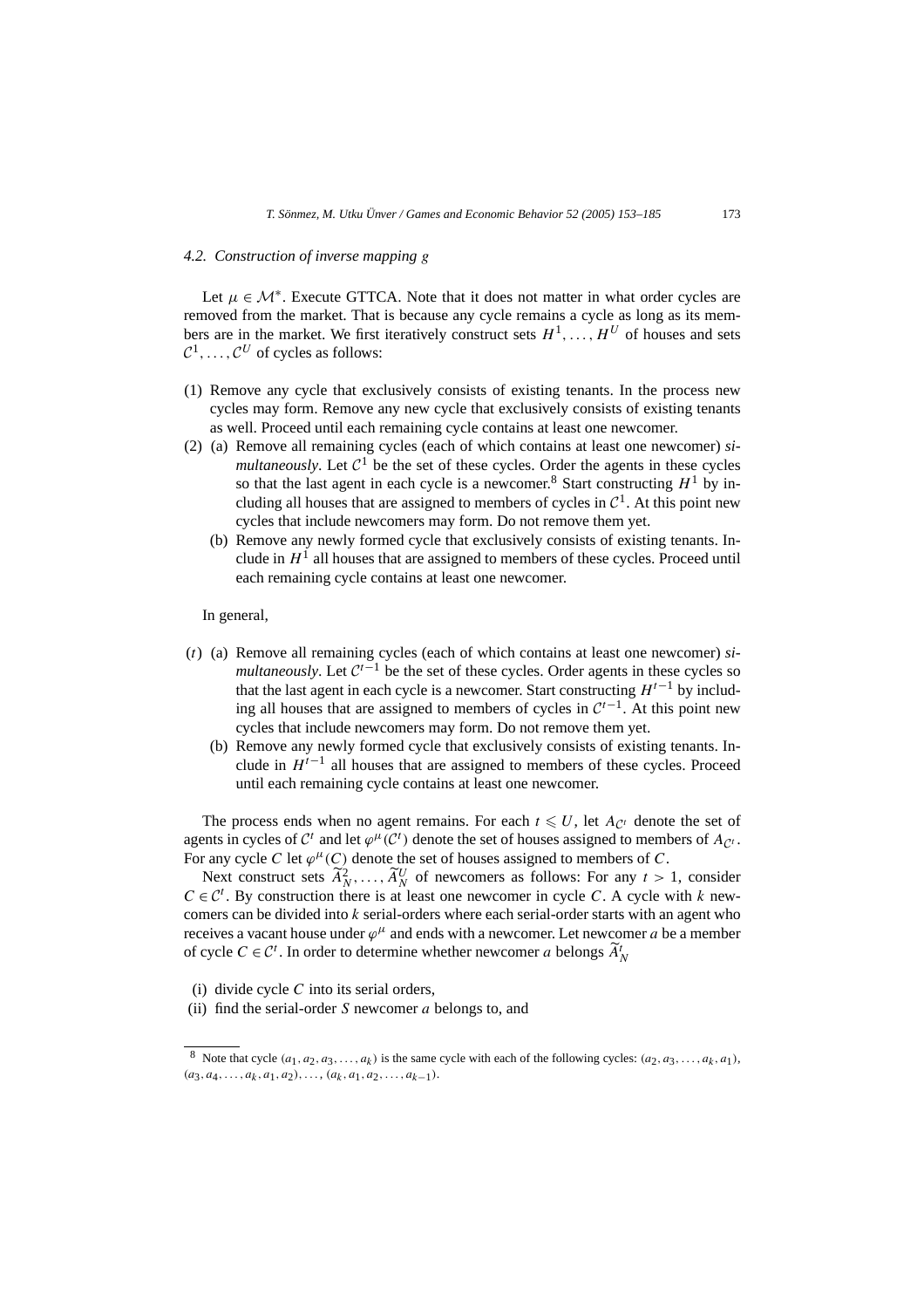(iii) check whether there exists any agent *a*<sup>'</sup> in serial-order *S* such that  $hP_{a'} \varphi^{\mu}(a')$  for some  $h \in H^{t-1}$ .

We have  $a \in \widetilde{A}_N^t$  if and only if such an agent  $a'$  exists.

For any  $t > 1$ , each cycle  $C \in \mathcal{C}^t$  hosts a newcomer who is also a member of  $\widetilde{A}^t_N$ . Otherwise cycle *C* could have been removed before. For notational convenience re-organize each cycle  $C \in \mathcal{C}^t$  for any  $t > 1$  so that the last member of *C* belongs to  $\widetilde{A}^t_N$ .

We are now ready to construct inverse mapping  $g : \mathcal{M}^* \to \mathcal{F}^*$ . For any  $\mu \in \mathcal{M}^*$ :

- (1) Construct sets  $\{C^t\}$ ,  $\{H^t\}$ ,  $\{\widetilde{A}^t_N\}$ . Make sure that for  $t > 1$  cycles are re-organized so that the last agent in each cycle  $C \in \mathcal{C}^t$  is a member of  $\widetilde{A}^t_N$ .
- (2) For any *t*, order the newcomers in  $A_{\mathcal{C}^t}$  before the newcomers in  $A_{\mathcal{C}^{t+1}}$ .
- (3) Order the newcomers in  $A_{\mathcal{C}^1}$  based on the index of their endowment in  $\mu$  starting with the agent who has the house with the smallest index.
- (4) For any step  $t > 1$  order the newcomers in  $A_{\mathcal{C}^t}$  as follows:
	- (a) First order the newcomers in  $\widetilde{A}_N^t$  based on the index of their endowment in  $\mu$ starting with the agent who has the house with the smallest index. Let  $\tilde{A}_N^t$  $\{\tilde{a}_1^t, \ldots, \tilde{a}_\ell^t\}$  and without loss of generality suppose house  $\mu(\tilde{a}_1^t)$  has the smallest index, house  $\mu(\tilde{a}_2^t)$  has the second smallest index and so on so forth. Therefore we order agents in  $\widetilde{A}_N^t$  as  $(\widetilde{a}_1^t, \ldots, \widetilde{a}_\ell^t)$  among themselves.
	- (b) In order to complete the sub-order we will insert the remaining newcomers in  $A_{\mathcal{C}^t}$ between agents in  $\widetilde{A}_{N}^{t}$ . The treatment for agent  $\widetilde{a}_{1}^{t}$  will be slightly different so start with newcomer  $\tilde{a}_2^t$ . Find the cycle newcomer  $\tilde{a}_2^t$  belongs. Find the closest newcomer *a'* who precedes newcomer  $\tilde{a}_2^t$  in the cycle. If  $a' \in \tilde{A}_N^t$  then she is already handled and skip to agent  $\tilde{a}^t_3$ . If  $a' \notin \tilde{A}^t_N$  then order her right in front of  $\tilde{a}_2^t$  and find the closest newcomer  $a^{t'}$  who precedes newcomer  $a'$  in the cycle. If  $a^{\overline{n}} \in \widetilde{A}_N^t$  then she is already handled and skip to agent  $\widetilde{a}_3^t$ . If  $a'' \notin \widetilde{A}_N^t$  then order her right in front of newcomer  $a'$  and proceed in a similar way until encountering a newcomer  $\tilde{a} \in \tilde{A}_N^t$ . Newcomer  $\tilde{a}$  is already handled so skip to agent  $\tilde{a}_3^t$ .

Repeat this procedure for each of the agents  $\tilde{a}_3^t$ , ...,  $\tilde{a}_\ell^t$ .

Finally consider newcomer  $\tilde{a}^t_1$  and find the cycle she belongs. Find the closest newcomer *a'* who precedes newcomer  $\tilde{a}_1^t$  in the cycle. If  $a' \in \tilde{A}_N^t$  then she is already handled and terminate the procedure. If  $a' \notin \widetilde{A}_N^t$  then order her at the very end of the sub-order (that orders newcomers in  $A_{\mathcal{C}^t}$ ) and find the closest newcomer *a*<sup>*'*</sup> who precedes newcomer *a*<sup>*'*</sup> in the cycle. If  $a'' \in \widetilde{A}_N^t$  then she is already handled and terminate the procedure. If  $a' \notin \tilde{A}_N^t$  then order her right in front of newcomer  $a'$  and proceed in a similar way until encountering a newcomer  $\tilde{a} \in \tilde{A}_N^t$ . Newcomer  $\tilde{a}$  is already handled so terminate the procedure.

This orders newcomers in  $A_{\mathcal{C}^t}$  among themselves in a unique way.

(5) Order the existing tenants after newcomers based on their index starting with the existing tenant with the smallest index.<sup>9</sup>

Abdulkadiroğlu and Sönmez (1998) study a special case of our model where there are no existing tenants. For this case construction of mapping *g* simplifies as follows: (a) When  $A_E = \emptyset$ , construction of sets of houses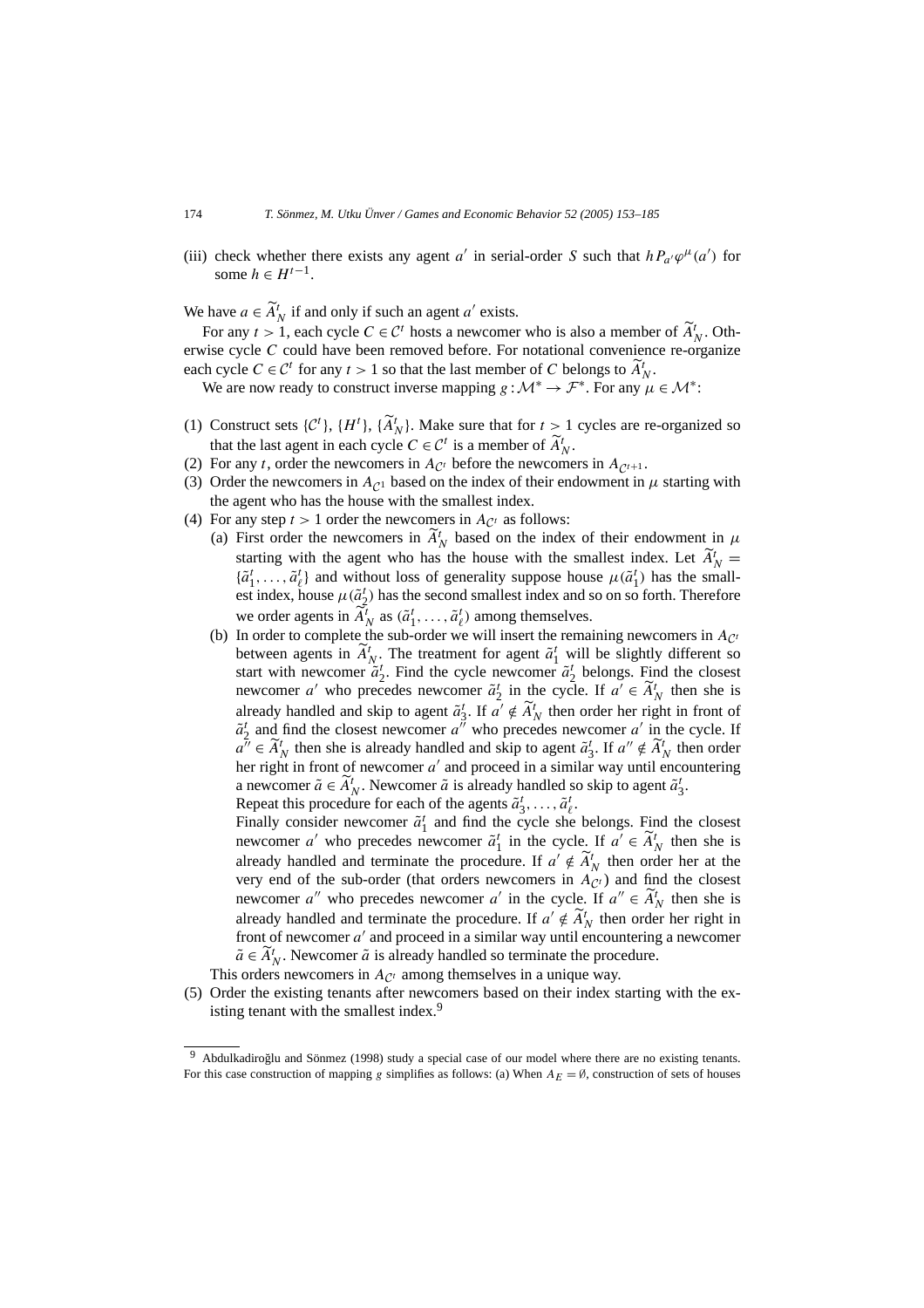Next we illustrate construction of sets  $H^1, \ldots, H^U, C^1, \ldots, C^U, \widetilde{A}_N^2, \ldots, \widetilde{A}_N^U$  as well as construction of mapping *g* with our running example.

#### **Example 1 continued.** Let

$$
\mu = \eta(f) = \begin{pmatrix} a_1 & a_2 & a_3 & a_4 & a_5 & a_6 & a_7 & a_8 & a_9 & a_{10} & a_{11} & a_{12} & a_{13} & a_{14} & a_{15} & a_{16} \\ h_1 & h_2 & h_3 & h_4 & h_5 & h_6 & h_7 & h_8 & h_9 & h_{10} & h_{11} & h_{12} & h_{13} & h_{14} & h_{15} & h_{16} \end{pmatrix}
$$

We first construct sets of houses  $\{H^t\}$  and sets of cycles  $\{C^t\}$  as we execute GTTCA. The execution of GTTCA is shown in Figs. 4 through 10. In these figures for each market, cycles that shall be immediately removed is indicated with thick arrows and cycles that shall remain for the remaining market is indicated with light arrows.

There are two cycles  $(a_1, a_{15})$  and  $(a_6)$  for the initial market (see Fig. 4). Among the two, the former hosts newcomer  $a_{15}$  so remove only cycle  $(a_6)$  and set  $\varphi^{\mu}(a_6) = h_6$ .

In the remaining market there are three cycles  $(a_1, a_{15})$ ,  $(a_{13})$  and  $(a_7)$  (see Fig. 5). Among the three the first one hosts newcomer  $a_{15}$  and second one hosts newcomer  $a_{13}$  so remove only cycle  $(a_7)$  and set  $\varphi^{\mu}(a_7) = h_7$ .

No new cycle forms in the remaining market and each of the two present cycles hosts a newcomer (see Fig. 6). Remove both cycles *(a*1*, a*15*)* and *(a*13*)* from the market simultaneously and let  $C^1$  be the set of these cycles. Set  $\varphi^{\mu}(a_1) = h_{15}$ ,  $\varphi^{\mu}(a_{15}) = h_1$ ,  $\varphi^{\mu}(a_{13}) = h_{13}$ and include houses  $h_{15}$ ,  $h_1$ ,  $h_{13}$  in  $H^1$ . At this point we have  $C^1 = \{(a_1, a_{15}), (a_{13})\}$  and



Fig. 4. The first market obtained as GTTCA is executed.

 $H^1, \ldots, H^U$  simplifies considerably: Here  $H^t$  is simply the set of houses that can be removed in Round *t* of GTTCA. (b) When  $A_E = \emptyset$ , construction of sets of agents  $\widetilde{A}_N^2, \ldots, \widetilde{A}_N^U$  also simplifies considerably:  $\widetilde{A}_N^t$  simply consists of agents each of whom prefers some house in  $H^{t-1}$  to her assignment under  $\varphi^{\mu}$ . This is because each serial-order is a singleton for this case.

Mapping *g* reduces to an analogous mapping in Abdulkadiroğlu and Sönmez (1998) under these simplifications.

*.*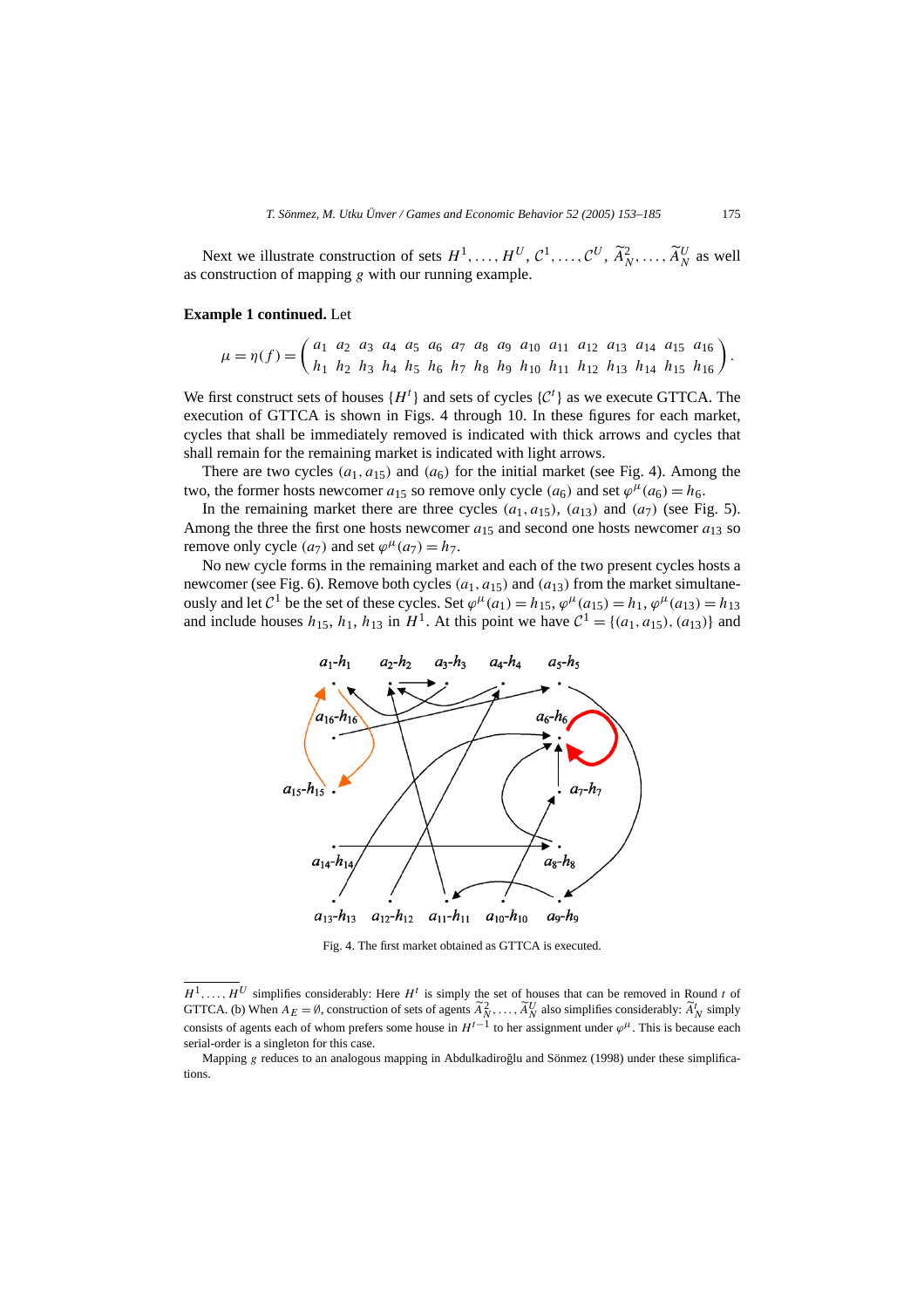

Fig. 5. The second market obtained as GTTCA is executed.



Fig. 6. The third market obtained as GTTCA is executed.

 ${h_{15}, h_1, h_{13}} \subseteq H^1$ . Note that while set  $C^1$  is already determined, set  $H^1$  may grow as we proceed.

In the remaining market there is only one cycle  $(a_3)$  and it does not host a newcomer (see Fig. 7). Remove it from the market, set  $\varphi^{\mu}(a_3) = h_3$  and include house  $h_3$  in  $H^1$ . At this point we have  $\{h_{15}, h_1, h_{13}, h_3\} \subseteq H^1$ .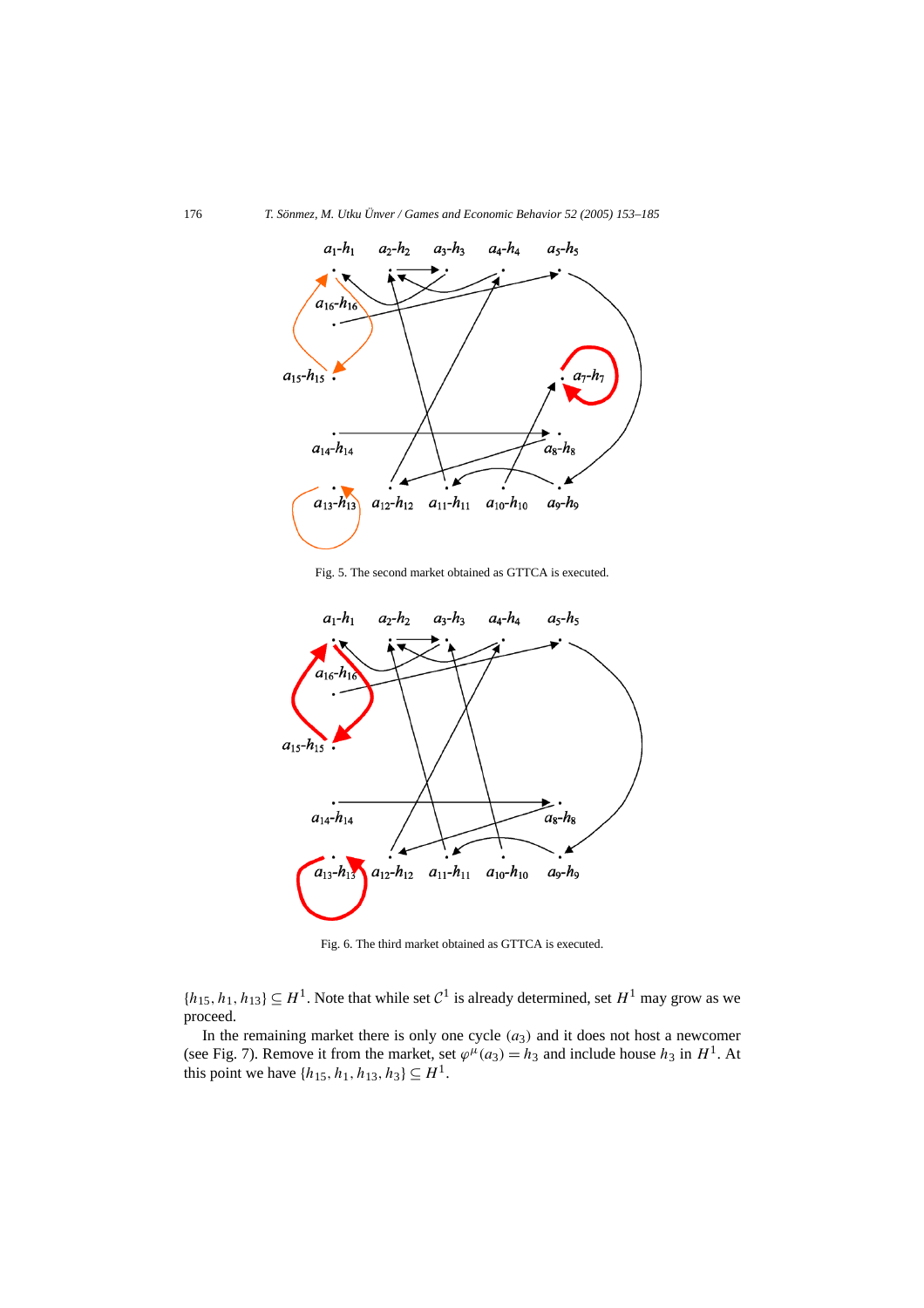

Fig. 7. The fourth market obtained as GTTCA is executed.



Fig. 8. The fifth market obtained as GTTCA is executed.

In the remaining market there is only one cycle  $(a_2, a_4)$  which exclusively consists of existing tenants (see Fig. 8). Remove it from the market, set  $\varphi^{\mu}(a_2) = h_4$ ,  $\varphi^{\mu}(a_4) = h_2$ and include houses  $h_4$ ,  $h_2$  in  $H^1$ . At this point we have  $\{h_{15}, h_1, h_{13}, h_3, h_4, h_2\} \subseteq H^1$ .

In the remaining market there are two cycles  $(a_{11}, a_9, a_5, a_{16})$ ,  $(a_{12}, a_8, a_{14})$  each of which includes a newcomer (see Fig. 9). Remove them from the market simultaneously and let  $C^2$  be the set of these cycles. Set  $\varphi^{\mu}(a_9) = h_{11}$ ,  $\varphi^{\mu}(a_5) = h_9$ ,  $\varphi^{\mu}(a_{16}) = h_5$ ,  $\varphi^{\mu}(a_{11}) = h_{16}, \varphi^{\mu}(a_{8}) = h_{12}, \varphi^{\mu}(a_{14}) = h_{8}, \varphi^{\mu}(a_{12}) = h_{14}$ , and include houses  $h_{16}, h_{11}$ , *h*<sub>9</sub>, *h*<sub>5</sub>, *h*<sub>12</sub>, *h*<sub>8</sub>, *h*<sub>14</sub> in *H*<sup>2</sup>. At this point we have  $C^2 = \{(a_{11}, a_9, a_5, a_{16}), (a_{12}, a_8, a_{14})\}$ and  $\{h_{16}, h_{11}, h_9, h_5, h_{12}, h_8, h_{14}\} \subseteq H^2$ .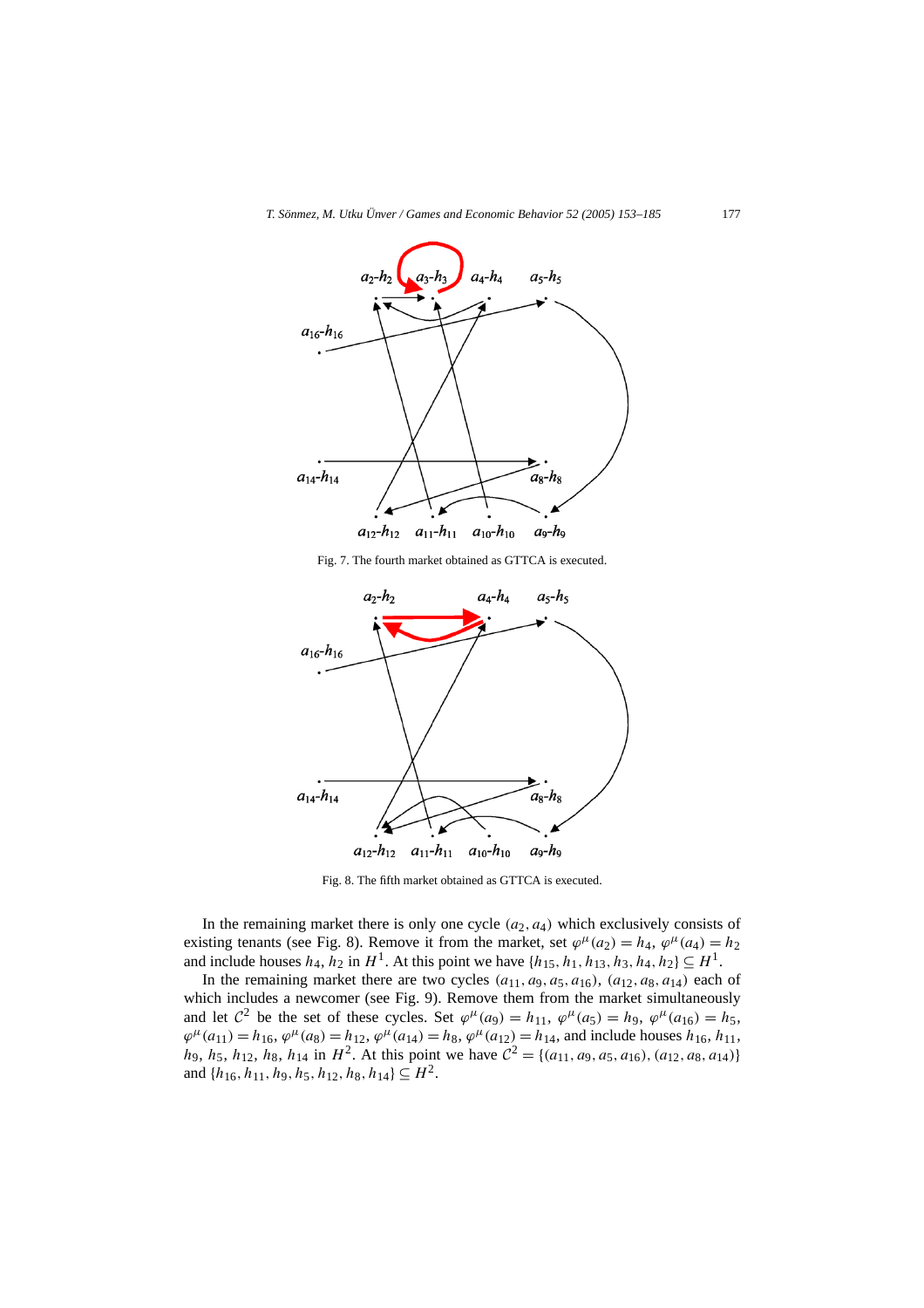

Fig. 9. The sixth market obtained as GTTCA is executed.



Fig. 10. The seventh market obtained as GTTCA is executed.

In the remaining market there is only one cycle  $(a_{10})$  which hosts newcomer  $a_{10}$  (see Fig. 10). Remove it from the market and let  $C^3 = \{(a_{10})\}$ . Set  $\varphi^{\mu}(a_{10}) = h_{10}$  and include house  $h_{10}$  in  $H^3$ . Since there are no remaining agents we have

$$
C1 = \{(a1, a15), (a13)\}, \t C2 = \{(a11, a9, a5, a16), (a12, a8, a14)\},\nC3 = \{(a10)\},\nH1 = \{h15, h1, h13, h3, h4, h2\}, \t H2 = \{h16, h11, h9, h5, h12, h8, h14\},\nH3 = \{h10\}.
$$

Next we find  $\widetilde{A}_N^2$  and  $\widetilde{A}_N^3$ . First consider cycle  $(a_{11}, a_9, a_5, a_{16}) \in C^2$  which can be divided into two serial-orders  $a_{11}$  and  $(a_9, a_5, a_{16})$ . Agent  $a_{11}$ , a member of serial-order  $(a_{11})$ , prefers  $h_2$  ∈ *H*<sup>1</sup> to her assignment  $\varphi^{\mu}(a_{11}) = h_{16}$ . Therefore the tail of this serial order, namely newcomer  $a_{11}$ , is a member of  $\widetilde{A}_N^2$ . No-one in serial-order  $(a_9, a_5, a_{16})$  prefers a house in  $H^1$  to her own assignment under  $\varphi^{\mu}$ . Therefore the tail of this serial-order, namely newcomer  $a_{16}$ , is not a member of  $\widetilde{A}_{N}^{2}$ .

Next consider cycle  $(a_{12}, a_8, a_{14}) \in C^2$  which can be divided into two serial-orders  $(a_{12})$ and  $(a_8, a_{14})$ . Agent  $a_{12}$ , a member of serial-order  $(a_{12})$ , prefers  $h_4 \in H^1$  to her assignment  $\varphi^{\mu}(a_{12}) = h_{14}$ . Therefore the tail of this serial order, namely newcomer  $a_{12}$ , is a member of  $\widetilde{A}_{N}^{2}$ . No-one in serial-order  $(a_8, a_{14})$  prefers a house in  $H^{1}$  to her own assignment under  $\varphi^{\mu}$ . Therefore the tail of this serial-order, namely newcomer  $a_{14}$ , is not a member of  $\widetilde{A}_N^2$ .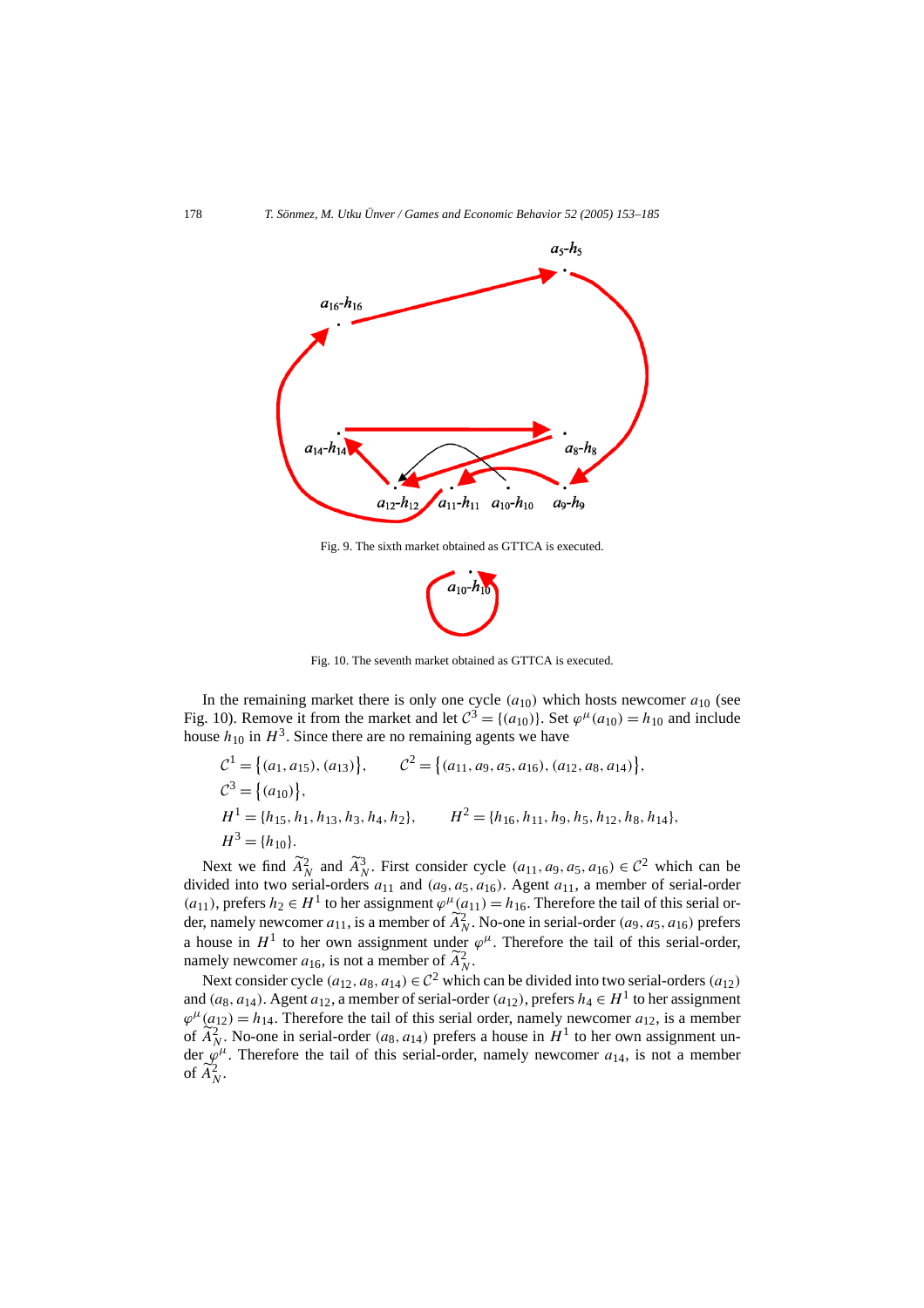Finally consider cycle  $(a_{10}) \in C^3$ . Agent  $a_{10}$ , a member of serial-order  $(a_{10})$ , prefers  $h_{12} \in H^2$  to her assignment  $\varphi^{\mu}(a_{10}) = h_{10}$ . Therefore the tail of this serial order, namely newcomer  $a_{10}$ , is a member of  $\widetilde{A}_N^3$ . Hence  $\widetilde{A}^2 = \{a_{11}, a_{12}\}$  and  $\widetilde{A}^3 = \{a_{10}\}.$ 

We are now ready to construct ordering  $g(\mu)$ .

- (1) We first reorganize cycle  $(a_{11}, a_9, a_5, a_{16})$  as  $(a_9, a_5, a_{16}, a_{11})$  and cycle  $(a_{12}, a_8, a_{14})$ as  $(a_8, a_{14}, a_{12})$  so that the last agent in both cycles is a member of  $\widetilde{A}_N^2$ .
- (2) Newcomers in  $A_{C_1}$  (i.e. agents  $a_{15}, a_{13}$ ) are ordered before newcomers in  $A_{C_1}$  (i.e. agents  $a_{11}$ ,  $a_{16}$ ,  $a_{14}$ ,  $a_{12}$ ) who are ordered before the newcomer in  $A_{\mathcal{C}^3}$  (i.e agent  $a_{10}$ ).
- (3) Under  $\mu$ , newcomer  $a_{13}$  has the smaller indexed house  $h_{13}$  and newcomer  $a_{15}$  has the bigger indexed house  $h_{15}$ . Therefore newcomers in  $A_{\mathcal{C}^1}$  are ordered as  $(a_{13}, a_{15})$ .
- (4) Among newcomers in  $A_{\mathcal{C}^2}$ , first consider agents  $a_{11}$ ,  $a_{12}$  who are members of  $\widetilde{A}_{N}^2$ . Under  $\mu$ , newcomer  $a_{11}$  has the smaller indexed house  $h_{11}$  and newcomer  $a_{12}$  has the bigger indexed house  $h_{12}$ . Therefore agents in  $\widetilde{A}_N^2$  are ordered as  $(a_{11}, a_{12})$ . Newcomer  $a_{12}$  belongs to cycle  $(a_8, a_{14}, a_{12})$ . The closest newcomer that precedes  $a_{12}$ is newcomer  $a_{14}$ . Since  $a_{14} \notin \widetilde{A}_N^2$ , order her right in front of newcomer  $a_{12}$ . So far agents  $a_{11}$ ,  $a_{12}$ ,  $a_{14}$  are ordered as  $(a_{11}, a_{14}, a_{12})$ . There is no other newcomer in cycle  $(a_8, a_{14}, a_{12})$  so skip to newcomer  $a_{11}$  who belongs to cycle  $(a_9, a_5, a_{16}, a_{11})$ . The closest newcomer that precedes  $a_{11}$  is newcomer  $a_{16}$ . Since  $a_{16} \notin \widetilde{A}_N^2$ , order her at the end of the sub-order that orders newcomers in  $A_{\mathcal{C}^2}$ . That takes care of newcomers in  $A_{\mathcal{C}^2}$  and they are ordered as  $(a_{11}, a_{14}, a_{12}, a_{16})$ .
- Since  $a_{10}$  is the only newcomer in  $A_{\mathcal{C}^3}$ , she is ordered last among the newcomers.
- (5) Finally, we order existing tenants after the newcomers based on their index.

Therefore we have  $g(\mu) = (a_{13}, a_{15}, a_{11}, a_{14}, a_{12}, a_{16}, a_{10}, a_1, a_2, a_3, a_4, a_5, a_6, a_7, a_8,$ *a*<sub>9</sub>). Note that, since  $\mu = \eta(f)$  we have  $g(\mu) = f$ .

## *4.3. g is inverse mapping of η*

We are going to show that  $g(\eta(f)) = f$  via three lemmata. Let  $f \in \mathcal{F}^*$ , and construct  $e_f$ ,  $\{\mathcal{S}^t\}$ ,  $\{\mathcal{L}^t\}$ ,  $\{A_N^{*t}\}$ , and  $\eta(f)$ . For matching  $\eta(f)$ , construct  $\{\mathcal{C}^t\}$ ,  $\{H^t\}$ ,  $\{\widetilde{A}_N^t\}$ , and  $g(\eta(f)).$ 

**Lemma 3.** *For any t, each serial-order*  $S \in S^t$  *is part of a cycle*  $C \in C^t$ *. Conversely for any t, any cycle*  $C \in \mathcal{C}^t$  *can be reorganized as*  $C = (S_1, \ldots, S_k)$  *such that*  $S_i \in \mathcal{S}^t$  *for all*  $i \in \{1, \ldots, k\}.$ 

**Proof.** We are going to prove the lemma iteratively for each *t*. Fix *t*. Some of the looporders in step  $t$  of  $e_f$  may have already formed cycles and left the market via GTTCA before agents in serial-orders of <sup>S</sup>*t*<sup>−</sup>1. The remaining ones will form cycles by Corollary 1 and leave the market after agents in serial-orders of <sup>S</sup>*t*−<sup>1</sup> form one or more cycles and leave the market. By Remark 2, serial-orders in  $S<sup>t</sup>$  will not leave the market via GTTCA before serial-orders in <sup>S</sup>*t*<sup>−</sup>1. Once all loop-orders in step t of *ef* leave the market, serial-orders in <sup>S</sup>*<sup>t</sup>* will form one or more cycles among themselves and leave the market via GTTCA. That is because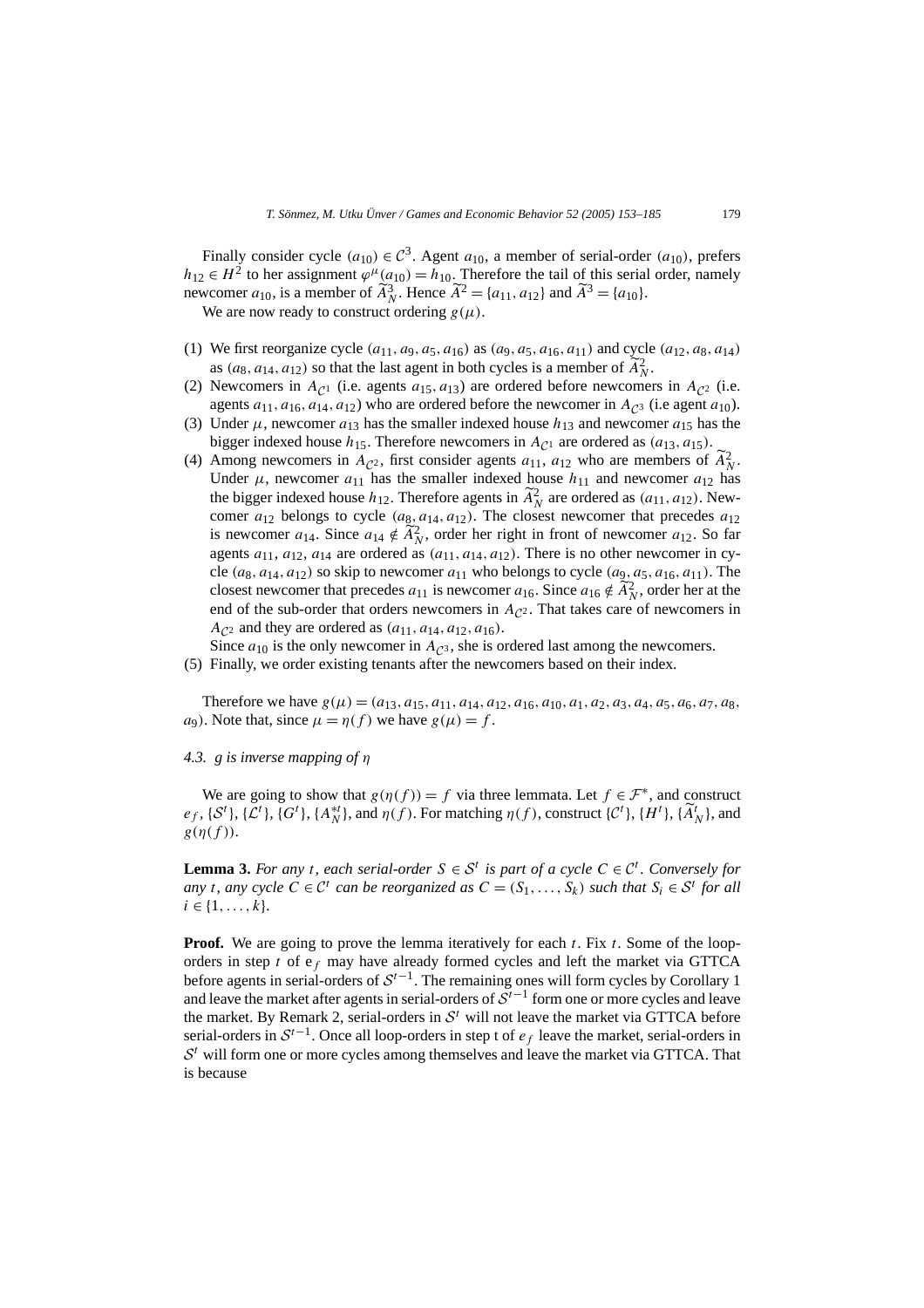(i) by construction of step *t* of  $e_f$ , for any  $a \in A_{S^t}$  and any house

$$
h\in H\left\backslash\left(\left(\bigcup_{r
$$

we have  $\psi^f(a)P_a h$ , and

(ii) by construction of  $\eta(f)$ , for any  $a \in A_{S^t}$  we have  $\eta(f)(a) = \psi^f(a')$  for some  $a' \in A_{S^t}$  $A_{St}$ .

Moreover, by Remark 2 no agent in  $\bigcup_{r>t} A_{\mathcal{S}^r}$  leaves the market before each agent in  $A_{\mathcal{S}^r}$ does. These together with construction of  $\mathcal{C}^t$  complete the proof of Lemma 3.  $\Box$ 

**Corollary 2.** *Execute GTTCA for housing market η(f ). Any cycle that exclusively consists of existing tenants is a loop-order in ef .*

**Proof.** Each loop-order in  $e_f$  forms a cycle via GTTCA by Corollary 1. Each remaining agent is a member of a serial-order of  $e_f$  and by Lemma 3 she leaves the market together with all members of her serial-order (which includes a newcomer) as a part of a cycle via GTTCA. This implies the desired conclusion.  $\square$ 

**Lemma 4.**  $H^t = G^t$  *for all t.* 

**Proof.** For each *t* we have  $\psi^f(\mathcal{S}^t) \subseteq G^t$  by construction of  $G^t$ . Similarly for each *t* we entitled that have  $\varphi^{\eta(f)}(\mathcal{C}^t) \subseteq H^t$  by construction of  $H^t$ . Moreover by Lemma 2 we have  $\varphi^{\eta(f)} = \psi^f$ and by Lemma 3 we have  $A_{\mathcal{C}^t} = A_{\mathcal{S}^t}$  for all *t*. Therefore  $\varphi^{\eta(f)}(\mathcal{C}^t) = \psi^f(\mathcal{S}^t)$  for all *t*.

**Claim 1.**  $G^t \subseteq H^t$  *for all t.* 

**Proof of Claim 1.** Fix *t*. We will show that  $G^t \setminus \psi^f(S^t) \subseteq H^t$ . By construction of  $G^t$ , set  $G^t \setminus \psi^f(S^t)$  consists of houses allocated in loop-orders of  $e_f$  each of which belongs to a step  $s > t$ . Consider each of these loop-orders following their order in  $e_f$ . Let *L* be the first loop-order such that  $\psi^f(L) \subseteq G^t \setminus \psi^f(S^t)$ . By Corollary 1, *L* will form a cycle via GTTCA and leave the market. By Remark 1(i), there exists a house  $h \in G^t$  and an agent *a* in *L* such that  $hP_a\psi^f(a)$ . Since *L* is the first loop-order with  $\psi^f(L) \subseteq G^t \setminus \psi^f(S^t)$ , by construction of *G<sup>t</sup>* we have  $h \in \psi^f(S^t)$ . Therefore since we have  $A_{\mathcal{C}^t} = A_{\mathcal{S}^t}$  as well as  $\varphi^{\eta(f)} = \psi^f$  and since all cycles in C<sup>t</sup> leave the market simultaneously via GTTCA, loop-order *L* forms a cycle via GTTCA and leaves the market *after* each of the cycles in  $\mathcal{C}^t$ . Moreover by Remark 1(ii), any agent *a*<sup>*'*</sup> in *L* prefers  $\psi^f(a'')$  to any house in  $G^s$  for any  $s > t$ . This together with  $A_{\mathcal{C}^s} = A_{\mathcal{S}^s}$  for all *s* and  $\varphi^{\eta(f)} = \psi^f$  imply that *L* forms a cycle via GTTCA and leaves the market *before* any cycle in  $\mathcal{C}^s$  for any  $s > t$ . Therefore by construction of  $H^t$  we have  $\psi^f(L) \subseteq H^t$ . Next let  $L'$  be the second loop-order in  $e_f$  such that  $\psi^f(L') \subseteq G^t \setminus \psi^f(S^t)$ . By Remark 1(i), there exists a house  $h' \in G^t$  and an agent *a*<sup>'</sup> in *L*<sup> $\prime$ </sup> such that *h*<sup> $\prime$ </sup> *P<sub>a</sub>*<sup> $\prime$ </sup>  $\psi$ <sup>*f*</sup> (*a*<sup> $\prime$ </sup>). By construction of *G<sup>t</sup>* we have *h*  $\in \psi$ <sup>*f*</sup> (*S*<sup>t</sup>)  $\cup \psi$ <sup>*f*</sup> (*L*). Therefore since we have  $A_{\mathcal{C}^t} = A_{\mathcal{S}^t}$  as well as  $\varphi^{\eta(f)} = \psi^f$  and since *L* leaves the market after all cycles in  $\mathcal{C}^t$  all of which leave the market simultaneously, loop-order  $L'$  forms a cycle via GTTCA and leaves the market *after* each of the cycles in  $\mathcal{C}^t$ . Moreover by Remark 1(ii),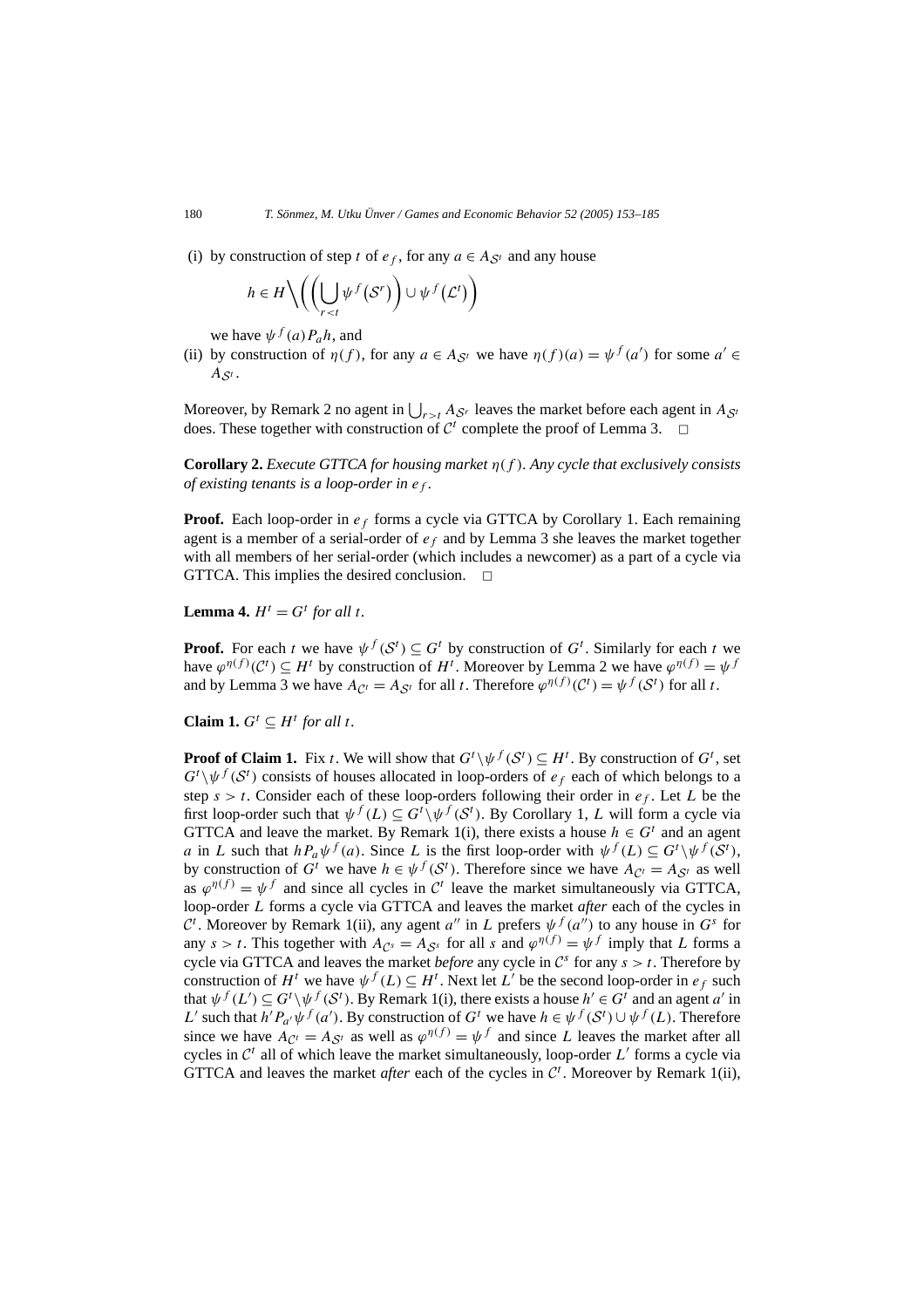any agent *a*<sup>*''*</sup> in *L'* prefers  $\psi^f(a'')$  to any house in *G<sup>s</sup>* for any  $s > t$ . This together with  $A_{\mathcal{C}^s} = A_{\mathcal{S}^s}$  for all *s* and  $\varphi^{\eta(f)} = \psi^f$  imply that *L*' forms a cycle via GTTCA and leaves the market before any cycle in  $C^s$  for any  $s > t$ . Therefore by construction of  $H^t$  we have  $\psi^f(L') \subseteq H^t$ . Following in a similar way we obtain  $G^t \setminus \psi^f(S^t) \subseteq H^t$ . Moreover, since  $\psi^f(S^t) = \varphi^{\eta(f)}(\mathcal{C}^t) \subseteq H^t$  we have  $G^t \subseteq H^t$ , completing the proof of Claim 1.  $\Box$ 

**Claim 2.**  $H^t \subseteq G^t$  *for all t.* 

**Proof of Claim 2.** Fix *t*. We will show that  $H^t \setminus \varphi^{\eta(f)}(\mathcal{C}^t) \subseteq G^t$ . By construction of  $H^t$ , the set  $H^t \setminus \varphi^{\eta(f)}(\mathcal{C}^t)$  consists of the houses allocated to existing tenants who form cycles via GTTCA and leave the market after the cycles in  $\mathcal{C}^t$  and before the cycles in  $\mathcal{C}^{t+1}$ . Consider each of these cycles one at a time following the order they leave the market via GTTCA (and arbitrarily order the cycles which form simultaneously). Let *C* be the first such cycle. By Corollary 2, C is a loop-order in  $e_f$ . Since C forms and leaves the market only after the cycles in  $\mathcal{C}^t$ , there exists an agent *a* in *C* and a house  $h \in \varphi^{\eta(f)}(\mathcal{C}^t) = \psi^f(\mathcal{S}^t) \subseteq G^t$ such that  $h P_a \varphi^{\eta(f)}(a)$ . Moreover, since *C* forms and leaves the market before the cycles in  $C^{t+1}$ , we have  $\varphi^{\eta(f)}(a'')P_{a''}h''$  for any agent  $a''$  in *C* and for any house  $h'' \in H^s$  for any *s* > *t*. Therefore since  $G^s \subseteq H^s$  for all *s* by Claim 1, we have  $\varphi^{n(f)}(a'')P_{a''}h''$  for any agent  $a''$  in *C* and any house  $h'' \in G^s$  for any  $s > t$ . Hence by Remark 1 we have  $\varphi^{\eta(f)}(C) \subseteq G^t$ . Next consider the second such cycle  $C'$ . By Corollary 2,  $C'$  is a loop-order in  $e_f$ . Since  $C'$  forms and leaves the market only after the cycles in  $C<sup>t</sup>$  and not before cycle *C*, there exists an agent *a*<sup>'</sup> in *C*<sup>'</sup> and a house  $h' \in \varphi^{\eta(f)}(C^t) \cup \varphi^{\eta(f)}(C) = \psi^f(S^t) \cup \varphi^{\eta(f)}(C) \subseteq G^t$ such that  $h'P_{a'}\varphi^{\eta(f)}(a')$ . Since *C'* forms and leaves the market before the cycles in  $\mathcal{C}^{t+1}$ , we have  $\varphi^{n(\overline{f})}(a'')P_{a''}h''$  for any agent  $a''$  in *C'* and for any house  $h'' \in H^s \supseteq G^s$  for any  $s > t$ . Hence by Remark 1 we have  $\varphi^{\eta(f)}(C') \subseteq G^t$ . Following in a similar way, we obtain  $H^t \setminus \varphi^{\eta(f)}(\mathcal{C}^t) \subseteq G^t$ . Moreover, since  $\varphi^{\eta(f)}(\mathcal{C}^t) = \psi^f(S^t) \subseteq G^t$  we have  $H^t \subseteq G^t$ , completing the proofs of Claim 2 and Lemma 4.  $\Box$ 

Define  $H_V^1 = H^1 \cap H_V$ . For each  $t > 1$  define  $\widetilde{H}_V^t = \{ h \in H^t \cap H_V : h = \eta(f)(a)$  for some newcomer  $a \in \widetilde{A}_N^t$  }.

**Corollary 3.**  $\widetilde{A}_N^t = A_N^{*t}$  and  $\widetilde{H}_V^t = G_V^{*t}$  for any  $t > 1$ .

**Proof.** Immediately follows from Lemmas 2–4 and construction of sets  $\widetilde{A}_N^t$ ,  $A_N^{*t}$ ,  $\widetilde{H}_V^t$ ,  $G_V^{*t}$ for any  $t$ .  $\Box$ 

**Lemma 5.**  $g(\eta(f)) = f$ .

**Proof.** We will show that each agent's order is the same under *f* and  $g(\eta(f))$ . We proceed by induction.

(1) Let  $a \in A_N^1 = A_{S^1} \cap A_N = A_{C^1} \cap A_N$  be a newcomer with  $f(i) = a$  for some order *i*. By construction of  $\eta(f)$ , house  $\eta(f)(a)$  is the *i*th smallest indexed house in  $G_V^1$ . Moreover  $H_V^1 = G_V^1$  by Lemma 4. Therefore  $\eta(f)(a)$  is also the *i*th smallest indexed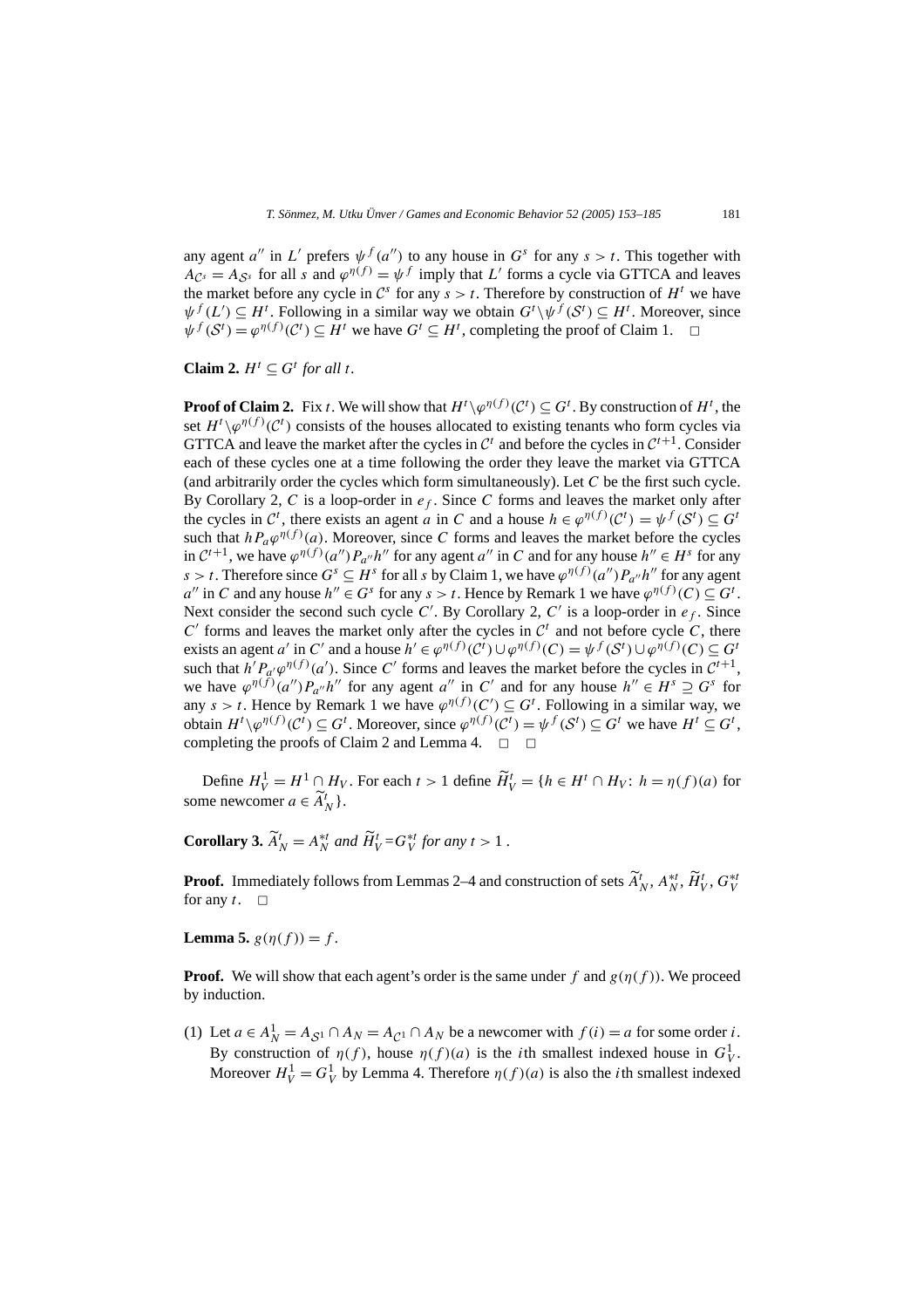house in  $H_V^1$ . Since mapping *g* orders newcomers in  $A_{\mathcal{C}^1}$  before other newcomers and since this order is based on the index of their endowments under  $\eta(f)$ , agent *a* should be ordered *i*th by ordering  $g(\eta(f))$  as well.

(2) Assume that for each step  $r \in \{2, ..., t-1\}$  of  $e_f$  and for any agent  $a \in A_N^r$ , agent  $a$ 's order is the same under *f* and  $g(\eta(f))$ .

We will show that for each  $a \in A_N^t = A_{\mathcal{S}^t} \cap A_N = A_{\mathcal{C}^t} \cap A_N$ , agent *a*'s order should be same under *f* and  $g(\eta(f))$ .

Recall that  $A_N^{*t} = \widetilde{A}_N^t$  by Corollary 3. First we show that agents in  $A_N^{*t}$  are ordered the same among themselves under *f* and  $g(\eta(f))$ . Fix  $a^* \in A_N^{*t}$  and let ordering *f* order her *i*th among agents in  $A_N^{*t}$ . By construction of  $\eta(f)$ , house  $\eta(f)(a^*)$  is the *i*th smallest indexed house in  $G_V^{*t}$ . Moreover, by Corollary 3 we have  $\widetilde{H}_V^t = G_V^{*t}$ . Therefore house  $\eta(f)(a^*)$  is the *i*th smallest indexed house in  $\widetilde{H}_V^t$ . Since mapping *g* orders newcomers in  $\widetilde{A}_N^t$  based on the index of their endowments under  $\eta(f)$ , agent  $a^*$  should be ordered *i*th among agents in  $\widetilde{A}_N^t = A_N^{*t}$  by ordering  $g(\eta(f))$  as well. Next we show that the remaining newcomers in  $A_N^t$  are ordered the same under  $f$  and  $g(n(f))$ . We have two cases to consider:

*Case 1*: *i* > 1. Let new comer  $a^{**} \in A_N^{*t}$  be such that  $a^{**}$  is ordered  $(i - 1)$ th among newcomers in  $A_N^{*t}$  under f as well as  $g(\eta(f))$ . Consider the newcomers who are ordered between newcomers  $a^{**}$  and  $a^*$  under *f*. First consider newcomer  $a \in A_N^t \setminus A_N^{*t}$ who is ordered right before  $a^*$  under  $f$ . Let  $S^*$  be the serial-order newcomer  $a^*$  belongs in  $e_f$ . By construction of  $\eta(f)$ , house  $\eta(f)(a)$  is the vacant house allocated in *S*<sup>\*</sup> under  $\psi^f$  and by Lemma 3 serial-order *S*<sup>\*</sup> is a part of a cycle  $C \in \mathcal{C}^t$ . These together with  $\varphi^{\eta(f)} = \psi^f$  imply that newcomer *a* also belongs to cycle *C* and she is ordered right before *S*<sup>\*</sup> in cycle *C*. Since  $a \in A_N^t \setminus A_N^{*t} = A_N^t \setminus \widetilde{A}_N^t$ , she is also ordered right before newcomer  $a^*$  under  $g(\eta(f))$  by construction of mapping g. Next consider newcomer  $a' \in A_N^t \setminus A_N^{*t}$  who is ordered right before newcomer *a* under *f*. Let *S* be the serial-order newcomer *a* belongs in  $e_f$ . By construction of  $\eta(f)$ , house  $\eta(f)(a')$ is the vacant house allocated in *S* under  $\psi^f$ . Since newcomer *a* belongs to cycle *C*, serial-order *S* is part of cycle *C* by Lemma 3. These together with  $\varphi^{\eta(f)} = \psi^f$  imply that newcomer  $a'$  also belongs to cycle  $C$  and she is ordered right before  $S$  in cycle  $C$ . Since  $a' \in A_N^t \setminus A_N^{*t} = A_N^t \setminus \tilde{A}_N^t$ , she is ordered right before newcomer *a* under  $g(\eta(f))$ . Following in a similar way, we show that newcomers between  $a^{**}$  and  $a^*$  under  $f$  are ordered the same among themselves under *f* and  $g(\eta(f))$ .

*Case 2*: *i* = 1. By construction of  $A_N^{*t}$ , newcomer  $a^*$  is ordered first among agents in  $A_N^t$  under *f*. Let *S*<sup>∗</sup> be the serial order newcomer *a*<sup>∗</sup> belongs in *e<sub>f</sub>*. Let newcomer  $a^{**} \in A_N^{*t}$  be the agent who is ordered last among newcomers in  $A_N^{*t}$  under f and  $g(\eta(f))$ . Consider newcomers in  $A_N^t$  who are ordered after newcomer  $a^{**}$  under  $f$ . Let newcomer  $a \in A_N^t \setminus A_N^{*t}$  be the last agent under f among newcomers in  $A_N^t$ . By construction of  $\eta(f)$ , house  $\eta(f)(a)$  is the vacant house allocated in  $S^*$  under  $\psi^f$  and by Lemma 3 serial-order  $S^*$  is a part of a cycle  $C \in \mathcal{C}^t$ . These together with  $\varphi^{\eta(f)} =$ *ψ<sup>f</sup>* imply that newcomer *a* also belongs to cycle *C* and she is ordered right before *S*<sup>∗</sup> in cycle *C*. Since  $a \in A_N^t \setminus A_N^{*t} = A_N^t \setminus \widetilde{A}_N^t$ , she is also ordered last among newcomers in  $A_N^t$  under  $g(\eta(f))$  by construction of mapping *g*. Next consider newcomer  $a' \in$  $A_N^t \setminus A_N^{*t}$  who is ordered right before newcomer *a* under *f*. Let *S* be the serial-order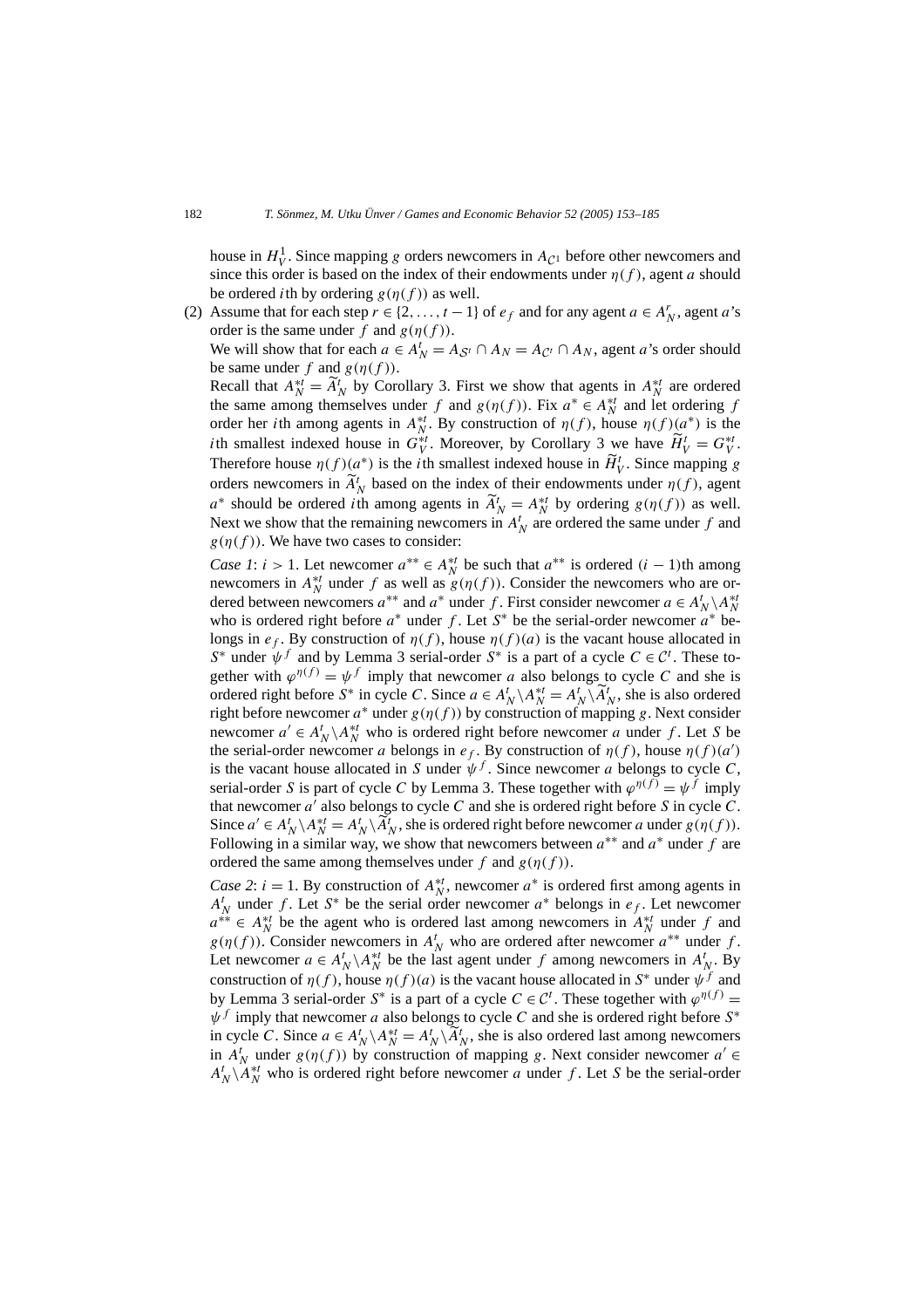newcomer *a* belongs in  $e_f$ . By construction of  $\eta(f)$ , house  $\eta(f)(a')$  is the vacant house allocated in *S* under  $\psi^f$ . Since newcomer *a* belongs to cycle *C*, serial-order *S* is part of cycle *C* by Lemma 3. These together with  $\varphi^{\eta(f)} = \psi^f$  imply that newcomer *a*<sup> $'$ </sup> also belongs to cycle *C* and she is ordered right before *S* in cycle *C*. Since  $a' \in$  $A_N^t \setminus A_N^{*t} = A_N^t \setminus \widetilde{A}_N^t$ , she is ordered right before newcomer *a* under *g(η(f))* as well. Following in a similar way we show that newcomers after  $a^{**}$  in step *t* of  $e_f$  are ordered the same among themselves under  $f$  and  $g(\eta(f))$ .

This covers all newcomers in  $A_N^t$  and shows that they are ordered the same under  $f$ and  $g(\eta(f))$ .

This shows that newcomers are ordered the same under f and  $g(n(f))$ . Finally existing tenants are ordered after the newcomers based on their index under both  $f$  and  $g(n(f))$ . This concludes the proof of Lemma 5.  $\Box$ 

# *4.4. Proof of the main result*

We are now ready to prove our main result.

**Theorem 1.** *Lottery mechanisms Φ and Ψ are equivalent.*

**Proof.** We have

$$
\Phi = \sum_{\mu \in \mathcal{M}^*} \frac{1}{m!} \varphi^{\mu} \quad \text{and} \quad \Psi = \sum_{f \in \mathcal{F}^*} \frac{1}{m!} \psi^f.
$$

Both mechanisms select a uniform lottery over *m*! matchings for each problem. Fix a problem. For each ordering  $f \in \mathcal{F}^*$  construct matching  $\eta(f) \in \mathcal{M}^*$ . By Lemma 2 we have  $\psi^f = \varphi^{\eta(f)}$ , and by Lemma 5 mapping *η* is invertible. Hence  $\Phi = \Psi$ .  $\Box$ 

## *4.5. Implications for the house allocation problems*

A *house allocation problem* (Hylland and Zeckhauser, 1977) is a special case of our model where there are only newcomers and vacant houses.<sup>10</sup> A popular real-life mechanism in this context is *random serial-dictatorship:* Randomly order the agents and assign the first agent her top choice, the second agent her top choice among the remaining houses and so on. Another natural mechanism is *core from random endowments:* Randomly allocate the houses to agents, interpret it as an initial endowment, and choose the core (or equivalently competitive allocation) of the induced housing market. Abdulkadiroglu and Sönmez (1998) show that the two mechanisms are equivalent and we obtain their result as an immediate corollary to Theorem 1.

 $10$  See also Abdulkadiroğlu and Sönmez (1998, 2003), Bogomolnaia and Moulin (2001), Chambers (2003), Ehlers (2002), Ehlers and Klaus (2003a, 2003b), Ehlers Klaus and Papai (2002), Ergin (2000, 2002), Kesten (2003a, 2003b), Miyagawa (2001, 2002), Papai (2000), Schummer (2000), Svensson (1999, 1994) and Zhou (1990).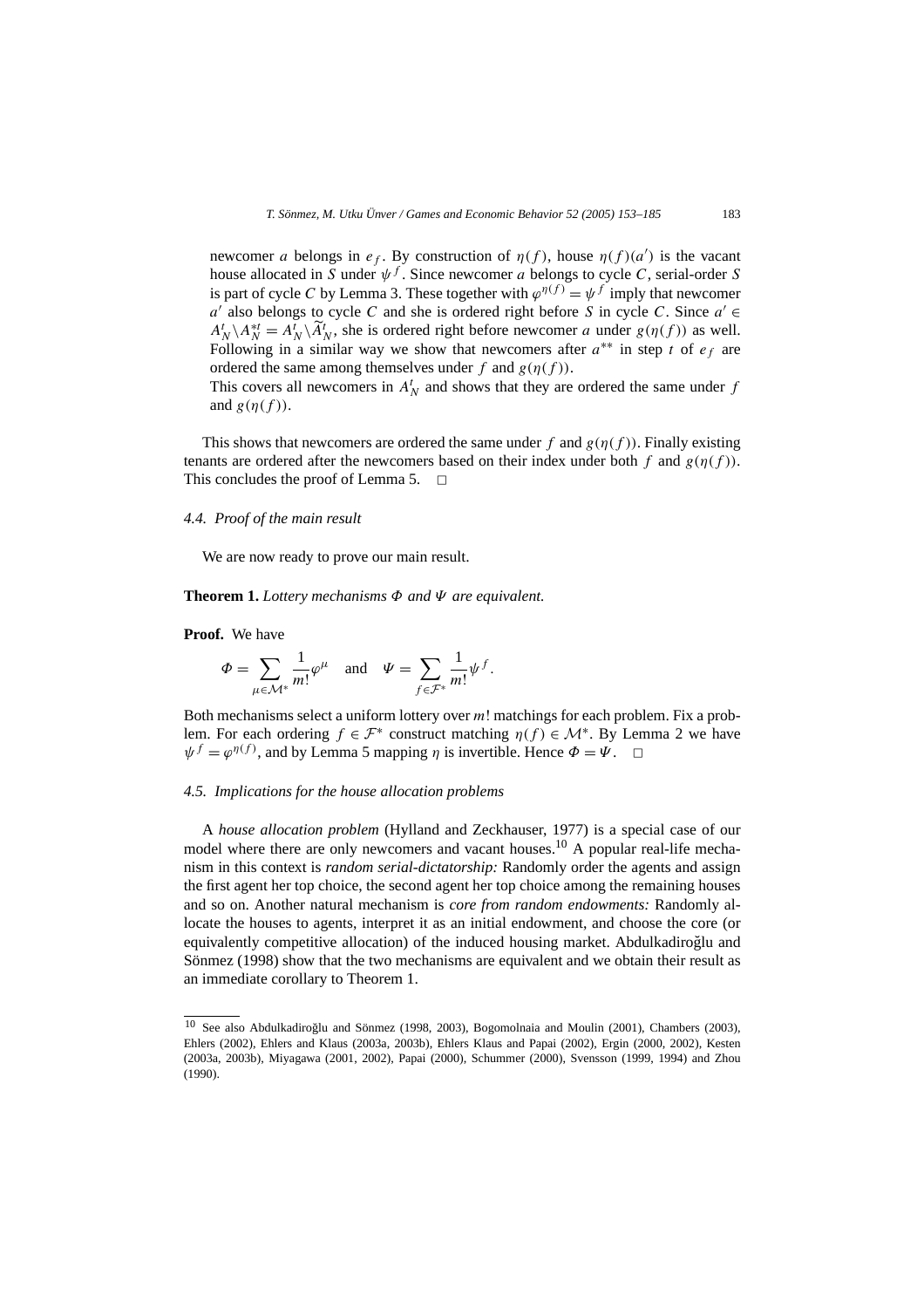**Corollary 4.** *The random serial dictatorship is equivalent to core from random endowments for house allocation problems.*

**Proof.** YRMH–IGYT algorithm reduces to a serial-dictatorship when there are no existing tenants. This together with Theorem 1 imply the desired result.  $\Box$ 

# **5. Conclusion**

In this paper we show that there is an important relation between two intuitive house allocation mechanisms which are designed to avoid inefficiencies in those situations where there are existing tenants and newcomers. Since the core (or equivalently the competitive mechanism) is the undisputed mechanism in the context of housing markets, it is tempting to extend this mechanism via constructing an initial allocation by assigning existing tenants their current houses and randomly assigning vacant houses to newcomers. However this extended mechanism grants initial property rights of vacant houses to newcomers and therefore its equivalence to "newcomer favoring" top trading cycles algorithm is quite intuitive. We believe our result provides additional support for the top trading cycles mechanism by showing that its main competitor is a very biased special case.

# **Acknowledgments**

We are grateful to an anonymous referee whose suggestions improved the exposition of the paper. Sönmez gratefully acknowledges the research support of National Science Foundation via Grant SES-9904214, Koçbank via the Koçbank scholar program and Turkish Academy of Sciences in the framework of the Young Scientist Award Program via Grant TS/TÜBA-GEB˙IP/2002-1-19.

#### **References**

- Abdulkadiroglu, A., Sönmez, T., 1998. Random serial dictatorship and the core from random endowments in ˘ house allocation problems. Econometrica 66, 689–701.
- Abdulkadiroglu, A., Sönmez, T., 1999. House allocation with existing tenants. J. Econ. Theory 88, 233–260. ˘
- Abdulkadiroglu, A., Sönmez, T., 2003. Ordinal efficiency and dominated sets of assignments. J. Econ. The- ˘ ory 112, 157–172.
- Bogomolnaia, A., Moulin, H., 2001. A new solution to the random assignment problem. J. Econ. Theory 100, 295–328.
- Chambers, C.P., 2003. Consistency in the probabilistic assignment model. J. Math. Econ. In press.
- Chen, Y., Sönmez, T., 2002. Improving efficiency of on-campus housing: an experimental study. Amer. Econ. Rev. 92, 1669–1689.
- Chen, Y., Sönmez, T., 2004. An experimental study of house allocation mechanisms. Econ. Lett. 83, 137–140.
- Ehlers, L., 2002. Coalitional strategy-proof house allocation. J. Econ. Theory 105, 298–317.
- Ehlers, L., Klaus, B., 2003a. Coalitional strategy-proof and resource monotonic solutions for multiple assignment problems. Soc. Choice Welfare 21, 265–280.
- Ehlers, L., Klaus, B., 2003b. Resource-monotonicity for house allocation problems. Int. J. Game Theory. In press.